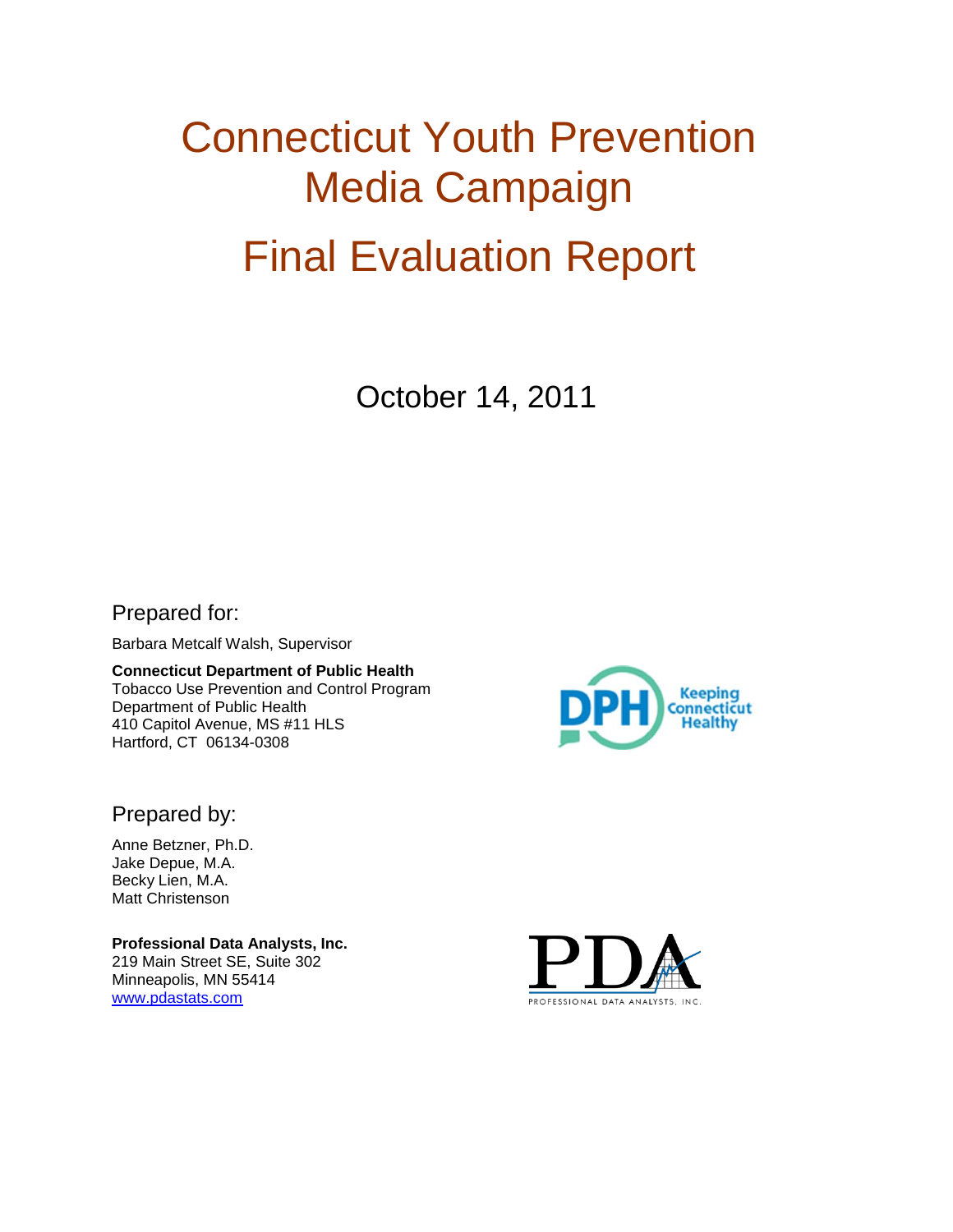# **Table of Contents**

| INTRODUCTION TO THE CONNECTICUT YOUTH PREVENTION EVALUATION1 |  |
|--------------------------------------------------------------|--|
|                                                              |  |
|                                                              |  |
|                                                              |  |
|                                                              |  |
|                                                              |  |
|                                                              |  |
|                                                              |  |
|                                                              |  |
|                                                              |  |
|                                                              |  |
|                                                              |  |
|                                                              |  |
|                                                              |  |
|                                                              |  |
|                                                              |  |
|                                                              |  |
|                                                              |  |
|                                                              |  |
|                                                              |  |
|                                                              |  |
|                                                              |  |
|                                                              |  |
|                                                              |  |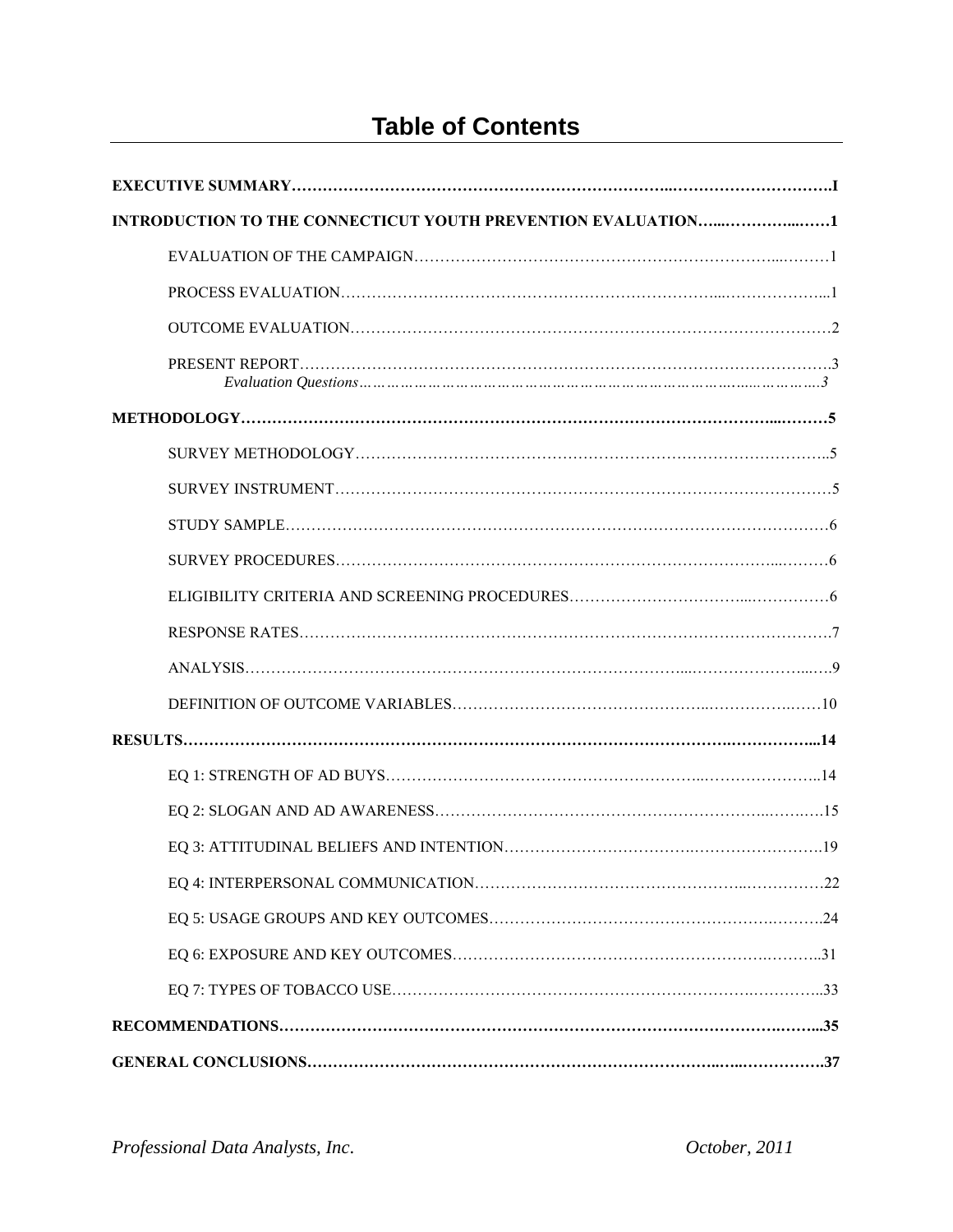# **Executive Summary**

The CT Department of Public Health (CT DPH) has funded a tobacco control counter-marketing campaign with the goals of preventing tobacco use among youth and young adults. The prevention campaign used a contest format to solicit self-produced anti-tobacco advertisements from youth and young adults. Winning ads were chosen through a combination of expert panel selection and public voting. The winning spots were placed online and on broadcast and cable television.

The youth prevention campaign ran from April 15, 2010 through August 29, 2011. The first component of the youth prevention campaign was a call for entries for the "It"s a Waste" contest, in which youth were asked to create an anti-tobacco video message. Ads promoting the contest were run from April 15 through May 4, 2010. The target audience for this campaign was all youth and young adults 13 to 24 years old. Entries could be submitted in one of four categories: 13 to 14 years old, 15 to 17 years old, 18 to 24 years old, and a Spanish-language youth category. The second youth prevention component featured the winners of the "It's a Waste" contest, and winning ads were run May 31 through August 29, 2011.

The CT DPH contracted with Professional Data Analysts, Inc. (PDA) to conduct a process and outcome evaluation of the youth prevention campaign. In doing so, we conducted a longitudinal telephone survey targeting Connecticut young adults aged 18 to 24 years. Data was collected for the Wave 1 survey between March 16 and April 2, 2010, with 301 surveys collected. Data collection for Wave 2 was collected from September 15 through October 31, 2010. A total of 200 surveys were collected at Wave 2.

Data collection for Wave 3 was collected from June 16 through July 11, 2011. A total of 152 surveys were collected a Wave 3. Wave 3 assesses media buys from November 29, 2010, through June 20, 2011 (the last date of verified media buys we received from the vendor). Thus, Wave 3 is defined as November 29, 2010 through June 20, 2011.

Overall, the CT DPH produced a campaign with several notable successes, a few areas for improvement, and some considerations for planning campaigns moving forward. This section summarizes findings in these areas, and more specific key findings are presented below.

# **Successes**

The media campaign shows a large improvement in the levels of Gross Rating Points (GRPs) from Wave 2 to Wave 3. Nearly five times as many GRPs were run in Wave 3 versus Wave 2, ads were run over a longer time period (30 weeks with GRPs at Wave 3; 17 weeks at Wave 2), and average GRPs per month and per quarter showed great improvement. This should be considered a success for the campaign as we suspect that much lower GRPs resulted in very low awareness of ads at Wave 2. We hypothesize that the improvement in GRP levels should result in a more significant impact on key outcome variables, such as awareness of campaign ads, norms, and intention to smoke. Thus, CT DPH should be commended on increasing GRP levels at Wave 3.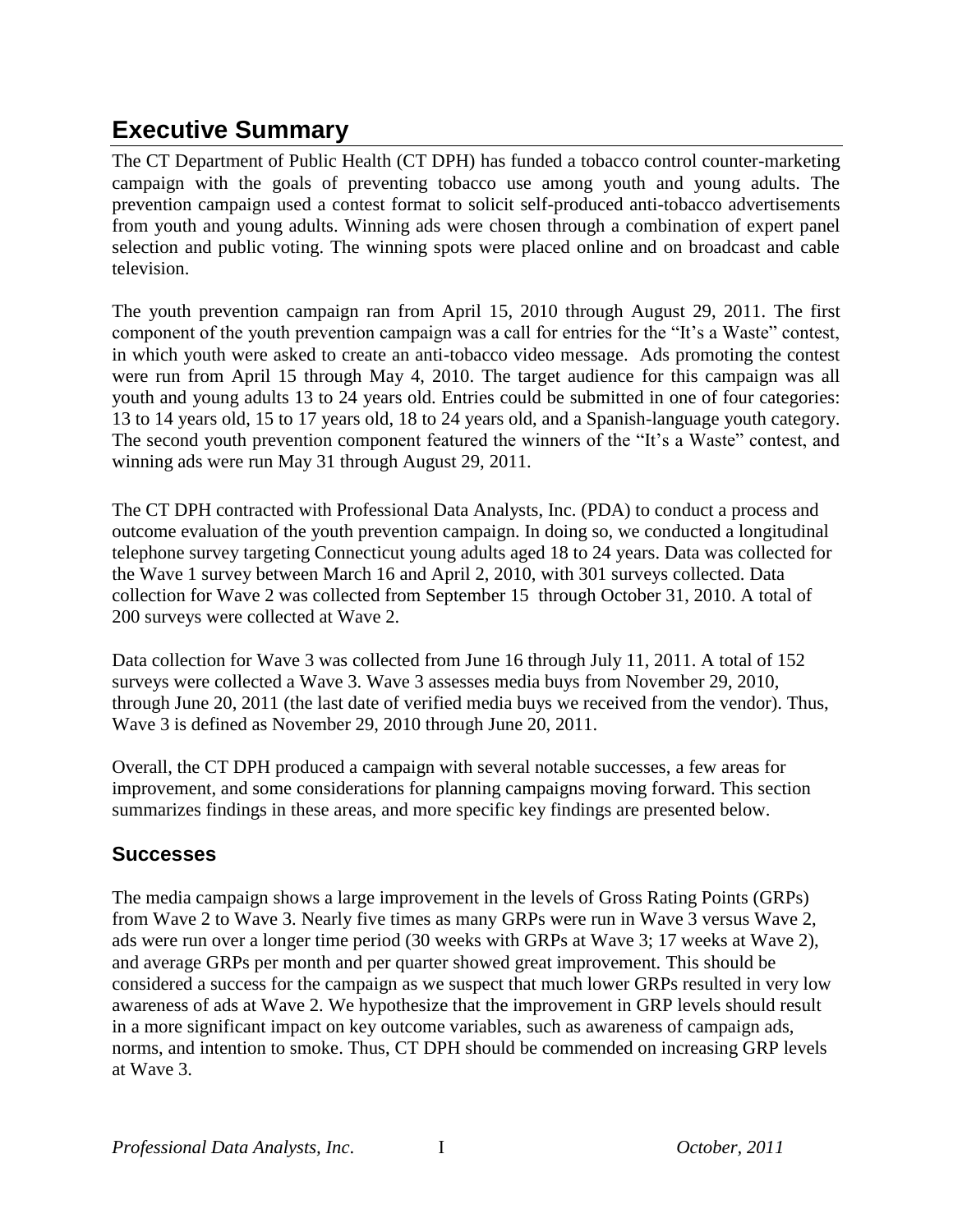Overall, the campaign showed great improvements in ad and slogan awareness over time. This is no doubt a direct result of improved GRP levels from Wave 2 to Wave 3. About 11% of respondents at Wave 3 had unaided awareness of any "Tobacco It's a Waste" ad, in comparison to about 5% at Wave 2. About 17% of participants had confirmed event or theme awareness for the ad "On Top of Old Smokey". About 10% of participants had confirmed event or theme awareness for "Knowing More". About 24% of participants had confirmed event or theme awareness for "Is it Really Worth it?" Awareness of ads improved significantly between Wave 2 and Wave 3. Slogan awareness also improved at each wave. At Wave 1, 33% of participants reported slogan awareness. At Wave 2, 45% reported slogan awareness. At Wave 3, the number jumped to 51%. This was a statistically significant difference.

Both the improvement in GRPs and ad and slogan awareness likely influenced a change in results from Wave 2 to Wave 3, where we see a significant change in the attitudes of those exposed to the campaign in comparison to those not exposed. This result, perhaps more than any other, suggests that exposure to the campaign had a tangible and significant impact on the attitudes of young people in Connecticut.

### **Areas for Improvement**

Although ad awareness may still be considered somewhat low, it is now high enough that we should be able to see changes in key outcomes. Nevertheless, it is our recommendation that future campaigns continue to strive to meet CDC recommended levels in GRP levels, as doing so should result in a corresponding increase in ad awareness. Additionally, in future campaigns where funding issues prevent achieving CDC recommended GRP levels, it may be beneficial to engage in pulsing, where ads are run at high frequencies for relatively short amounts of time. This approach has been shown to maximize ad impact when GRP levels are low.

Social norms, intention to smoke, and issue importance did not change over time based on exposure to the campaign. It was hypothesized that these variables would be impacted by exposure to the campaign. Many factors such as pro-tobacco campaigns, taxes and legislation, and frequency of tobacco-related issues in the news may have also contributed to the lack of change in these variables. Nevertheless, changing these variables in future campaigns should continue to be an important goal.

# **Future Considerations**

PDA identified three key areas that should receive greater attention in future campaign efforts.

First, results suggest that the campaign is targeting attitudinal beliefs that matter to the target audience in terms of informing intention to smoke, as nine of the 10 beliefs at Wave 3 were significantly related to intention to smoke, with five of the nine showing a moderate or strong correlation. This suggests that the specific content highlighted in the ads (e.g. "I would have trouble finding a girlfriend/boyfriend) matters to the target audience in terms of informing how likely they are to smoke. Furthermore, the campaign was successful in improving two of these beliefs-"I would have something in common with a group I like" and "using tobacco would help me relax"- between Waves 2 and 3. In other words, participants had more anti-tobacco views on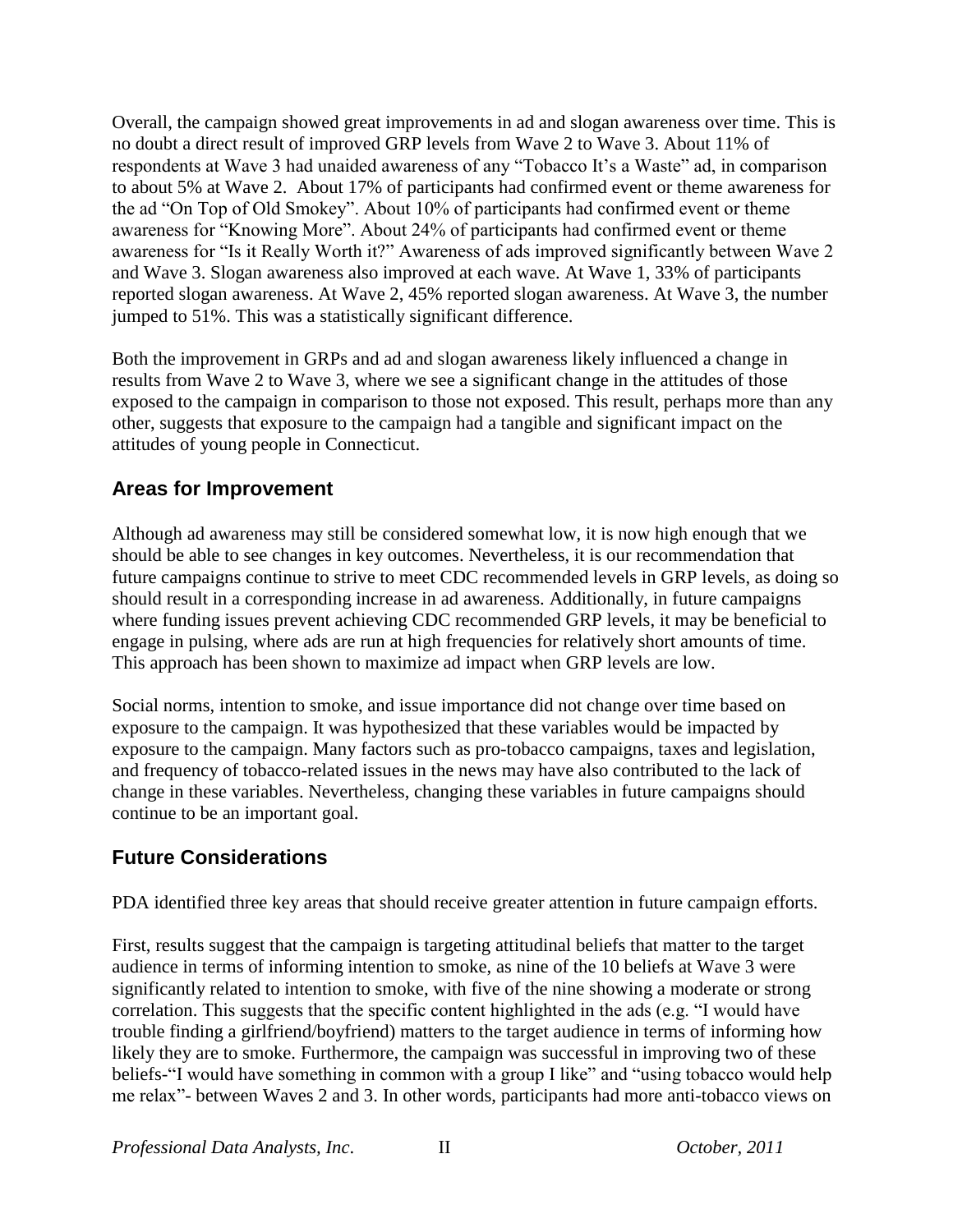these beliefs at Wave 3 compared to Wave 2. It is our recommendation that future campaigns assess which attitudinal beliefs inform intention to smoke prior to choosing advertising content. In doing so, future campaigns can choose ads that specifically highlight the issues that matter most to their target audience, maximizing ad impact.

Second, to more accurately assess the target audience, we divided non-users into two groups: on the fence non-users, who had higher pro-tobacco attitudes, and committed non-users, who had strong anti-tobacco attitudes. Results suggest that there are differences in several key outcome variables based on whether one is a tobacco user, on the fence non-user, or committed non-user. These include attitudinal beliefs, social norms, and exposure to ads. These results suggest that differentiating between two different non-user groups is a fruitful approach to best reaching the target audience with campaign messages. We recommend future campaigns consider developing ads aimed specifically at on the fence non-users, as this group is particularly at-risk and should be a primary target of future campaign messages.

Third, those reporting awareness of the ads reported very little conversation about the ads, and results did not improve between Waves 2 and 3. This severely limits the amount of people receiving indirect exposure to the ads, and suggests that those seeing the ads generally didn"t feel the need to talk about them further, a process that in itself facilitates recognition. However, this is not a surprising finding, given that the ads did not implore people to talk about them further. We recommend that future ads make a greater attempt to facilitate interpersonal conversation.

# **Conclusions**

In summary, CT DPH should be commended for seeing vastly improved results on key outcomes over time. Many of these improvements are likely a direct result of vast improvements in GRP levels between Waves 2 and 3. CT DPH can be confident that the "It"s a Waste" campaign targeted and reached its target audience effectively, had a tangible impact on key outcomes, and improved smoking rates among young people in Connecticut over time. It is our recommendation that future campaigns continue many of the practices employed in the present campaign, with an eye toward continuing to improve GRP levels, stimulating interpersonal communication, and monitoring the use of new tobacco products such as e-cigarettes.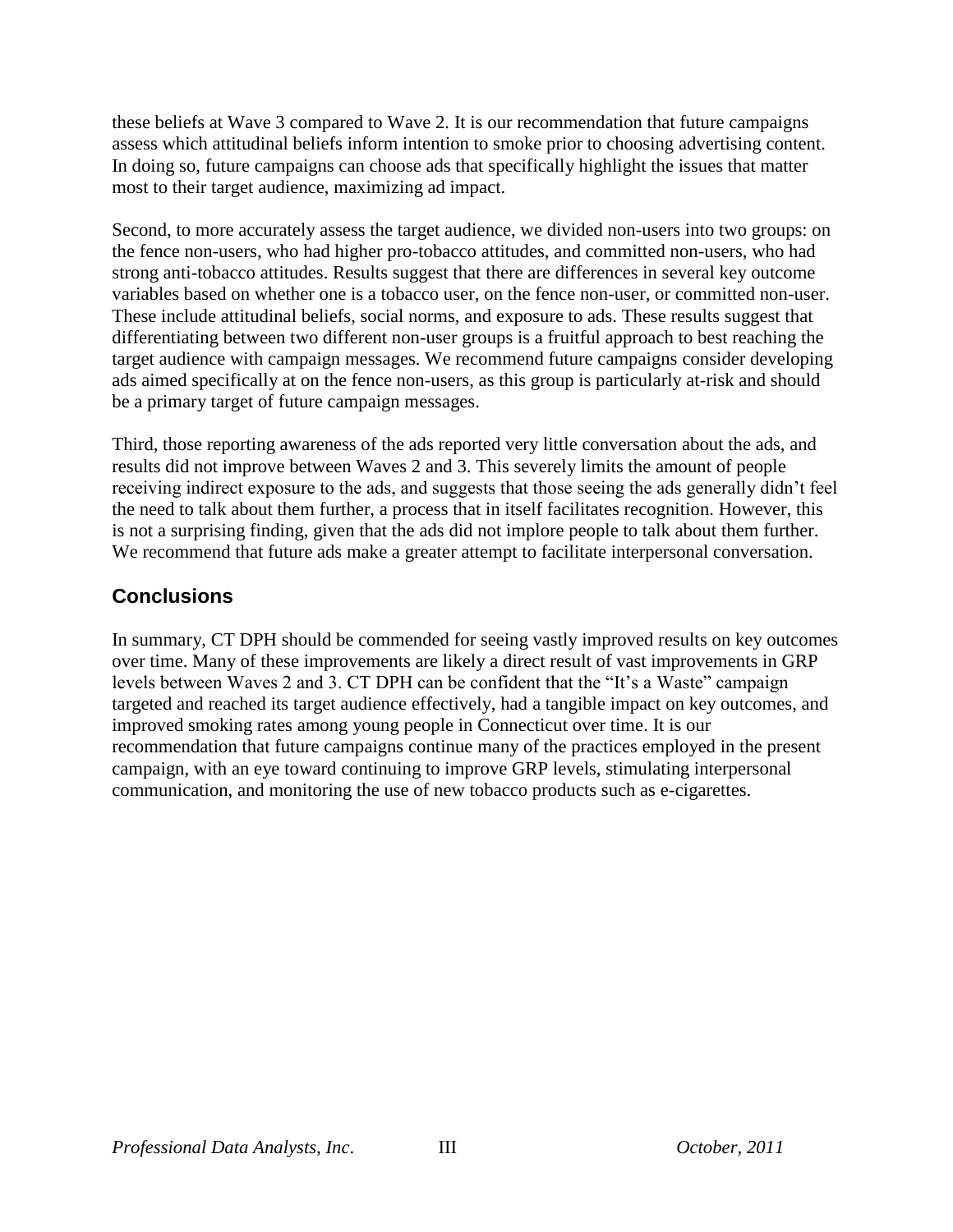# **Introduction**

The Connecticut Department of Health (CT DPH) has funded a tobacco control countermarketing campaign with the goals of preventing tobacco use among youth and young adults. The media firm Elkinson + Sloves won a competitive bid process to conduct the campaign. The prevention campaign used a contest format to solicit self-produced anti-tobacco advertisements from youth and young adults. The theme for the contest, "It"s a Waste" was developed by the media vendor after conducting a series of focus groups with youth. Winning ads were chosen through a combination of expert panel selection and public voting. The winning spots were placed online and on broadcast and cable television.

The youth prevention campaign ran from April 15, 2010 through August 29, 2011. The first component of the youth prevention campaign was a call for entries for the "It"s a Waste" contest, in which youth were asked to create an anti-tobacco video message. Ads promoting the contest were run from April 15 through May 4, 2010. The target audience for this campaign was all youth and young adults 13-24 years old. Entries could be submitted in one of four categories: 13- 14 years old, 15-17 years old, 18-24 years old, and a Spanish-language youth category. The second youth prevention component featured the winners of the "It's a Waste" contest, and winning ads were run May 31 through August 29, 2011.

# **The Evaluation**

The CT DPH contracted with Professional Data Analysts, Inc. (PDA) to conduct a process evaluation of selected media deliverables and an outcome evaluation of media recall and its relationship to key outcomes. Findings from the process evaluation were intended to spur midcourse course corrections and to impact subsequent waves of the youth prevention media campaign. Likewise, the purpose of the outcome evaluation is to identify strengths and areas for improvement for future campaigns.

# **The Process Evaluation**

In two different process evaluations, PDA answered several key questions in hopes of recognizing successes and identifying areas for improvement to guide the campaign moving forward.

In the first process evaluation dated April 20, 2010, we assessed the ads chosen as semi-finalists in the call for entries portion of the media campaign and offered recommendations to the judges of the ads. PDA produced a report in memo format in which we used focus group data and existing literature to assess the efficacy of each ad. We suggested that ads should generally have a negative tone emphasizing the health effects of smoking, but that caution should be taken in using excessive fear appeals due to the potential of the audience rejecting the ad as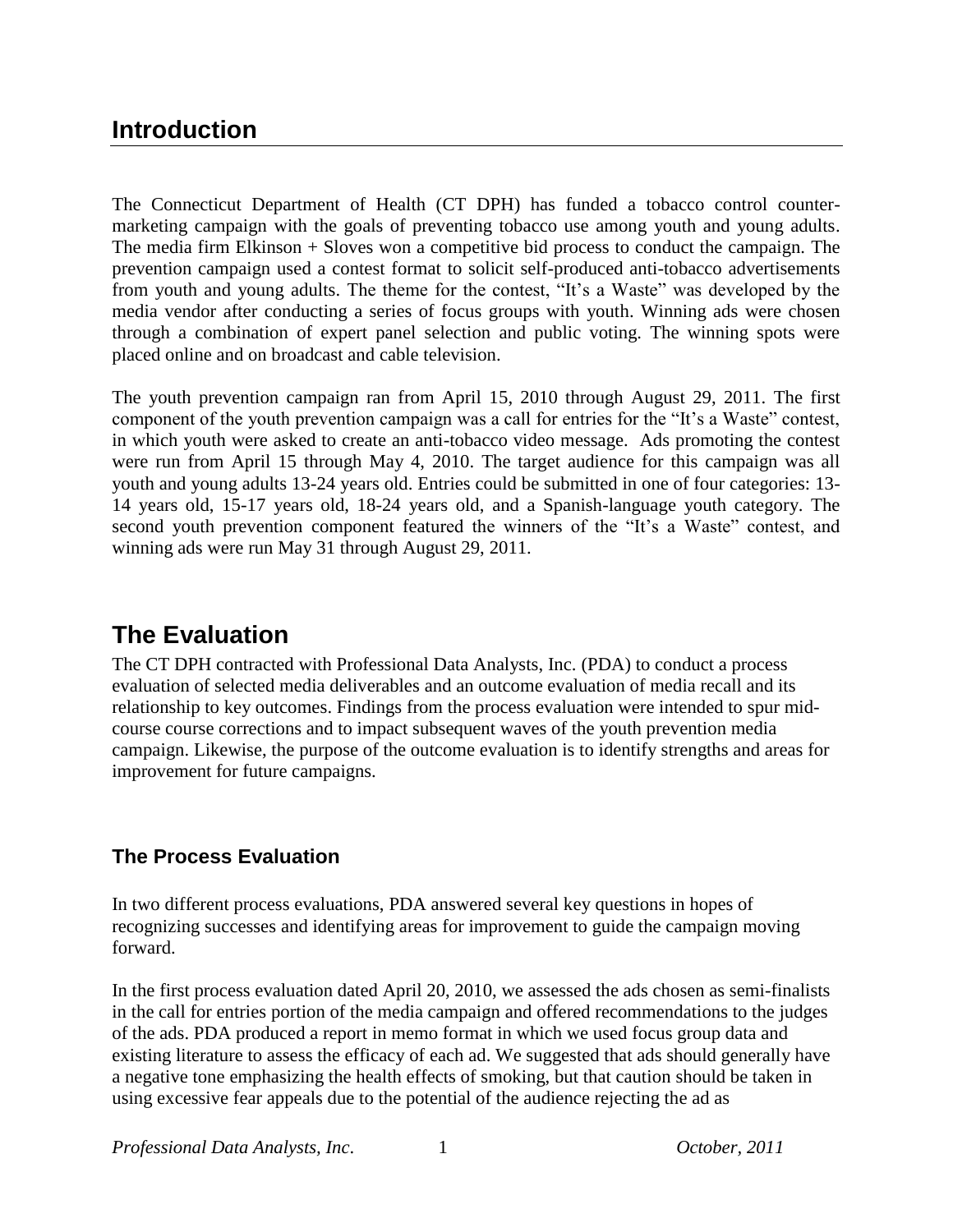overwhelming or unrealistic. Furthermore, we proposed not using any ads from the youngest age group, as adolescents have a tendency to look toward older age groups for advice. DPH heeded our advice and chose ads that we deemed generally appropriate to achieving campaign goals.

In the second process evaluation, dated August 1, 2010, we commented on the media buy strategy for the campaign. We suggested abandoning a plan for continuous placement of ads at low GRPs, and instead placing breaks in ad buys where no GRPs are bought, to ensure adequate reach to produce detectable impact. Furthermore, we recommended increasing GRPs when at all possible. DPH continued to employ a continuous schedule, but did increase GRPs significantly from Wave 2 to Wave 3.

# **The Outcome Evaluation**

The original purpose of the youth prevention outcome evaluation was to determine the effectiveness of the youth prevention media campaign"s impact on young adults 18 to 24 years old – specifically to understand the relationship between outcomes and the target audience"s recall of campaign ads. We hypothesized that recall of one or more ads would be related to stronger outcomes, an indication of the campaign's effectiveness.

To answer this question, PDA developed an evaluation design that was longitudinal in nature. That is, we have collected data among the same participants at three separate time points, to assess changes in key outcomes among participants. This design also allowed us to assess recall of ads over time, as the ads continued to become entrenched in the media environments of young people in Connecticut. Using such a design allows an in-depth analysis of how recall of ads over time impacted key outcomes. Importantly, because outcomes such as social norms change often take significant time to take hold, the longitudinal design allows a more thorough assessment of the impact of the campaign than collecting data at only one time point.

This study is intended to represent Connecticut residents ages 18-24. This study examines these residents for strategic reasons. First, national trends and trends in Connecticut show that the prevalence of tobacco use among this age group is tending to increase over time, compared to younger age groups where tobacco use has decreased steadily. Therefore, the media targeted to young adults 18-24 is particularly important. Second, this age group was also chosen for study because its relatively greater prevalence of tobacco use and pro-tobacco attitudes provides greater opportunity and power to detect any changes in outcomes which may occur. Finally, this age group is more cost-effective to survey because parental consent is not required, so more 18 to 24 year olds may be surveyed, compared to younger Connecticut residents. Therefore, a survey of 18-24 year olds is more robust in its ability to detect any changes in outcomes which may be influenced by the media campaign.

As described above, PDA conducted a longitudinal study targeting Connecticut young adults aged 18 to 24 years. Survey data was collected by telephone interview in three waves. Data for the Wave 1 survey was collected between March 16 and April 2, 2010. Data collection for Wave 2 occurred from September 15 through October 31, 2010. A total of 200 surveys were collected at Wave 2. In conjunction with Wave 2 data collection, PDA assessed media buys from May 31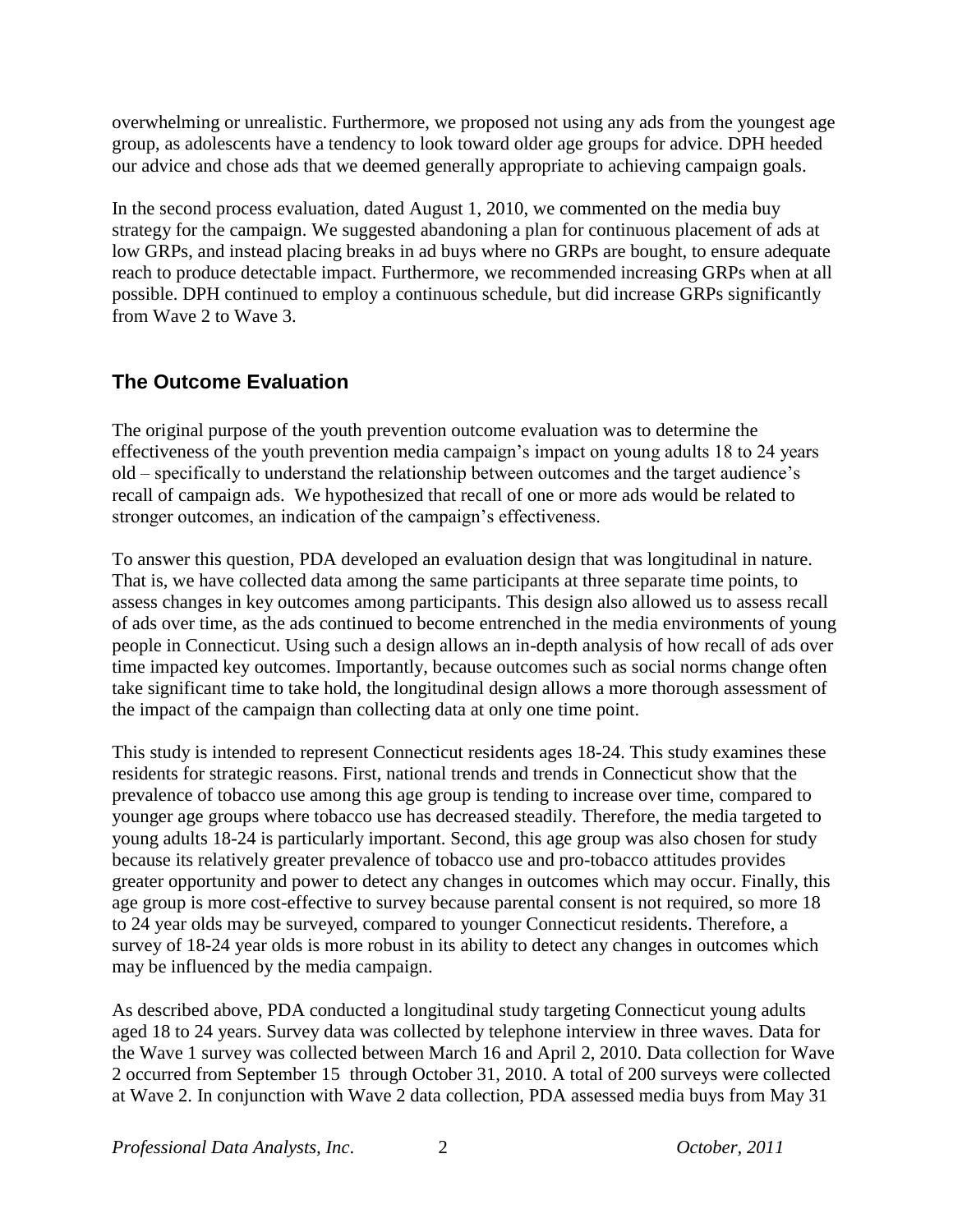through November 28, 2010. Thus, in the present report, Wave 2 is defined as the period from campaign launch on May 31 through November 28, 2010.

Wave 3 data was collected from June 16 through July 11, 2011. Although the original plan was to collect data every six months, data collection was delayed due to funding issues. Thus, Wave 3 data was collected about 8 months after Wave 2 data collection. A total of 152 surveys were collected a Wave 3. Wave 3 assesses media buys from November 29, 2010, through June 20, 2011 (the last date of verified media buys we received from the vender). Thus, Wave 3 is defined as November 29, 2010 through June 20, 2011.

We have submitted two previous reports. The first, dated October 31, 2010, was a brief report that established baseline measures on key outcomes such as attitudes, beliefs, and slogan awareness. The primary purpose of this report was to assess how these measures changed over the course of the campaign. The second report, dated December 28, 2010, was a more in-depth assessment of how awareness of the campaign and campaign ads impacted key outcomes. Results revealed that because of very low GRP totals, awareness levels of the campaign, and specifically of campaign ads, was very low. This made it difficult to assess how the campaign impacted key outcomes. PDA recommended that GRP levels be increased. As this report indicates, the CT DPH heeded that advice, and a corresponding impact on key outcomes is demonstrated in the present report.

# **This Report**

As described above, this report was originally intended to assess the outcomes that the youth prevention media campaign produced by describing the relationship of recall of ads to selected outcomes. As was also described above, we discovered in Wave 1 and 2 that recall of the ads was not substantial enough to answer the original evaluation questions that we posed. Because the number of people who recalled each specific ad was insufficient for statistical analysis, our planned analysis would not have sufficient power to detect any positive finding that might otherwise be detected. Therefore, we developed a new set of evaluation questions that could be adequately answered by our survey and that would be helpful to the CT DPH. These questions are listed in Table 1 below, along with a rationale for each question.

|    | <b>Evaluation Question</b>                                                                    | <b>Rationale</b>                                                                                                                                                                                                                                                                                              |
|----|-----------------------------------------------------------------------------------------------|---------------------------------------------------------------------------------------------------------------------------------------------------------------------------------------------------------------------------------------------------------------------------------------------------------------|
| 1. | What is the relative strength<br>of ad buys for Wave 3 of the<br>evaluation?                  | PDA last assessed ad buys in the process report dated<br>December 28, 2010. Because the strengths of ad buys directly<br>impacts outcomes, this question is appropriate to revisit for this<br>report.                                                                                                        |
|    | 2. How are the ads and the<br>campaign performing on<br>slogan and ad awareness<br>over time? | Although we found ad awareness low in Waves 1 and 2 and did<br>not expect changes at Wave 3, ad awareness is a critical<br>measure to assess. Much higher rates of slogan awareness were<br>reported at Waves 1 and 2, and the rate is updated here.                                                          |
| 3. | What is the relationship<br>between beliefs and intention<br>to smoke?                        | Attitudinal beliefs are critical in informing intention to use tobacco.<br>Identifying key beliefs among a target audience allows CT DPH to<br>select ads in the future that target those beliefs. Doing so would<br>make the ads more likely to impact intention to use tobacco in a<br>desirable direction. |

**Table 1. Revised evaluation questions and rationales.**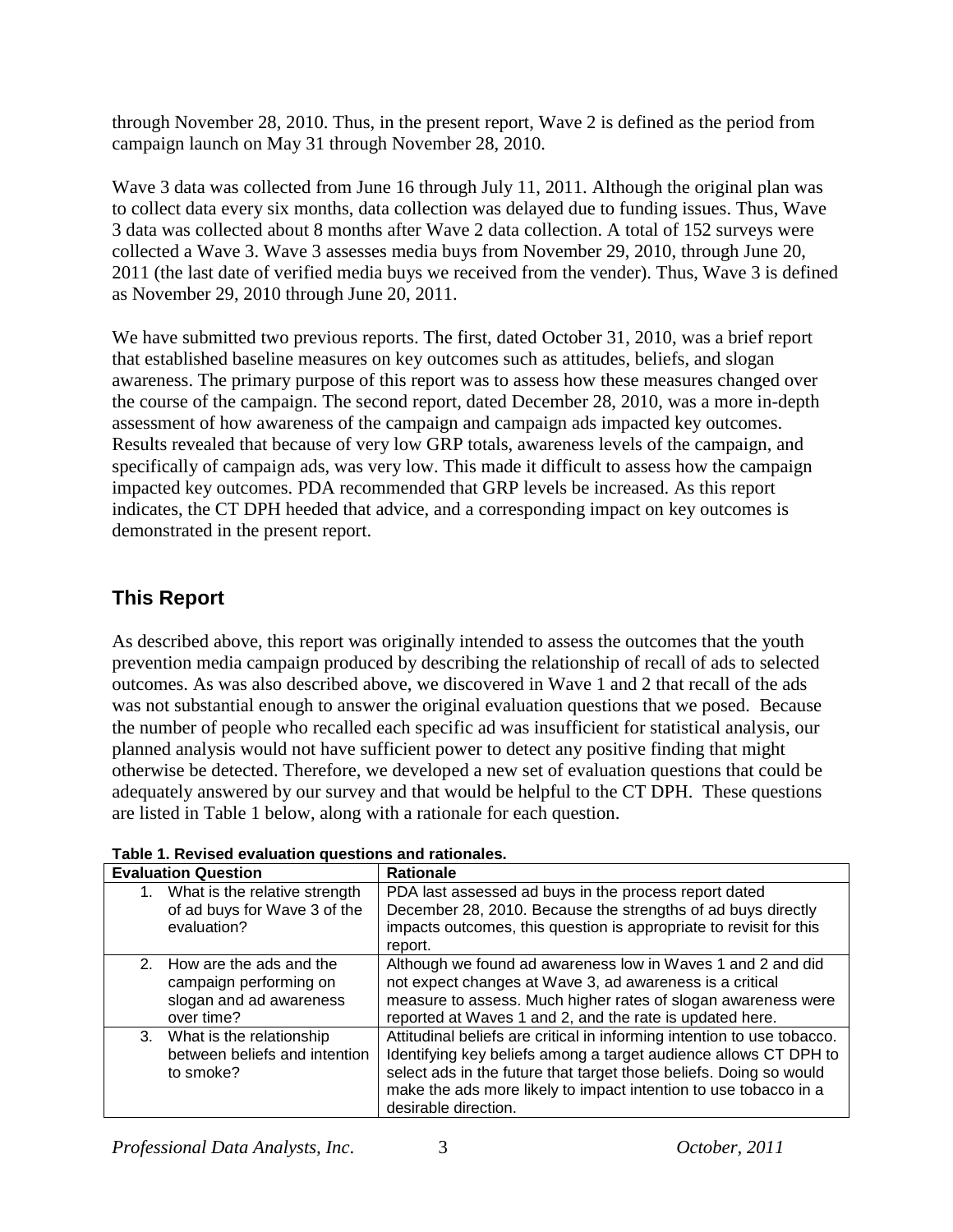| 4. | How do the ads perform on<br>measures of interpersonal<br>communication over time?                                                                                                       | Stimulating interpersonal communication allows for messages to<br>be spread at much faster rates. The more ads are able to this, the<br>more people will be exposed to them and the effective rate of<br>reach would likely increase.                                                                                                                                                                                     |
|----|------------------------------------------------------------------------------------------------------------------------------------------------------------------------------------------|---------------------------------------------------------------------------------------------------------------------------------------------------------------------------------------------------------------------------------------------------------------------------------------------------------------------------------------------------------------------------------------------------------------------------|
| 5. | What are differences<br>between tobacco users,<br>committed tobacco non-<br>users, and "on the fence"<br>tobacco non-users on key<br>outcomes? How did these<br>groups change over time? | Non-tobacco users are a large group which might include more<br>and less vulnerable members. Those who have more pro-tobacco<br>attitudes (on the fence non-smokers) may be considered more<br>vulnerable and those who do not (committed non-smokers) may<br>be considered less vulnerable. This evaluation question allows<br>us to examine changes outcomes for these two groups, who may<br>react to ads differently. |
| 6. | To what extent does<br>exposure to the campaign<br>impact changes in key<br>outcomes over time?                                                                                          | PDA last assessed the relationship between exposure and<br>change in key outcomes in the process report dated December<br>28, 2010. Because exposure should directly impact key<br>outcomes, it's critical to revisit this question in this report, even if<br>we suspect our analyses will not have sufficient power to detect<br>actual changes because of relatively low levels of exposure.                           |
| 7. | What types of tobacco<br>products are participants<br>using most frequently?                                                                                                             | New products such as e-cigarettes are being used at increasing<br>rates. If participants are using these products, it may be<br>necessary to design ad content aimed at curtailing use.                                                                                                                                                                                                                                   |

These analyses are a full assessment of campaign impact through the first three Waves, given some of the limitations seen in our data. Because key outcomes like social norm change in a longitudinal study often take a significant amount of time to fully manifest themselves, this report offers the first full insight into how the campaign impacted change on key outcomes over time.

The outcomes of interest include confirmed event or theme awareness of the ads, attitudes and key attitudinal beliefs about smoking, norms about smoking, level of concern about tobacco use, and intention to use tobacco.

While many of the questions are similar to ones we originally proposed, we have added analyses about how outcomes vary by use pattern (users, committed non-users, and "on the fence" nonusers). We assessed non-users on the basis of their tobacco attitudes and found that two distinct groups emerged: those with more pro-tobacco attitudes in line with the attitudes of users, and those with highly anti-tobacco attitudes. We then used these three groups (users, committed, and on the fence) to assess differences on key outcomes. In doing so, the report provides an illustration on how to better target specific groups that may be more likely to initiate tobacco use.

Additionally, the study seeks to make recommendations for future campaigns. Specifically, in highlighting the attitudinal beliefs that are salient for the target audience, the study seeks to guide future ad content such that it will be as relevant and informative to the target audience as possible.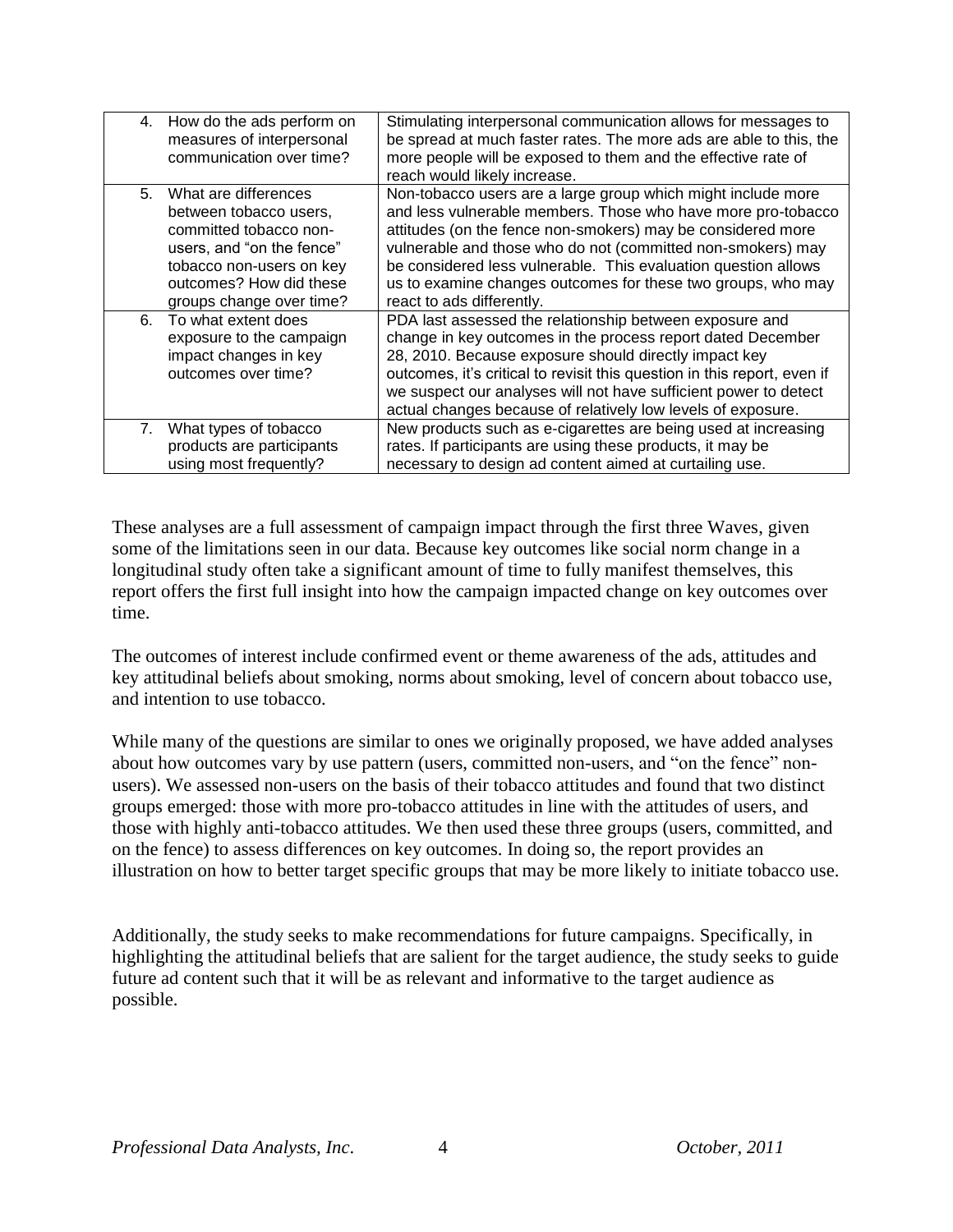# **Methodology**

# **Survey Methodology**

PDA conducted a longitudinal telephone survey targeting Connecticut young adults aged 18 to 24 years. Only those who completed a Wave 1 survey were contacted at Wave 2 and only those who completed the Wave 2 survey were surveyed at Wave 3. Those who provided an address at Wave 1 or 2 received a pre-notification letter prior to calling at Wave 3. Data was collected for the Wave 1 survey between March 16 and April 2, 2010. Because 38 respondents had to be thrown out due to incorrectly identifying themselves as being between 18 and 24 years old at the beginning of the survey, additional data was collected between May 6 and May 15, 2010. A total of 301 surveys were collected at Wave 1. Media for the current campaign launched May 31, 2010 and has continued to run through the present time.

Data collection for Wave 2 was collected from September 15 through October 31, 2010. A total of 200 surveys were collected at Wave 2. The Wave 2 report assessed media buys from May 31 through November 28, 2010. Thus, in the present report, Wave 2 is defined as the period from campaign launch on May 31 through November 28, 2010.

Data collection for Wave 3 was collected from June 16 through July 11, 2011. Although the original plan was to collect data every six months, data collection was delayed due to funding issues. Thus Wave 3 data was collected about 8 months after Wave 2 data collection. A total of 152 surveys were collected a Wave 3. Wave 3 assesses media buys from November 29, 2010, through June 20, 2011 (the last date of verified media buys we received from the vender). Thus, Wave 3 is defined as November 29, 2010 through June 20, 2011.

### **Survey Instrument**

The survey instrument was designed to correspond as closely as possible to David Sly and colleagues' work evaluating the Florida "truth" campaign<sup>1</sup>. Items on confirmed event and theme awareness follow exactly the structure of their evaluation surveys. Key demographic and outcome items are based on the Minimal Data Set recommended by the North American Quitline Consortium. Please see Appendix 1 for a copy of the survey employed in this study. Items on attitudes and norms were based on the theory of planned behavior<sup>2</sup>. These items and scales have been well-validated in many studies over the past twenty years.

# **Study Sample**

 $\overline{a}$ 

<sup>&</sup>lt;sup>1</sup> Sly DF, Heald GR, Ray S. The Florida "truth" anti-tobacco media evaluation: design, first year results, and implications for planning future state media evaluations. *Tobacco Control.* 2001;10:9-15.

<sup>2</sup> Ajzen, I. The theory of planned behavior. *Organizational Behavior and Human Decision Process,* 2001; 50: 179-211.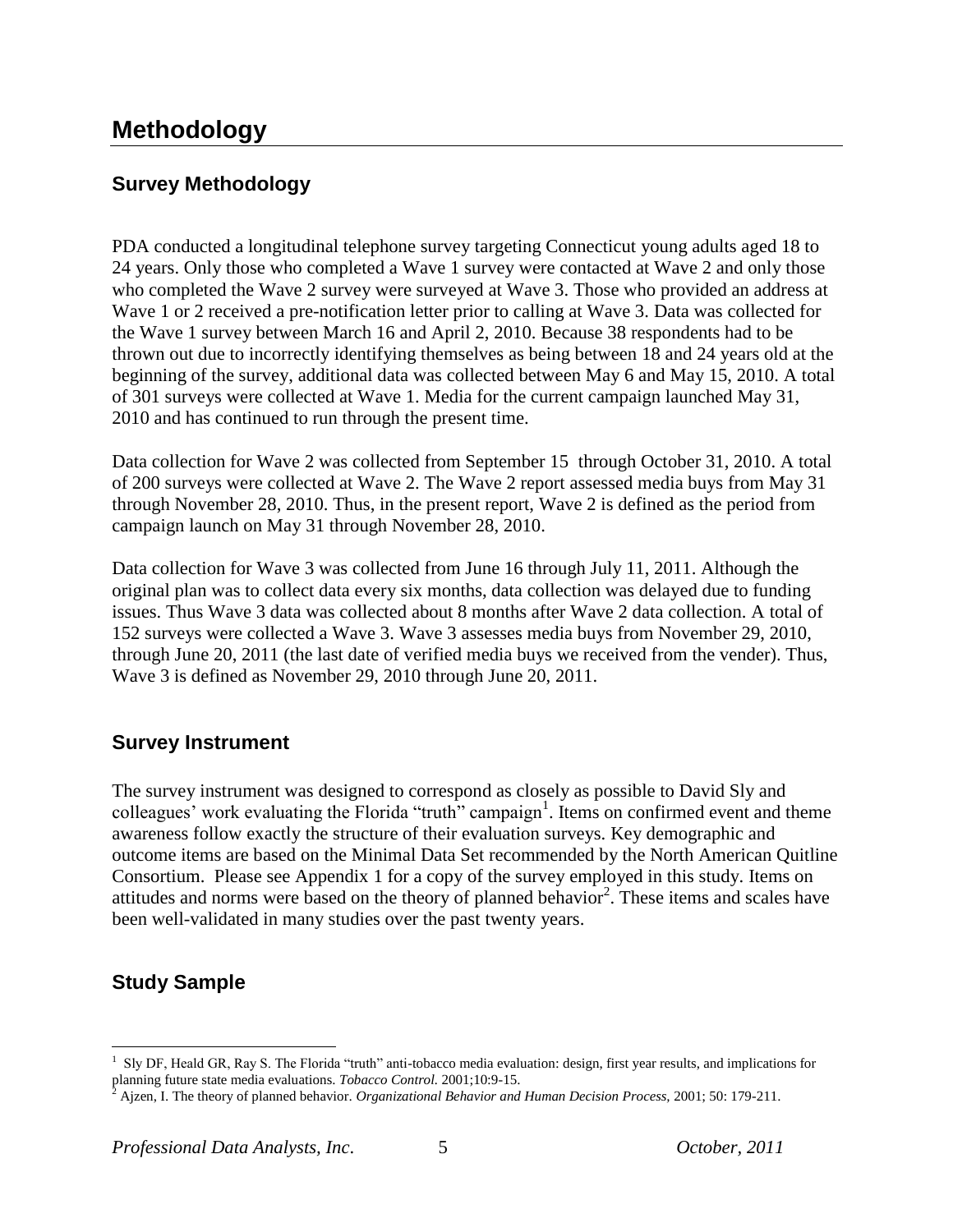This study is intended to represent Connecticut residents ages 18-24. This study examines these residents for strategic reasons, as described earlier. First, national trends and trends in Connecticut show that the prevalence of tobacco use among this age group is tending to increase over time, compared to younger age groups where tobacco use has decreased steadily. Therefore, the media targeted to young adults 18-24 is particularly important. Second, this age group was also chosen for study because its relatively greater prevalence of tobacco use and pro-tobacco attitudes provides greater opportunity and power to detect any changes in outcomes which may occur. Finally, this age group is more cost-effective to survey because parental consent is not required, so more 18 to 24 year olds may be surveyed, compared to younger Connecticut residents. Therefore, a survey of 18-24 year olds is more robust in its ability to detect any changes in outcomes which may be influenced by the media campaign.

The Wave 1, 2 and 3 surveys employed a tri-frame sampling strategy comprised of random digit dial (RDD), listed, and cell phone samples. All samples were ordered from ASDE Survey Sampler, Inc. by telephone survey vendor Kerr & Downs, Inc.

### **Survey Procedures**

Telephone surveys were conducted by Tallahassee-based survey firm Kerr & Downs, Inc. using CATI technology and electronic dialing for RDD and listed samples. CATI technology and manual dialing were employed for cell phone samples.

Samples were completed on a quota basis and the maximum number of attempts for each working number was set at five. Interviewers at Kerr & Downs, Inc. were jointly trained by PDA and Kerr & Downs supervisors in order to familiarize interviewers with the advertising campaigns and to ensure consistent use of confirmed event and theme awareness items.

All respondents received an incentive check of \$10 at Wave 1 and Wave 2, and \$50.00 at Wave 3 for completion of the survey. Between Waves 1 and 2, Kerr & Downs, Inc. contacted each respondent to remind them of the upcoming Wave 2 survey, and provide an additional \$10 incentive to keep them engaged. After calling for Wave 2 for four weeks, PDA sent a letter to each non-respondent requesting their participation, and Kerr & Downs, Inc. left a voicemail message describing the survey and requesting participation. These efforts boosted the Wave 2 response rate to 67%. After calling for Wave 3 for four weeks, PDA sent a letter to each nonrespondent requesting their participation, and Kerr & Downs, Inc. left a voicemail message describing the survey and requesting participation. These efforts boosted the Wave 3 response rate to 76%.

# **Eligibility Criteria and Screening Procedures**

For data collection, potential respondents were screened in two stages at Wave 1. First, Connecticut residents and adults were identified. Those households whose first respondents did not live in Connecticut six months of the year were considered ineligible for the survey. Second, the respondent was asked if they were between the ages of 18 and 24.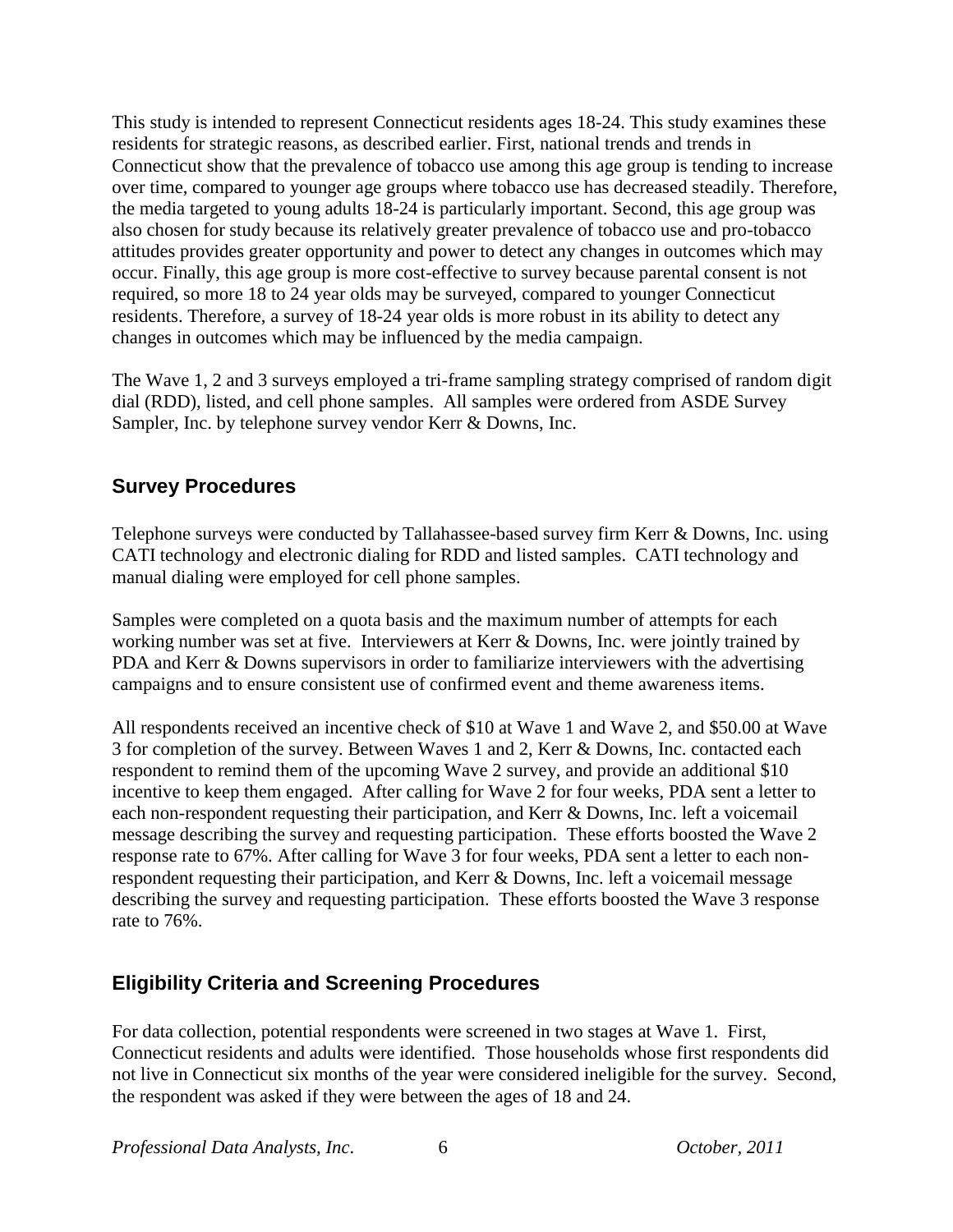Second, adult tobacco users in the household were identified and randomized for participation in the survey. Adult potential respondents were asked how many adults in the household used tobacco in the last seven months. If there were no adults, then the household was considered ineligible. If there were one or more, the surveyor asked to speak to the tobacco user who had a birthday most recently.

### **Response Rates**

Based on our knowledge of the samples and the literature, we assume that the three frames in the survey sample – Cell, RDD, and Listed – are different from each other on demographic and clinical composition. Therefore, each sample required a different set of assumptions to calculate the response rate. We relied on AAPOR"s Standard Definitions for the formulae and methods to calculate response rates at Wave 1. To summarize, each survey frame (cell, RDD, listed) were weighted separately on gender, race (white, non-white), ethnicity (Hispanic, non-Hispanic), education (HS or less, some college, or more) and mother's education (HS or less, some college, or more). The AAPOR Response Rate 3 is considered to be the best estimate, and falls between Response Rate 1 (a minimum estimate) and Response Rate 5 (a maximum estimate) (see Tables 2-4).

The combined best estimate of response rate (RR3, see Table 2) is 18%, with the individual sample response rates falling between 17% and 18%. The most conservative measure of response rate (RR1), in contrast, is much lower (6% combined), with greater variation between the samples (see Table 3). The response rate for the RDD sample is the lowest (3%), followed by the Listed sample (6%). The sample with the highest response rate for the conservative calculation method is the cell sample group (9%) followed by the Listed sample (6%). The most liberal measure of response rate (RR5) is much higher (see Table 4).

| <b>Sample</b>                          | Wave 1 |        |
|----------------------------------------|--------|--------|
|                                        | RR3    | N*     |
| Cell                                   | 16.8%  | 534.3  |
| <b>RDD</b>                             | 16.4%  | 121.8  |
| Listed                                 | 18.0%  | 1058.9 |
| <b>Combined</b><br>(Cell, RDD, Listed) | 17.6%  | 1715.0 |

**Table 2. RR3 – Best estimate response rate by sample**

**\*** The denominators (N) include an estimate of the proportion of unknown eligibility that were eligible and may not be whole numbers.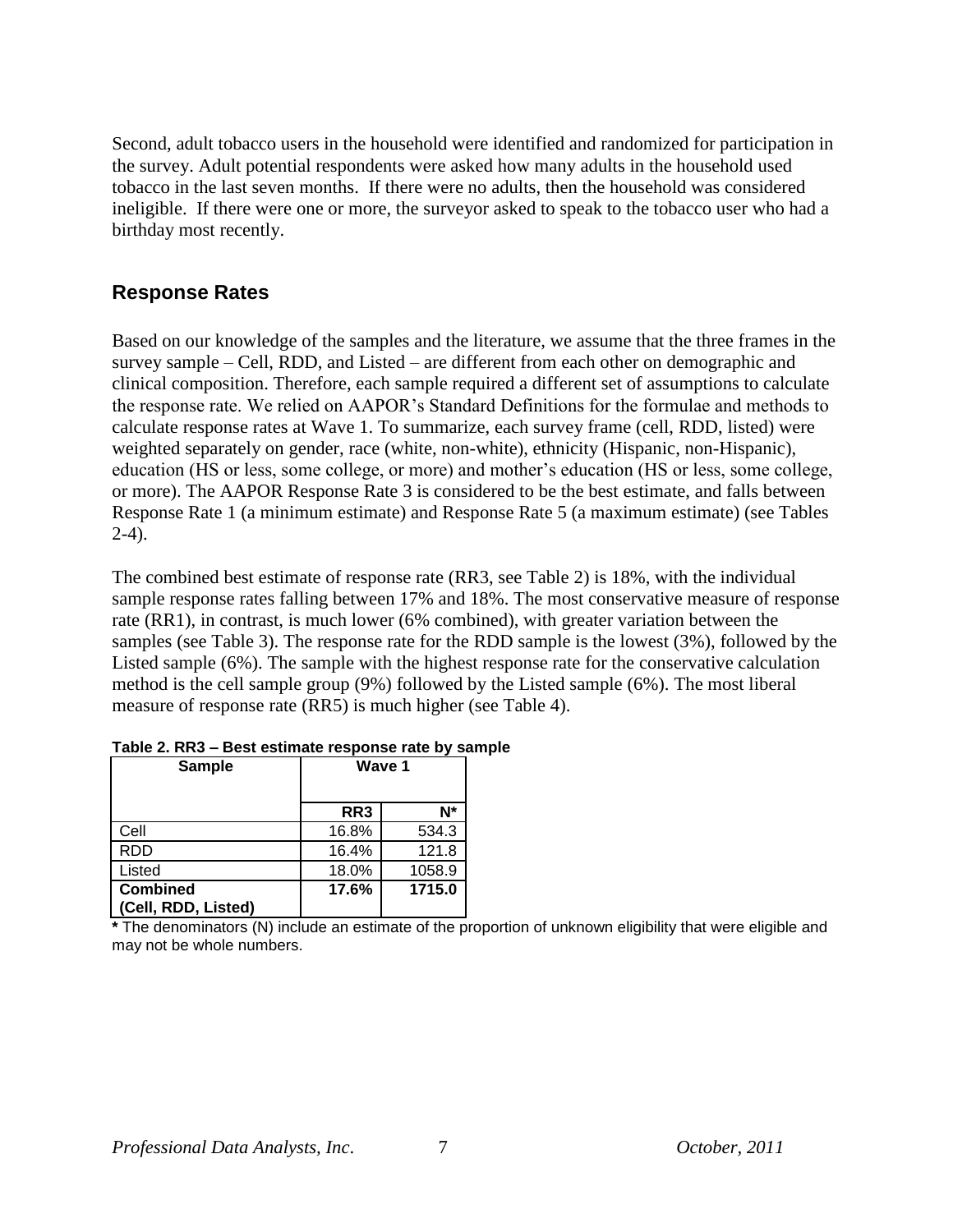| <b>Sample</b>                          | Wave 1          |      |
|----------------------------------------|-----------------|------|
|                                        | RR <sub>1</sub> |      |
| Cell                                   | 9.4%            | 955  |
| <b>RDD</b>                             | 2.7%            | 753  |
| Listed                                 | 5.5%            | 3471 |
| <b>Combined</b><br>(Cell, RDD, Listed) | 5.8%            | 5179 |

**Table 3. RR1 – Minimum response rate by sample**

#### **Table 4. RR5 – Maximum response rate by sample**

| <b>Sample</b>                          |                 | Wave 1 |
|----------------------------------------|-----------------|--------|
|                                        | RR <sub>5</sub> |        |
| Cell                                   | 38.0%           | 237    |
| <b>RDD</b>                             | 37.0%           | 54     |
| Listed                                 | 46.6%           | 410    |
| <b>Combined</b><br>(Cell, RDD, Listed) | 42.9%           | 701    |

Due to the longitudinal nature of the study, we could not use AAPOR"S Standard Definitions to calculate response rates at Wave 2 and Wave 3. Instead we calculated simple response rates for Wave 2 and Wave 3 for Cell, RDD and Listed (see Table 5). To calculate response rate for Wave 2, we divided the number of responders at Wave 2 by the number of responders at Wave 1. To calculate response rate at Wave 3, we divided the number of responders at Wave 2 by the number of responders at Wave 3.

Wave 2 had an overall response rate of 66%. At Wave 2, cell phone users had the highest response rate of 73%. Wave 3 had an overall response rate of 76%. RDD had the highest response rate of 80%. Overall, these response rates are high. Wave 3, in particular, had a very high response rate, given the increased length of time between Waves. DPH and Kerr & Downs should both be commended on achieving such a high response rate among a relatively small sample.

| Sample<br>frame | W <sub>1</sub><br>responders<br>(N) | W <sub>2</sub><br>responders<br>(N) | W2 response rate<br>(%) | W <sub>3</sub><br>responders<br>(N) | W3 response rate<br>(9/6) |
|-----------------|-------------------------------------|-------------------------------------|-------------------------|-------------------------------------|---------------------------|
|                 |                                     |                                     |                         |                                     |                           |
| Cell            | 90                                  | 66                                  | 73.3%                   | 52                                  | 78.8%                     |
| <b>RDD</b>      | 20                                  | 10                                  | 50.0%                   | 8                                   | 80.0%                     |
| Listed          | 191                                 | 124                                 | 64.9%                   | 92                                  | 74.2%                     |
| Total           | 301                                 | 200                                 | 66.4%                   | 152                                 | 76.0%                     |

#### **Table 5. Response rates at Wave 2 and Wave 3**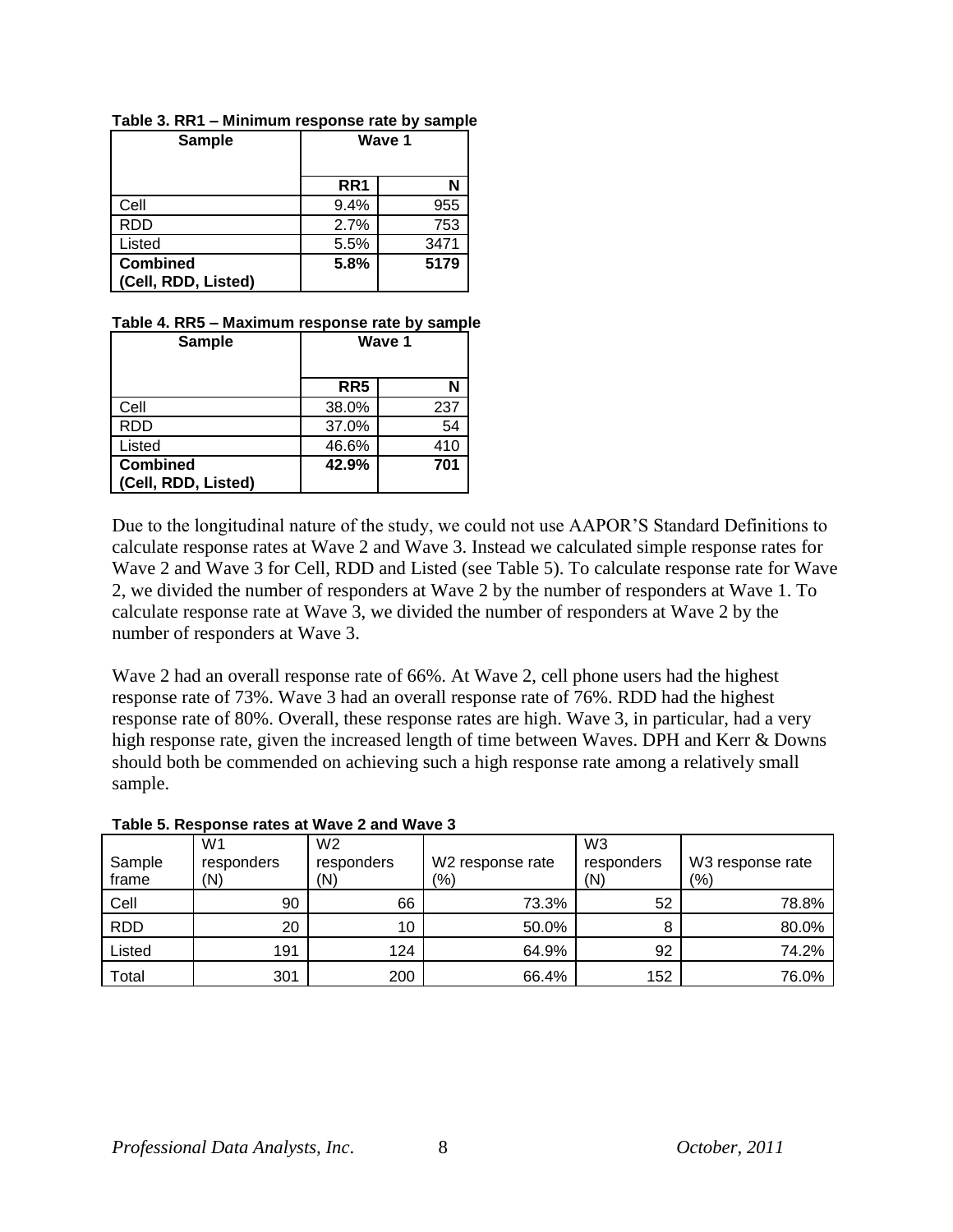# **Analyses**

All analyses were conducted in SPSS version 18. Analyses consist of descriptive statistics, ttests, chi-square and Fisher"s exact tests, and exploratory factor analysis. The procedures used in these analyses are discussed in greater detail below.

- **Descriptive Analyses:** Characteristics of the sample such as age, gender and income level were examined and tested for differences between groups. Key outcomes such as ad awareness were also examined descriptively.
- **T-Tests:** T-tests were used to examine mean differences on a number of outcome variables. For example, t-tests were employed to examine mean differences in attitudes and norms for those reporting confirmed awareness versus those not reporting confirmed awareness.
- **Chi-square and Fisher's exact test:** Chi-square and Fisher"s exact tests were used to test for differences between two variables that aren"t measured on a continuous numerical scale (e.g., responses 1, 2, 3, 4, etc.). The Fisher"s exact test is employed when sample sizes are small.

# **Exploratory Factor Analysis**

Exploratory factor analysis was used to groups the attitudinal items into meaningful categories that represent one idea or construct. This technique groups items together that are highly correlated. In other words, individual items that hold together well are placed into the same group, such that the individual items can be assessed as one group.

# **ANOVA**

A 1-way ANOVA was used to examine mean differences in key outcomes when more than two groups were involved. This method is similar to a t-test, but is used when there are more than two groups. Specifically, it was used to examine differences between tobacco users, and two different non-user groups on several key outcome variables. A full description of these three usage groups can be seen later in the report.

# **Regression**

We ran linear regression models to test for differences between a number of attitudinal belief items and intention to use tobacco. Regression models allow for a full test of the independent contributions of a number of independent variables on an outcome variable that is measured numerically (i.e. intention to smoke measured on a one to four Furthermore, regression models allow for a full testing of how independent variables may interact with each other. For example, we used regression to test for a possible interaction of a specific attitudinal belief and usage group (user vs. non-user) on intention to use tobacco.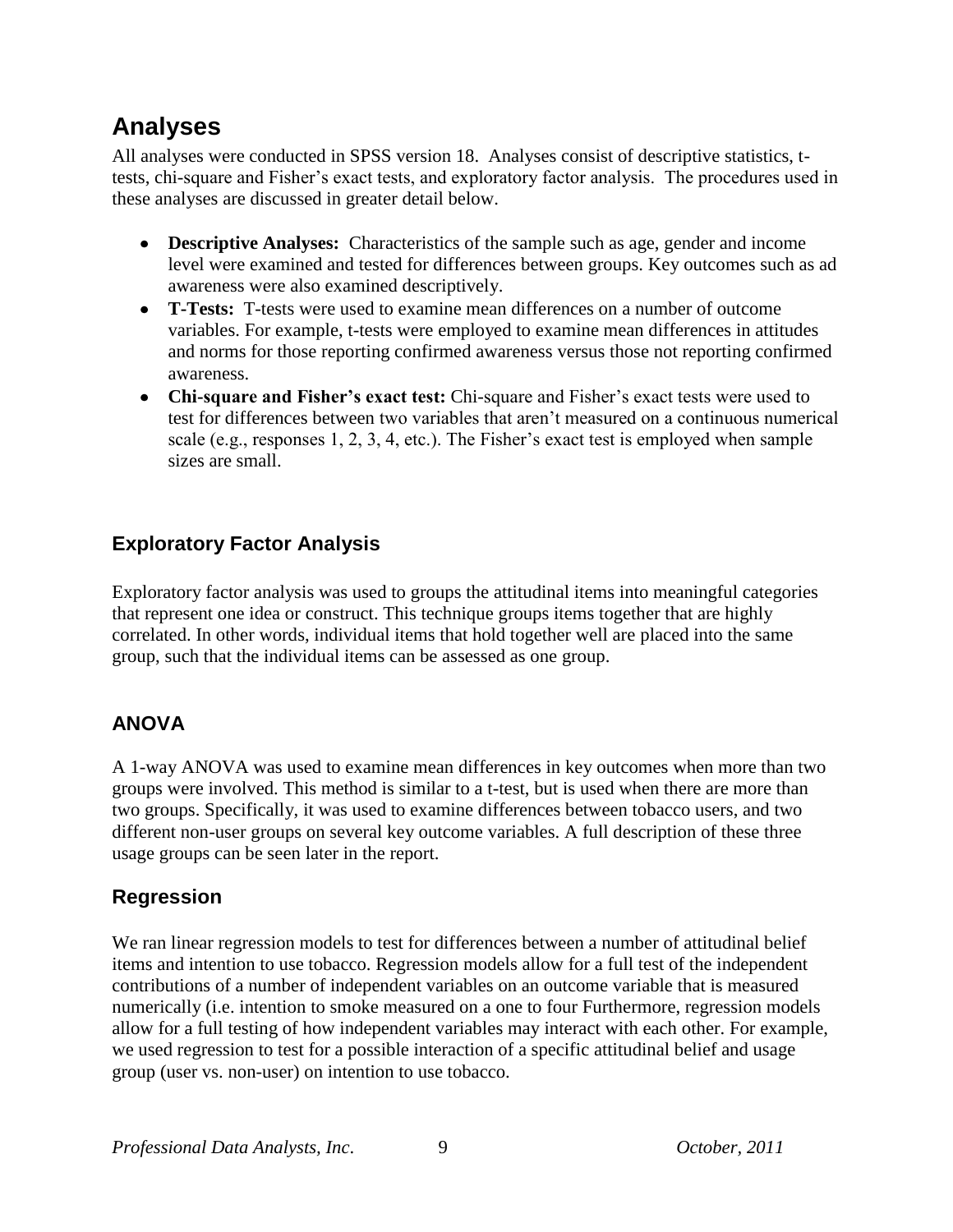# **Definition of Outcome Variables**

This study considers a wide range of outcome variables, including awareness of "Tobacco It"s a Waste" ads, the importance of the issue of tobacco to respondents, attitudes about the consequences of tobacco, attitudes towards tobacco, norms about tobacco, and intention to smoke tobacco. This section defines each outcome variable for future reference throughout the rest of the paper. Actual rates for each outcome can be found in the Results section, page 14-34.

### **Awareness of the "Tobacco It's a Waste Campaign"**

Of primary importance to the cessation media campaign is ad awareness. For the ads to have an impact on other outcome variables such as attitudes, norms and intention, they must first be remembered. We used a number of different variables to assess awareness of the campaign at Wave 3. They included unaided awareness, slogan awareness, event or theme awareness by ad, and any ad awareness. Each is described below.

### **Unaided Awareness**

Unaided awareness is the most rigorous measure of ad awareness as the fewest prompts are provided to the respondent to assess if they remember the ad. To assess measure unaided awareness, participants were asked in free response format to summarize what they remember from any advertisements they"d seen in recent months mentioning tobacco. PDA categorized the open-ended responses as "Tobacco It"s a Waste" or some other campaign to assess whether they were aware of any of the campaign ads.

### **Slogan Awareness**

Slogan awareness is defined as whether the respondent is aware of the slogan of the campaign, "Tobacco It's a Waste." To assess slogan awareness, we asked participants whether they'd seen or heard any of the following phrases on TV, online, or in other places: "Tobacco it's a waste," "Do you have what it takes," "Become an ex," "Too smart for Tobacco," and "Don"t put that in your mouth." If respondents answered "yes" to "Tobacco It's a Waste", then they were coded as having confirmed slogan awareness.

### **Event or Theme Awareness by Ad**

Event or theme awareness indicates whether the respondent is aware of either a specific scene from an ad, or the general message of the ad. To assess confirmed event or theme awareness for each of the three ads, we first asked participants whether they had recently seen an anti-tobacco or anti-smoking TV ad, and described the first scene in the ad. For example, for the ad "On Top of Old Smokey", we asked participants "have you recently seen an anti-tobacco or anti-smoking TV ad that begins by showing a woman shopping in a grocery store with a smokestack on her head?"

*Professional Data Analysts, Inc*. 10 *October, 2011*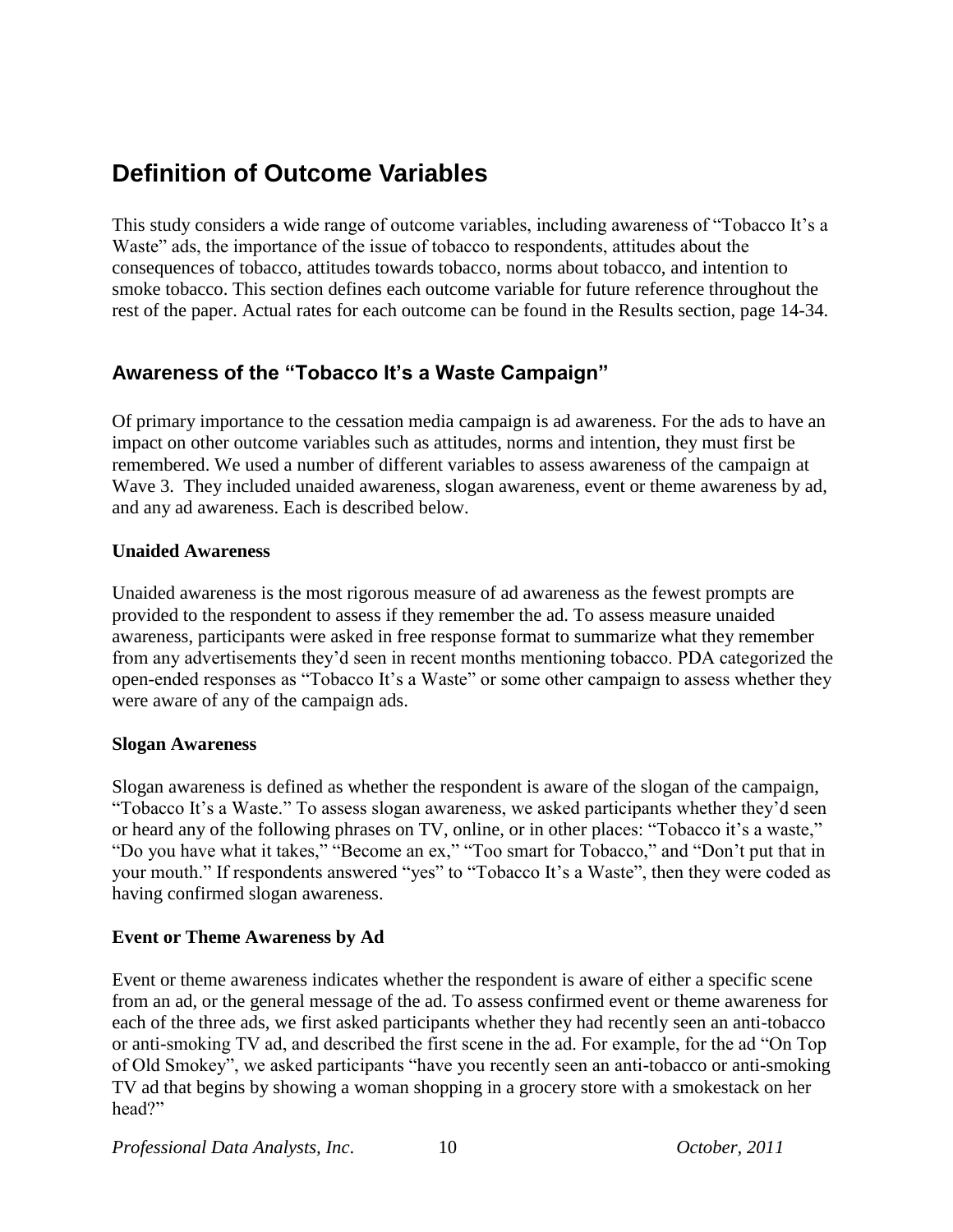If participants answered "yes", they were then asked to describe what happens in the advertisement. If the participant described any part of the ad, the interviewer was instructed to check a box indicating the ad was "event" confirmed, meaning that the participants confirmed a specific event in the ad. To assess theme awareness, participants were asked what the main message of the ad was. If the participant described the theme of the ad, the interviewer was instructed to check a box indicating the ad was "theme" confirmed. PDA comprehensively coded any open-ended responses and reviewed patterns of interviewer checks for both event and theme awareness in order to assess the validity of interviewer judgments.

Participants were coded as having confirmed event or theme awareness if they correctly answered either the event or theme question.

### **Any Ad Awareness**

Any ad awareness represents whether participants had confirmed event or theme awareness for any one of the three ads at Wave 3. To assess any ad awareness, we looked at the total number of participants who reported confirmed event or theme awareness for at least one ad.

### **Issue Importance**

Another important goal of the cessation media campaign is to influence social norms. Issue importance is used in the present study as one proxy of social norms. Respondents were asked to rate five issues on level of importance to them and their friends, and to them and their families. The five issues were tobacco use, alcohol use, getting enough exercise, eating fruits and vegetables, and eating organic food. Respondents were asked to rate the issue most important to them, second most important to them, and least important to them.

# **Attitudes-Consequences of Tobacco Use**

Understanding key attitudes of your target audience is the content of future ad campaigns<sup>3</sup>. According to the literature, attitudes about smoking impact whether a person will use tobacco. Furthermore, these attitudes shed light on what issues are particularly important for survey respondents, and what attitudes should be highlighted in future ads targeting that group. For example, determining that the attitude "smoking damages my lungs" is particularly important for 18 to 24 year olds in Connecticut would suggest that ads which highlight lung damage caused by smoking would be salient for that audience, and would be effective in preventing tobacco use. Therefore, we would recommend selecting ads that target the attitude "smoking damages my lungs" in future ad campaigns.

 $\overline{a}$ 

<sup>3</sup> Fishbein, M. (2000). The role of theory in HIV prevention. *AIDS Care, 12*, 273-278.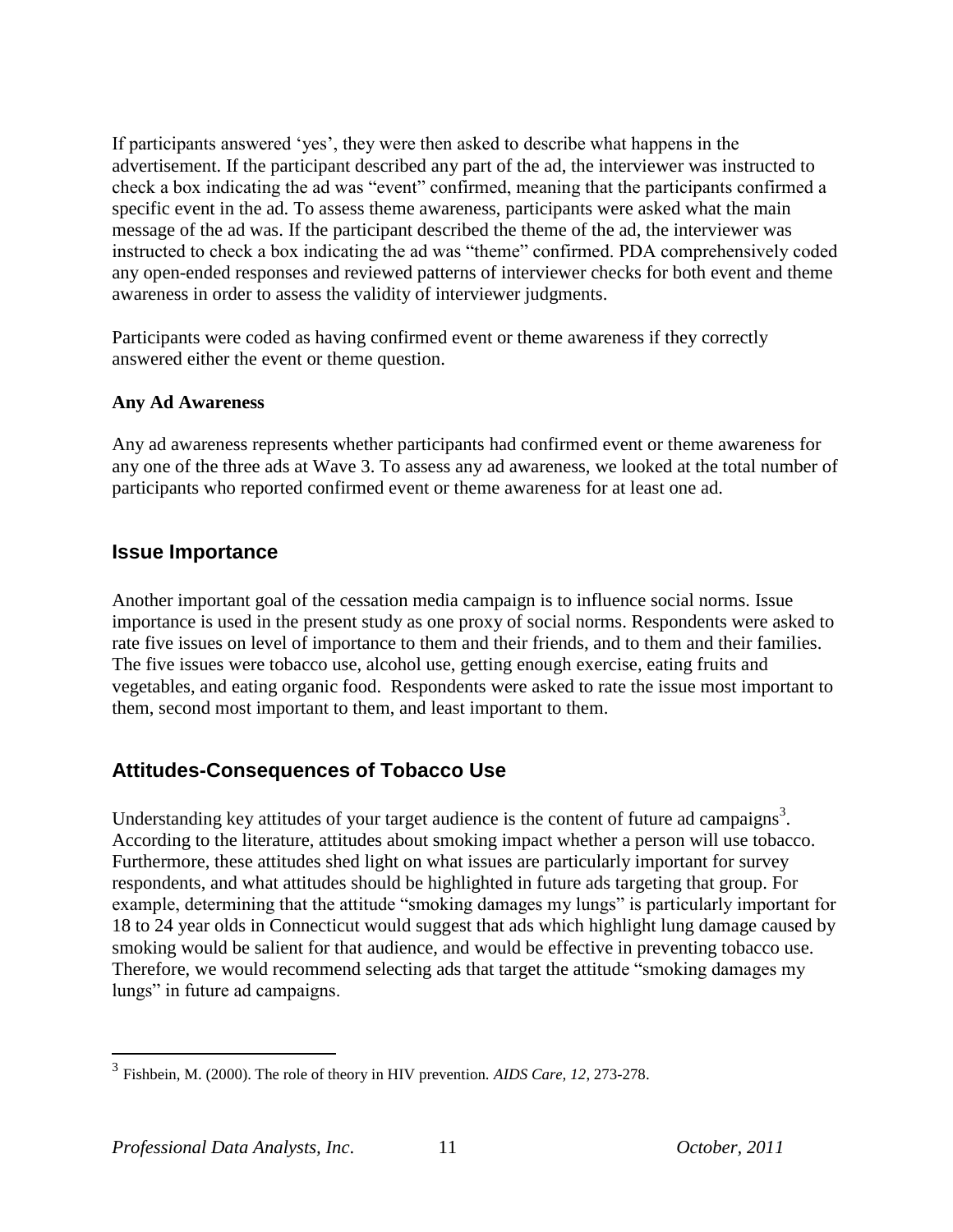PDA asked survey respondents several questions about the consequences of tobacco use. Respondents were asked on a 5-point scale how strongly they agree or disagree with a number of beliefs if they used tobacco at least once a month for the next 12 months. Examples include "I would smell bad" "I would lose my friends" and "I would damage my lungs." See Table 6 below for full list.

| ו טוסור שוו ווטג טו טגנונטשוווט וויט ווי                                            |
|-------------------------------------------------------------------------------------|
| <b>Items</b>                                                                        |
| I would have something in common with a group I like                                |
| Using tobacco would help me relax                                                   |
| It would be a good way to meet people                                               |
| I would smell bad                                                                   |
| I would damage my lungs                                                             |
| I would lose my athletic ability                                                    |
| I could die from using tobacco                                                      |
| I would have trouble finding a boyfriend/girlfriend                                 |
| I would spend money and not have enough to buy other things I really want           |
| Even if I use just a little tobacco now, I would probably not be able to quit later |

**Table 6. Full list of attitudinal items** 

# **Attitudes Towards Tobacco Use**

Attitudes toward tobacco assess how positive or negative one feels about using tobacco. Attitudes have been found to directly inform intention to use tobacco<sup>4</sup>. For example, those with more favorable attitudes toward tobacco will be more likely to intend to use tobacco in the future than those with less favorable attitudes. Thus, changing attitudes toward tobacco should be a key campaign goal, as doing so will lead to decreased intention to use tobacco.

On a 5-point scale, participants were asked whether their occasional/periodic smoking would be:

- bad-good
- enjoyable-unenjoyable
- stressful-relaxing

They were also asked whether their regular smoking would be:

- bad-good
- enjoyable-unenjoyable
- stressful-relaxing

An overall attitudes scale was comprised of the six items (alpha=.885).

### **Norms**

 $\overline{a}$ 

<sup>4</sup> Fishbein, M. (2000). The role of theory in HIV prevention. *AIDS Care, 12*, 273-278.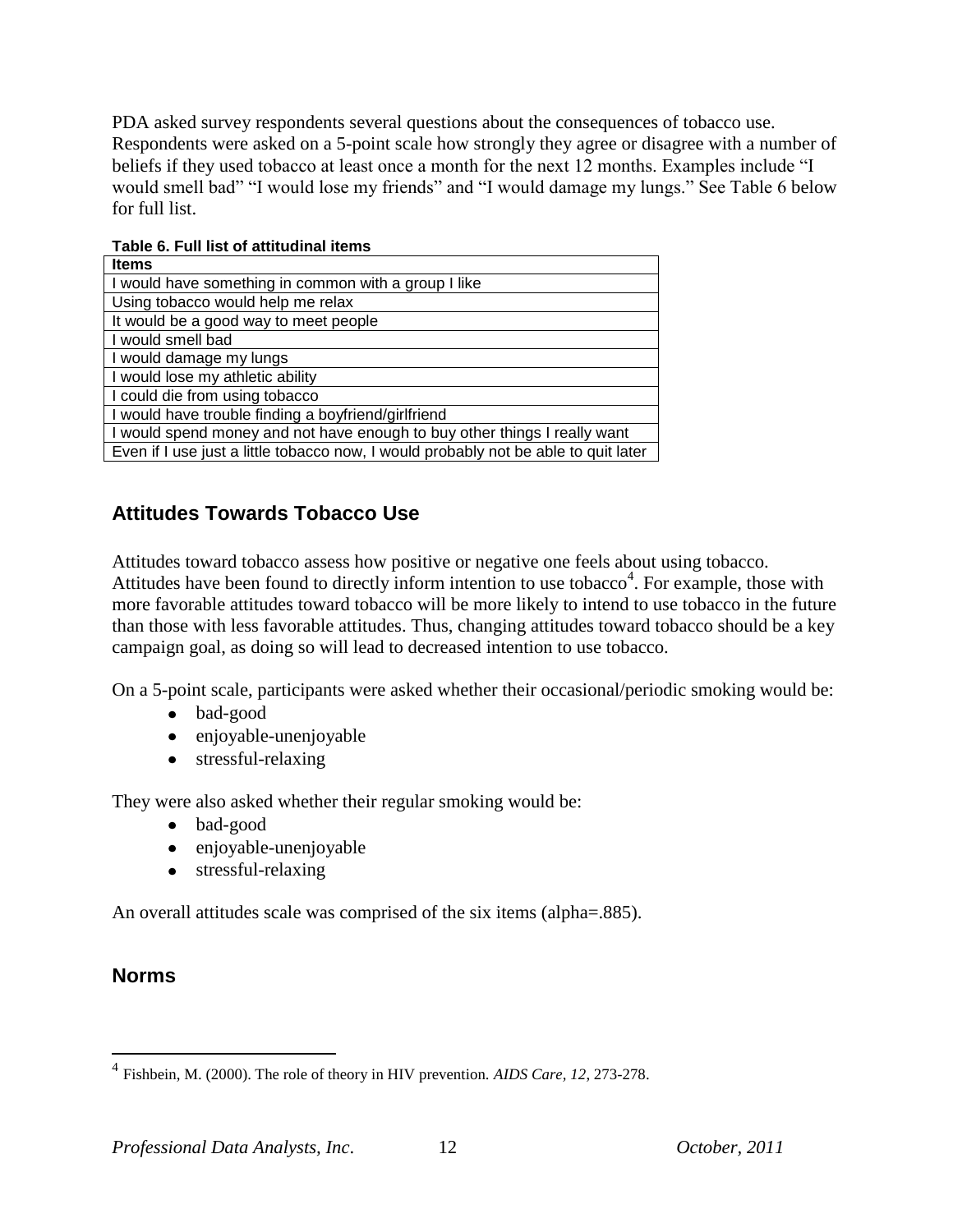Norms toward tobacco are defined as a person"s perceptions about how people important to them feel about them using tobacco, and how much people important to them are actually using tobacco. Similar to attitudes, norms have also been found to directly impact a person"s intention to use tobacco. Thus, changing norms toward tobacco should be another important campaign goal, as changing norms should lead to decreased intention to use tobacco. Therefore, PDA measured norms towards tobacco as another way to assess campaign effectiveness.

On a five-point scale, participants were asked:

- how do you think people important to you would feel about you using tobacco, even one puff or pinch, in the next 12 months?
- how do you think people important to you would feel about you using tobacco regularly for the next 12 months?
- how many of your friends use tobacco?
- how many of your family members use tobacco?

An overall norms scale was created comprised of four norm items (alpha=.651).

### **Intention**

An important measure of campaign effectiveness is intention to use tobacco among non-smokers. For non-smokers who do not intend to use tobacco in the future, an effective campaign would help maintain that belief. Conversely, an effective campaign would change those non-smokers who say they intend to start using tobacco to an intention not to use tobacco. On a 4-point scale, respondents who did not identify as tobacco users were asked "how likely is it that you will use tobacco, even one puff or pinch, over the next 12 months?"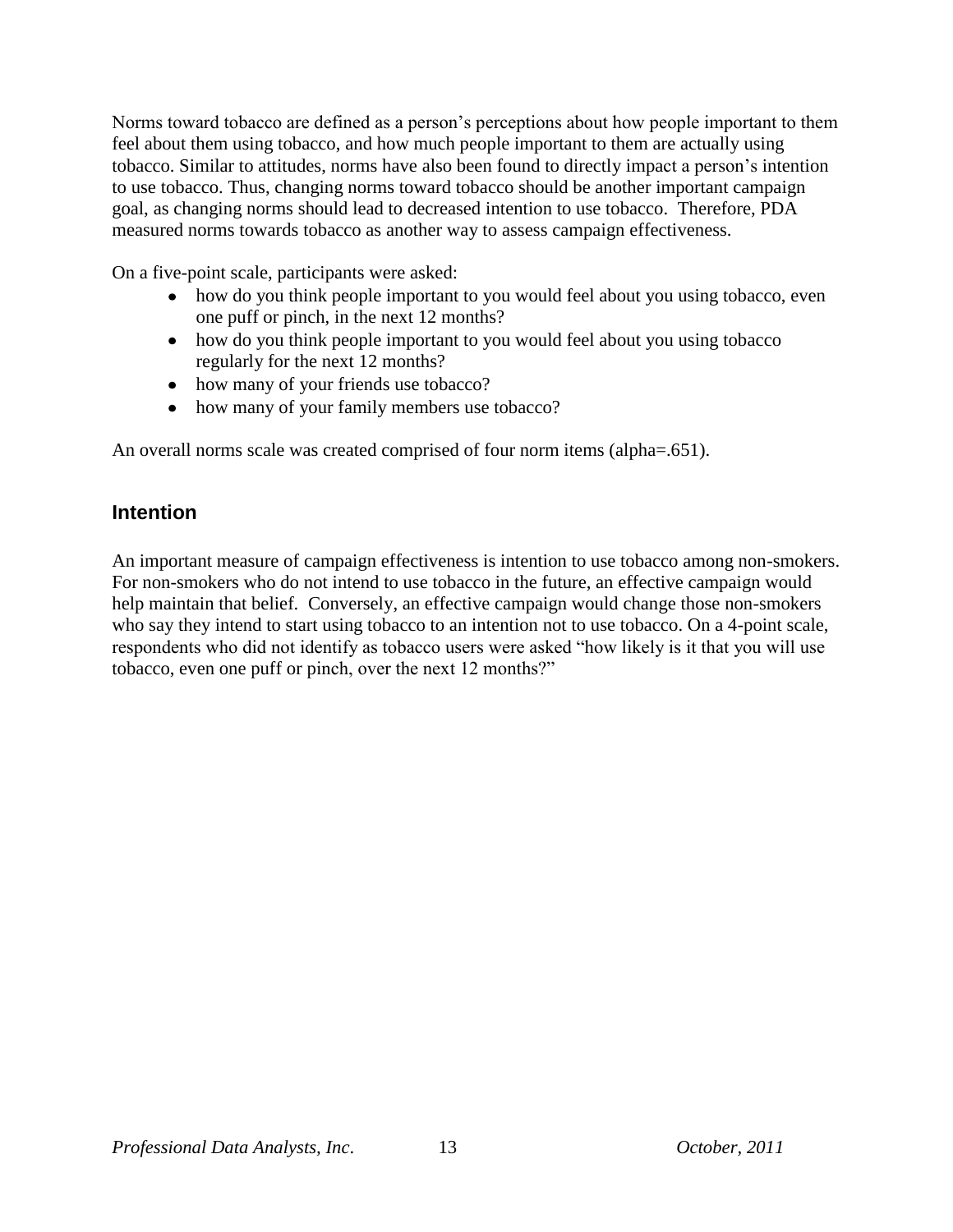# **EQ1: What is the relative strength of ad buys for Wave 3 of the evaluation?**

**Summary.** The strength of ad buys at Wave 3 went up substantially from Wave 2. Total GRPs and intensity levels showed great improvement from Wave 2 to Wave 3. We hypothesize that the improvement in ad buys should result in a marked improvement on key outcomes. Although GRP levels still fall short of CDC"s recommended levels, the campaign should be commended for greatly improving the strength of ad buys.

As described in the Introduction section above, PDA assessed the media vendor's ad buy schedule from May 31, 2010 to November 28, 2010 in our December 28, 2010 process evaluation report. Because the strength of an ad buy is one factor that is directly related to outcomes, this report assesses the relative strength of Wave 3"s ad buy as compared to Wave 1 and 2.

Our analysis for Wave 3 reflects media buys from the week of November 29 through the week of June 20, 2011 (the last week we received verified buys from the media vendor). Table 7 lists the total GRPs, weeks with any GRPs, average GRPs per month, and average GRPs per quarter for the Hartford/New Haven DMA, where the majority of advertising was placed. There was also a small amount of advertising placed on cable television in the Fairfield DMA. According to DPH's media flow chart, 15 GRPs per week would be placed in this DMA on a one week on, one week off rotation. However, we were not provided with verified GRPs for the Fairfield DMA, so GRPs will only be reported for the Hartford/New Haven DMA.

| $1800$ . Outlight of buy (ONES) in the Hartford/Rew Haven Dirk |                      |                   |              |              |                 |                 |  |  |
|----------------------------------------------------------------|----------------------|-------------------|--------------|--------------|-----------------|-----------------|--|--|
| <b>DPH</b>                                                     | <b>Campaign Date</b> | Corresponding     | <b>Total</b> | <b>Weeks</b> | Average         | Average         |  |  |
| <b>Prevention</b>                                              | range                | <b>Evaluation</b> | <b>GRPs</b>  | with any     | <b>GRPs</b> per | <b>GRPs</b> per |  |  |
| Campaign                                                       |                      | Wave              |              | <b>GRPs</b>  | month           | quarter         |  |  |
| Contest                                                        | 3/16/10-5/15/10      |                   | 1.921.4      |              | 1.097.9         | 1,120.8         |  |  |
| Winning spots                                                  | 5/31/10-11/28/10     |                   | 375.7        | 17           | 88.4            | 265.2           |  |  |
| Winning spots                                                  | 11/29/10-6/20/11     |                   | 1573.1       | 30           | 209.74          | 629.2           |  |  |

| Table 7. Strength of buy (GRPs) in the Hartford/New Haven DMA |
|---------------------------------------------------------------|
|---------------------------------------------------------------|

The media campaign shows a large improvement in GRP levels from Wave 2 to Wave 3. Nearly five times as many GRPs were run in Wave 3 versus Wave 2, ads were run over a longer time period (30 weeks with GRPs at Wave 3; 17 weeks at Wave 2), and average GRPs per month and per quarter showed great improvement. We hypothesize that the improvement in GRP levels should produce more desirable outcomes, such as higher awareness of campaign ads, norms, and lower intention to smoke. In our December 28, 2010 report of findings for Waves 1 and 2, we found that awareness of campaign ads was very low, a result that can largely be attributed to the low levels of media buying. Lack of awareness made it very unlikely to see tangible results in other key outcome variables. Additionally, in our December 28, 2010 report, awareness levels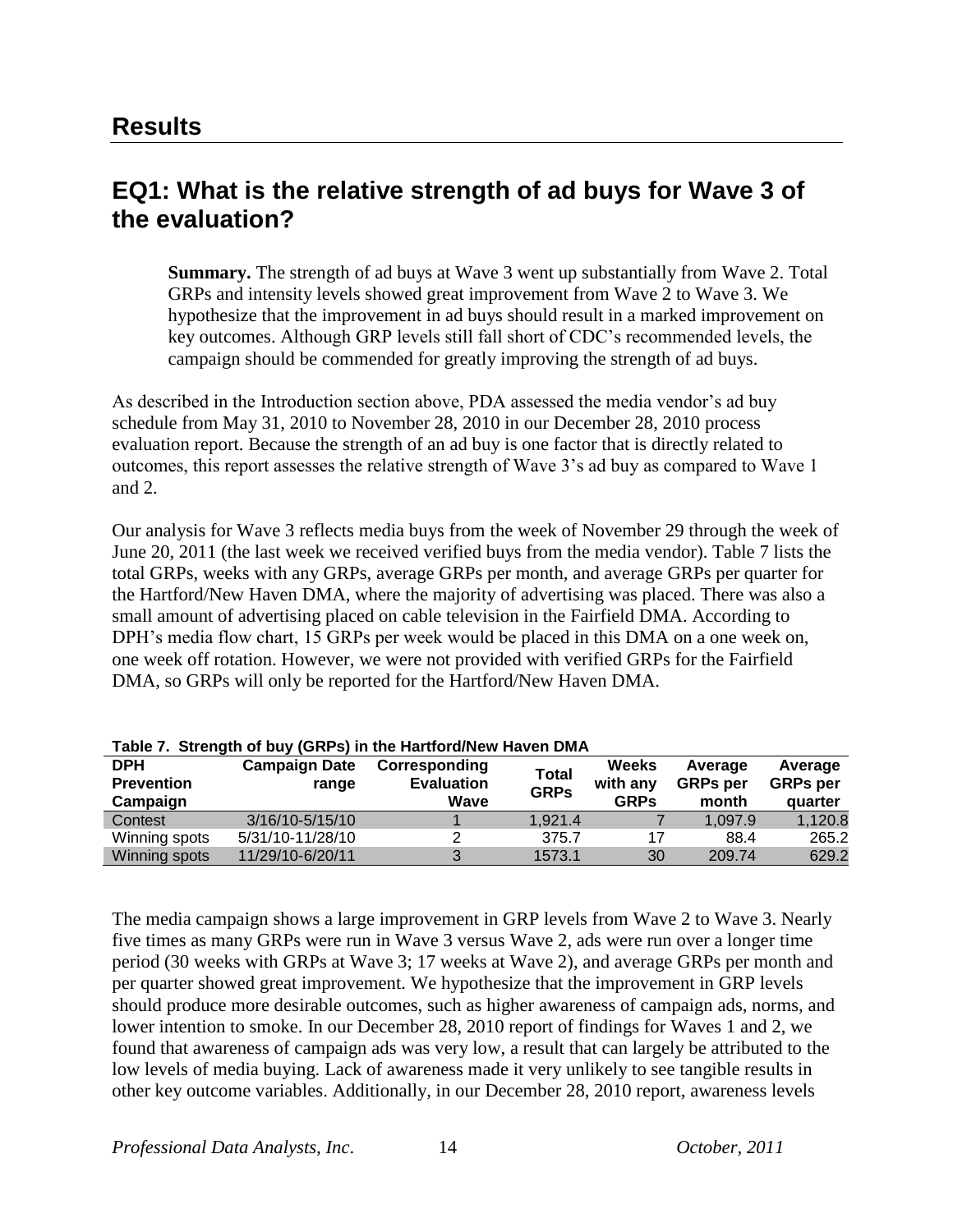were too low to find a significant association between ad awareness and key outcomes. In the report, we concluded that awareness was very low due to low GRP levels. Thus, CT DPH should be commended on increasing GRP levels at Wave 3.

The CDC Best Practices for Comprehensive Tobacco Control Programs provides recommendations on the reach of ads (measured in TRPs) for ongoing anti-tobacco campaigns. The recommendation is that campaigns should achieve 1,200 TRPs per quarter during the introduction of a campaign and 800 TRPs per quarter thereafter. A second benchmark by which to assess campaign levels is presented in the Global Dialogue for Effective Stop Smoking Campaigns' Campaign Development Tool Kit  $(2007)^5$ , which reports that positive results have been found in campaigns that maintained a presence of 400 to 600 TRPs/GRPs per four weeks during periods when their campaigns are on air.

The intensity of the Prevention Call for Entries (Wave 1) campaign approximately met both the benchmark for quarterly TRP levels and the benchmark for four-week TRP levels that have been shown to be effective in other campaigns. The intensity levels of the prevention winning spots campaign (Wave 2) fell substantially short of the intensity levels that have been shown to be effective elsewhere, both in terms of quarterly and 4-week TRP levels. At Wave 3, the prevention winning spots fell just short of both of these benchmarks. However, given the financial limitations of the campaign, achieving levels close to recommended levels at Wave 3 is commendable and should be considered a success.

Additionally, in future campaigns where funding issues do not allow CDC recommended GRP levels to be met, it may be beneficial to engage in pulsing, where ads are run at high frequencies for relatively short amounts of time. This approach has been shown to maximize ad impact when GRP levels are low.

# **EQ2: How are the ads and the campaign performing on slogan and ad awareness over time?**

**Summary.** We assessed ad awareness and slogan awareness at Wave 3 and compared them to previous results from previous waves. Overall, ad and slogan awareness improved significantly over time. Unaided awareness, confirmed event or theme awareness for 2 of the 3 ads, and slogan awareness all showed significant improvement. This is no doubt a direct result of improved GRP levels from Wave 2 to Wave 3. It is our recommendation that future campaigns continue to strive to meet CDC recommended levels in GRP levels, as doing so should result in a corresponding increase in ad awareness.

 $\overline{a}$ 

<sup>&</sup>lt;sup>5</sup> Global Dialogue for Effective Stop Smoking Campaigns. (2007) Tool Kit. Available from: http://www.stopsmokingcampaigns.org/campaign\_tool\_kit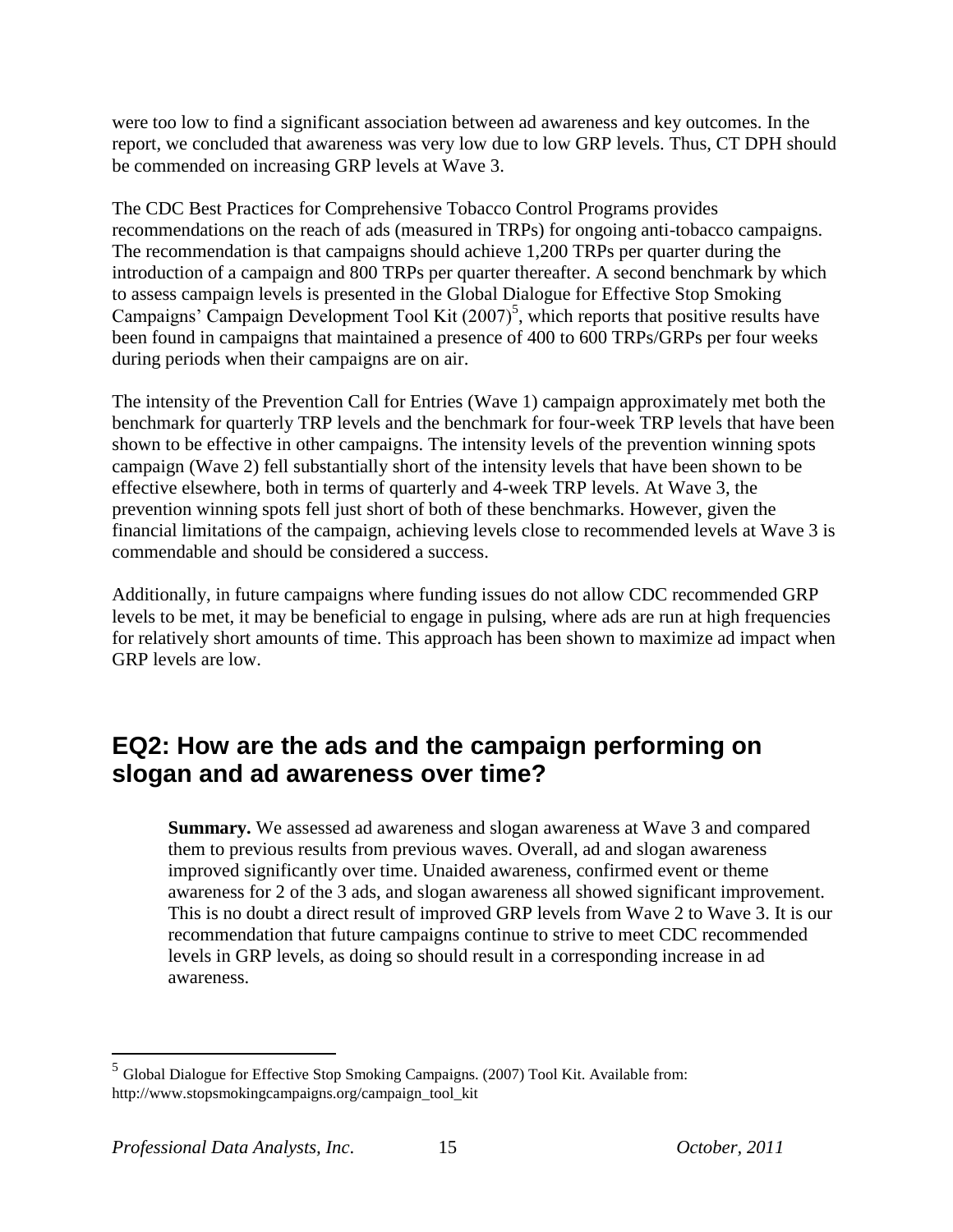This evaluation question assesses how the ads and the campaign performed on awareness of campaign content at Wave 3, and how awareness levels compared to Wave 2 awareness (and in the case of slogan awareness, Wave 1 as well). This is a critical evaluation question, as it assesses whether the campaign has improved in reaching its target audience over time. Clearly, it is critical to reach the target audience at levels high enough to elicit change in key outcomes, such as attitudes and norms. Because awareness levels were very low at Wave 2, it is particularly important that the campaign showed improvement in reaching its target population.

This section first describes respondents' level of awareness of the campaign at Wave 3 using four different measures, then reports on the change in each measure from Wave 2 to Wave 3. Next, this section describes how respondents changed in their awareness for each measure in greater detail. Because new (winning) ads were implemented after Wave 1, a comparison of ad awareness levels between Wave 1 and Waves 2 and 3 is not possible. Slogan awareness, however, is reported on for Waves 1, 2 and 3.

As described above, awareness of the campaign ads can be measured in several different ways. Overall, almost all measures of ad and slogan awareness showed substantial improvement across the range of awareness variables that we measured (see table 8). Even the most conservative measure, unaided awareness, increased from 5% to 11% from Wave 2 to 3. This represents a meaningful success for the campaign, and presents the opportunity to improve the percent of people who report unaided awareness in the future.

Each of the ads, "On Top of Old Smokey," "Knowing," and "Worth It" were assessed for event or theme awareness. Two of the three ads, "On Top of Old Smokey" and "Worth It" improved significantly from Wave 2 to Wave 3, while the ad "Knowing" had the same level of awareness at Wave 2 and 3. The ad "Worth It" had the highest level of awareness at Wave 3 and also saw the greatest jump from Wave 2 to Wave 3. Awareness for this ad increased over three-fold, from 7% to 24%, an absolute gain of about 17 percentage points. Awareness for the ad "On Top of Old Smokey" increased by ten percentage points from 7% to 17%.

Over one third of respondents at Wave 3 (34%) were aware of at least one ad using the event or theme awareness measure. This increased significantly from Wave 2. A majority of respondents reported being aware of the slogan "Tobacco It's a Waste" at Wave 3 (51%). Slogan awareness, the broadest and most liberal of measure that may be considered to represent a cumulative impact of the message of the campaign, increased from 33% at Wave 1 to 45% and 51% at Waves 2 and 3.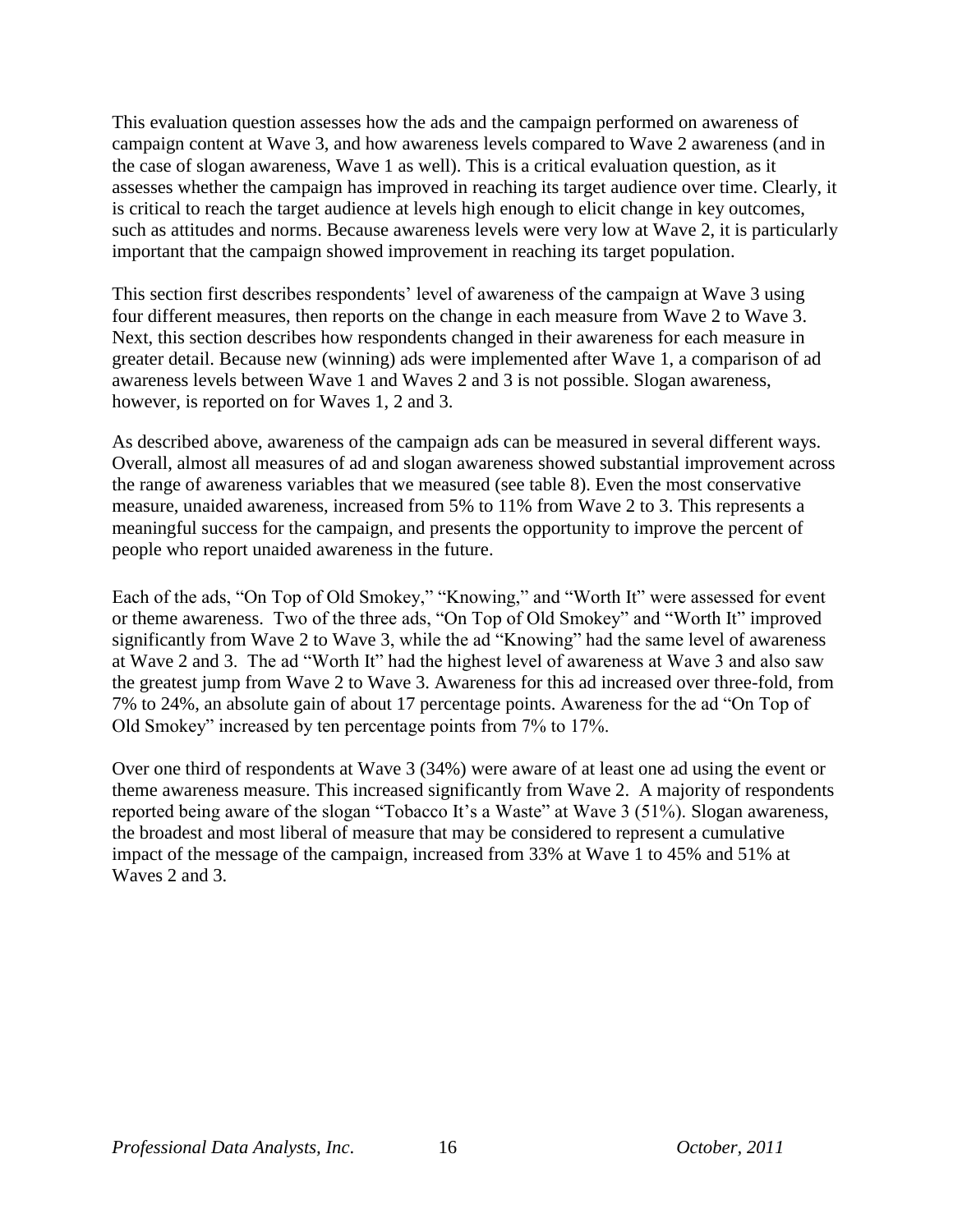|                                        | % Reporting |           |           |  |  |  |
|----------------------------------------|-------------|-----------|-----------|--|--|--|
|                                        | Wave 1      | Wave 2    | Wave 3    |  |  |  |
|                                        | $(N=301)$   | $(N=200)$ | $(N=152)$ |  |  |  |
| Unaided Awareness'                     | NА          | 4.5       | 10.5      |  |  |  |
| Event or Theme "Smokey" <sup>2</sup>   | NА          | 6.5       | 17.1      |  |  |  |
| Event of Theme "Knowing" <sup>3</sup>  | NА          | 6.5       | 10.2      |  |  |  |
| Event or Theme "Worth it" <sup>4</sup> | NА          | 7.0       | 24.3      |  |  |  |
| Any Ad Awareness <sup>5</sup>          | ΝA          | 14.5      | 34.2      |  |  |  |
| Slogan Awareness <sup>6</sup>          | 32.8        | 39.5      | 51.3      |  |  |  |
| $\frac{1}{2}$ z=2.18, p<.05            |             |           |           |  |  |  |
| $2$ z=3.14, p<.01                      |             |           |           |  |  |  |
| $3$ <sub>z=1.36</sub> , NS             |             |           |           |  |  |  |
| $4$ z=4.58, p<.01                      |             |           |           |  |  |  |
| $5$ z=4.35, p<.01                      |             |           |           |  |  |  |

**Table 8: Percent of participants media awareness via different measures at Waves 1, 2 and 3**

More specific changes in each type of awareness over time are discussed in greater detail below.

# **Unaided Awareness**

 $6z=3.80, p<.01$ 

We know from the analysis above that the proportion of people who reported unaided awareness from Time 2 to Time 3 increased. It can also be helpful to look more specifically at the number of people who changed from being unaware at Wave 2 to aware at Wave 3 (a desirable change), compared to the number of people who changed from being aware at Wave 2 to unaware at Wave 3 (an undesirable change). Among the 152 participants who completed both the Wave 2 and Wave 3 survey, nine percent who did not report unaided awareness at Wave 2 did report unaided awareness at Wave 3 (see Table 9). Only three percent of participants who reported unaided awareness at Wave 2, did not report it at Wave  $3$  ( $p=0.049$ ). This is another positive finding for the campaign, as it suggests that the number of people who report being newly exposed to the campaign from Wave 2 to Wave 3 exceeds the number of people who no longer report exposure. In sum, more people are reporting exposure to the campaign for the first time than those who, for whatever reason, are no longer reporting exposure.

|                          |                  | Table 9. Unaided Awareness at Wave 2 and Wave 3 (N=152) |      |  |     |     |       |  |
|--------------------------|------------------|---------------------------------------------------------|------|--|-----|-----|-------|--|
|                          |                  | Unaided Awareness at Wave 2                             |      |  |     |     |       |  |
|                          |                  | Total<br><b>Not Aware</b><br>Aware                      |      |  |     |     |       |  |
|                          |                  |                                                         | %    |  | %   | N   | %     |  |
| <b>Unaided</b>           | <b>Not Aware</b> | 132                                                     | 86.8 |  | 2.6 | 136 | 89.5  |  |
| <b>Awareness at Wave</b> | Aware            | 13                                                      | 8.5  |  | 2.0 | 16  | 10.6  |  |
| 3                        | Total            | 145                                                     | 95.4 |  | 4.6 | 152 | 100.0 |  |

### **Table 9. Unaided Awareness at Wave 2 and Wave 3 (N=152)**

Exact significance test: p=.049

### **Event or Theme Awareness by Ad**

Event or theme awareness was calculated for each ad (summarized in Table 8). About 17% of participants had confirmed event or theme awareness for the ad "On Top of Old Smokey". About 10% of participants had confirmed event or theme awareness for "Knowing More". About 24%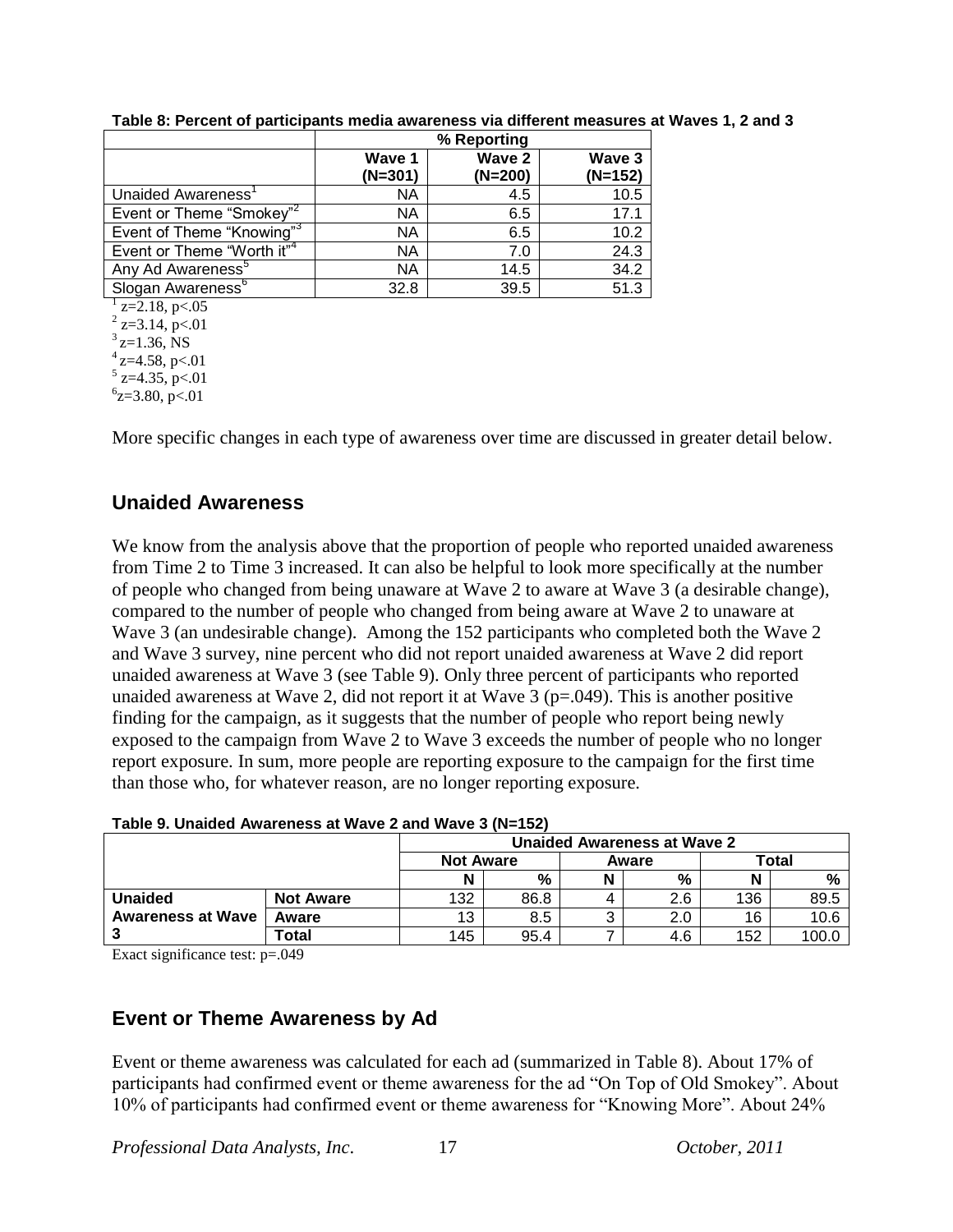of participants had confirmed event or theme awareness for "Is it Really Worth it?" All three ads improved substantially in awareness between Wave 2 and Wave 3. "Is it Really Worth it" showed the greatest improvement, moving from seven percent awareness at Wave 2 to over 24% at Wave 3.

Furthermore, one of the three ads showed statistically significant improvement among the 152 participants who completed both the Wave 2 and Wave 3 survey (see Table 10). For "On Top of Old Smokey", 12.5% of participants moved from not aware to aware between waves, while only two percent moved from aware to not aware (p<.001). "Is it Really Worth it" and "Knowing More" did not reach significance (not shown).

|                          |                  | Unaided Awareness at Wave 2 |      |       |     |       |       |
|--------------------------|------------------|-----------------------------|------|-------|-----|-------|-------|
|                          |                  | <b>Not Aware</b>            |      | Aware |     | Total |       |
|                          |                  | N                           | %    |       | %   |       | %     |
| <b>Unaided</b>           | <b>Not Aware</b> | 123                         | 81.0 |       |     | 126   | 83.0  |
| <b>Awareness at Wave</b> | Aware            |                             | 2.5  |       | 4.5 | 26    | 17.0  |
|                          | Total            | 142                         | 93.5 | 10    | 6.5 | 152   | 100.0 |

**Table 10. Event or Theme Awareness for "Smokey" at Wave 2 and Wave 3 (N=152)**

Exact significance test: p=.001

Overall, these are extremely positive findings for the campaign. All three ads showed significant improvement in confirmed awareness, and two of the three showed a statistically significant improvement among longitudinal participants. This should be taken as an indication that the campaign has gained momentum over time in reaching its target audience.

### **Any Ad Awareness**

About 34% of participants had confirmed event or theme awareness for at least one ad (see Table 11). This is a substantial improvement over Wave 2, in which 15% participants had confirmed event or theme awareness for at least one ad. Furthermore, among the 152 participants at Wave 2 and Wave 3, about 24% (37 of 152) moved from not aware to aware across waves, while just 5% (8 of 152) moved from aware to not aware across waves. This was a statistically significant improvement ( $p<0.001$ ). This is another positive finding for the campaign, as it again suggests that the number of people being exposed to ads as increased over time.

|                          |                  | <b>Unaided Awareness at Wave 2</b> |      |       |      |       |       |
|--------------------------|------------------|------------------------------------|------|-------|------|-------|-------|
|                          |                  | <b>Not Aware</b>                   |      | Aware |      | Total |       |
|                          |                  |                                    | %    |       | %    | Ν     | %     |
| <b>Unaided</b>           | <b>Not Aware</b> | 92                                 | 60.5 |       | 5.   | 100   | 65.6  |
| <b>Awareness at Wave</b> | Aware            |                                    | 24.5 | 15    | 9.9  | 52    | 34.4  |
|                          | $\tau$ otal      | 129                                | 85.0 | 23    | 15.0 | 152   | 100.C |

**Table 11. Event or Theme Awareness (any ad) at Wave 2 and Wave 3 (N=152)**

Z=4.17, p<.001

### **Slogan Awareness**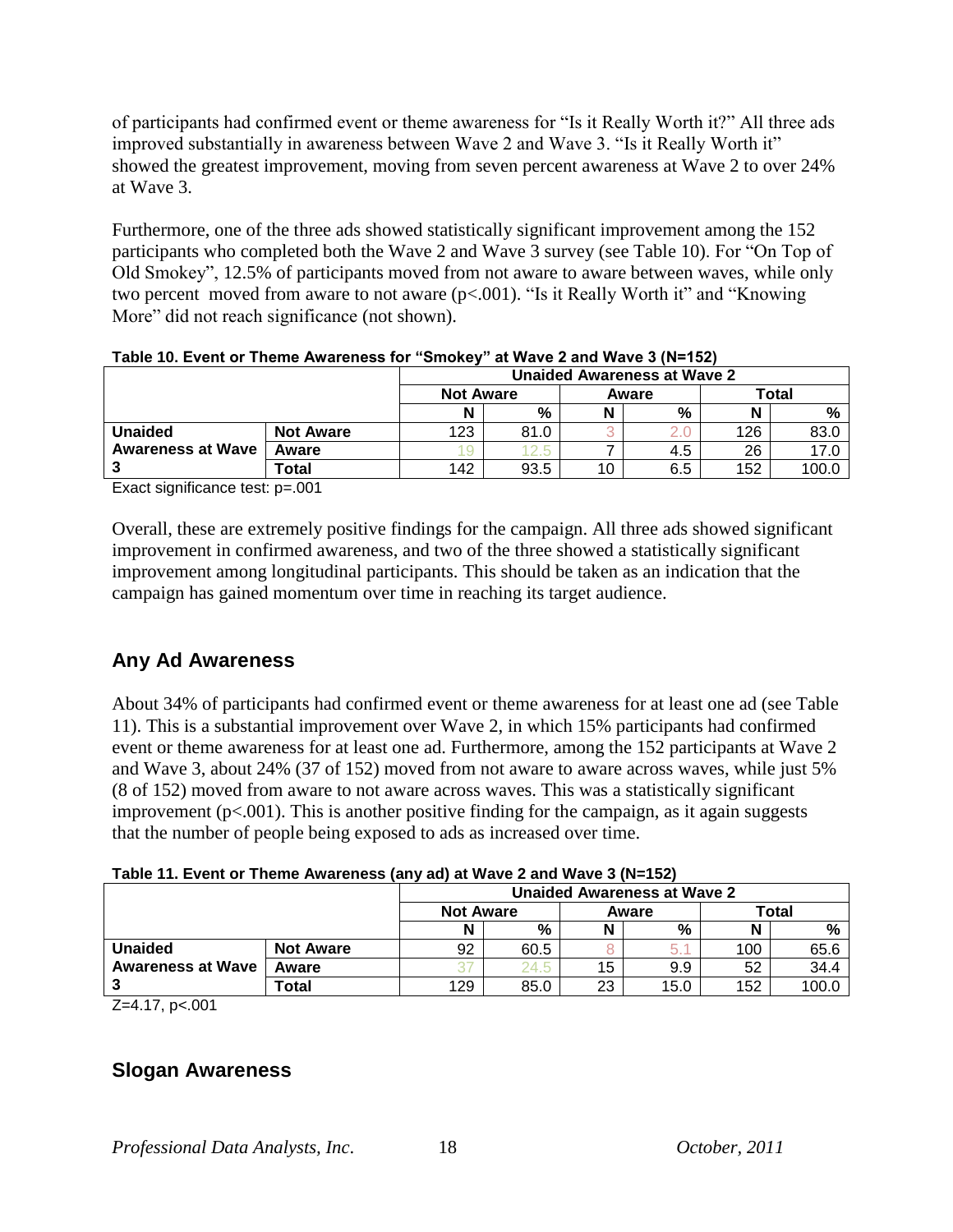At Wave 3, 78 of the 152 participants (51.3%) reported that they had seen or heard the phrase "Tobacco it's a waste." This is a positive finding for the campaign. While ad awareness is still relatively low (though showing significant improvement), over half of respondents reported being aware of the campaign's slogan. Thus, although participants have somewhat low recall of individual ads, they are aware of the campaign as a whole at a much higher rate. This suggests that while the specific content of the ads is eluding respondents, they are aware of the overall campaign. This finding suggests that the campaign is on the "radar" of respondents, even if the messages of the campaign are not to the same extent.

Furthermore, among those surveyed at all three Waves, slogan awareness improved at each wave. At Wave 1, 32.8% of participants reported slogan awareness. At Wave 2, 44.7% reported slogan awareness. At Wave 3, the number jumped to 51.3%. This was a statistically significant difference (p<.001). Again, this suggests that the campaign is continuing to gain momentum over time.

Overall, the campaign showed great improvements in ad and slogan awareness over time. This is no doubt a direct result of improved GRP levels from Wave 2 to Wave 3. Although ad awareness is still relatively low, it is now high enough that we should be able to see changes in key outcomes. It is our recommendation that future campaigns continue to strive to meet CDC recommended levels in GRP levels, as doing so should result in a corresponding increase in ad awareness.

# **EQ 3: What is the relationship between beliefs and intention to smoke?**

**Summary.** This evaluation question first assesses the relationship between attitudinal beliefs and intention to smoke, then assesses changes in intention to smoke over time. Results suggest that beliefs targeted in ads did have a positive correlation to intention to smoke, suggesting that they are appropriate to target in the campaign. Furthermore, several of the beliefs showed a significant improvement over time. We recommend that future campaigns evaluate what beliefs are relevant to the target audience in order to best target them with campaign messages.

This evaluation question assesses the extent to which specific attitudinal beliefs inform intention to use tobacco among the survey respondents. Attitudinal beliefs about tobacco are specific statements about the possible outcomes that could occur from using tobacco (e.g. "smoking will damage my lungs") and have been found to directly inform intention to use tobacco<sup>6</sup>. For example, those with more favorable attitudinal beliefs toward tobacco will be more likely to intend to use tobacco in the future than those with less favorable beliefs. Thus, we are looking to

 $\overline{a}$ 

<sup>6</sup> Fishbein, M. (2000). The role of theory in HIV prevention. *AIDS Care, 12*, 273-278.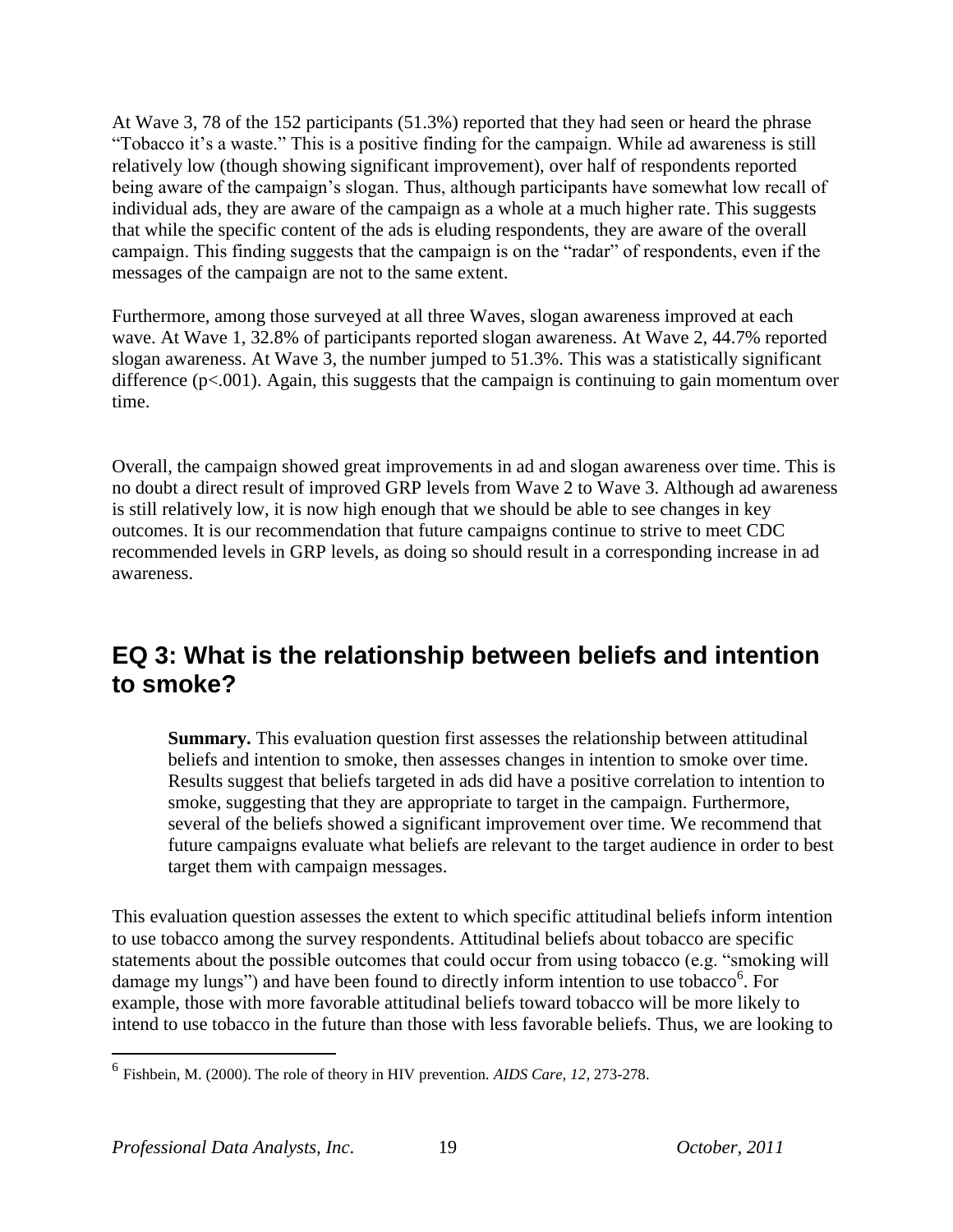identify those attitudinal beliefs that are related to intention to use tobacco so that the CT DPH may target those beliefs in future ad campaigns. We hypothesize that by choosing such ads in the future, media campaigns will be more likely to decrease young adults" intention to use tobacco.

This section is divided into two parts. In the first part, we assess the relationship between beliefs and intention at Wave 3. In the second part, we examine differences in beliefs over time, and how changes in those beliefs resulted in a corresponding change in intention.

# **Wave 3**

We developed our beliefs based on behavioral change theories such as the integrative model<sup>7</sup>. The model suggests that the belief should reflect the themes of the campaign, hasn't already reached a ceiling effect, and is amenable to change. The ten beliefs we suggested all reflect content from the campaign, have mean scores that are not excessively high or low, and are all statements that we deemed possible to be changed through persuasive messages. Results from Wave 3 show the ten attitudinal beliefs and their correlation with intention to not use tobacco (see Table 12). A correlation ranges from 1 to -1, where 0 indicates no relationship between two variables, and 1 indicates a perfect positive relationship where one variable increases, and the other does so exactly. A correlation of -1 indicates a perfect negative relationship between two variables where one increases and the other decreases in the exact reverse way. Generally, a correlation of .3 or higher indicates a moderate relationship between two variables, and a correlation of .5 or higher indicates a strong relationship.

Note that some items indicate an undesired attitude (e.g. I would have something in common with a group I like if I used tobacco) and others indicate a desired attitude (e.g. I would smell bad if I use tobacco). So responding "strongly agree" to each means something different. In order to handle this, all items indicating an undesired attitude were reverse coded, such that answering "strongly agree" on this item is the equivalent of answering in the desired direction. We see in Table 12 below that item for which respondents have the most desirable attitudes are "I would have something in common with a group I like (reverse coded)," and "tobacco would help me relax" (mean of 3.84 and 3.45, respectively). Conversely, the items for which respondents have the least desirable attitudes (and the most room to improve) are "I would smell bad" and "I would damage my lungs." But which belief would be the most important to target in future ads? Looking at the relationship between belief and intention to quit can help answer this question.

Table 12 shows that nine of the ten beliefs are significantly related with the intention to not use tobacco. Of the nine significant beliefs, "using tobacco would help me relax" showed the strongest correlation with intention (.549). Several other beliefs were correlated with intention to not smoke at lower, moderate levels. "It would be a good way to meet people," "I would have something in common with a group I like," "I would smell bad," and "I would have trouble finding a girlfriend/boyfriend" all showed moderate correlations with intention ( $r = 0.388, 0.346$ , .341, .297, respectively).

 $\overline{a}$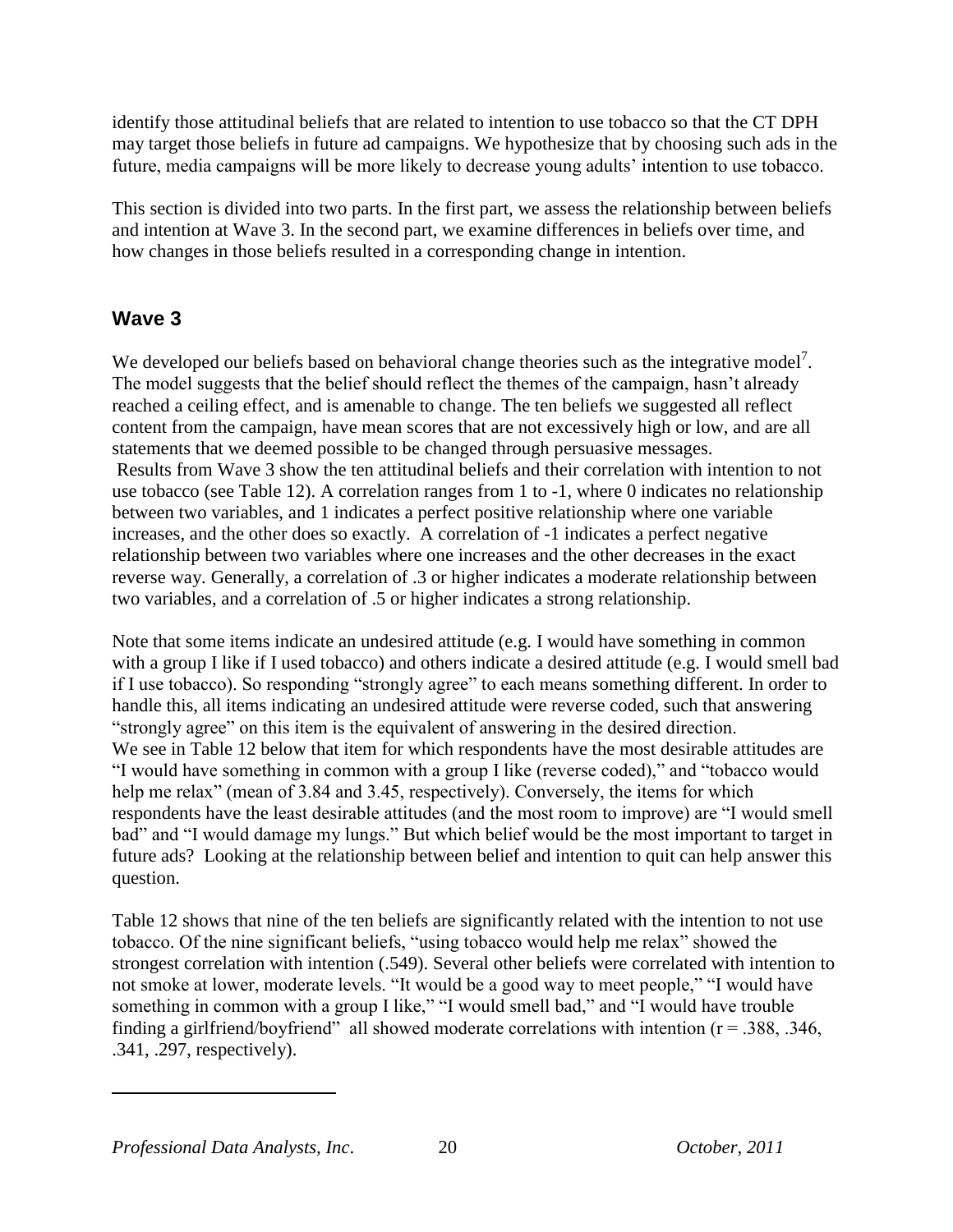Two conclusions can be drawn from these findings. First, the campaign is on the right track because the ad "On Top of Old Smokey" targets the belief "I would have trouble finding a girlfriend/boyfriend," which is moderately correlated with intention to not use tobacco. This suggests that "On Top of Old Smokey" would be successful in reducing intention to use tobacco.

Second, using or creating future ads that targets the belief that smoking tobacco "helps me relax" would likely be successful in decreasing intention to use tobacco among young adults. Ads that target the other beliefs described above ("using tobacco is a good way to meet people", "I would have something in common with a group I like", and "makes me smell bad") would also be likely to be effective.

| <b>Belief item</b>               | Mean out of 5 (1-strongly<br>agree; 5-strongly disagree) | <b>Correlation with intention to</b><br>not use tobacco |
|----------------------------------|----------------------------------------------------------|---------------------------------------------------------|
| I would have something in        | 3.84                                                     | $.346*$                                                 |
| common with a group I like       |                                                          |                                                         |
| (reverse coded)                  |                                                          |                                                         |
| I would smell bad                | 1.68                                                     | .341*                                                   |
| I would spend money and not      | 2.25                                                     | $.234*$                                                 |
| have enough to buy other         |                                                          |                                                         |
| things I really want             |                                                          |                                                         |
| Using tobacco would help me      | 3.45                                                     | .549*                                                   |
| relax (reverse coded)            |                                                          |                                                         |
| I would have trouble finding a   | 3.04                                                     | $.297*$                                                 |
| girlfriend/boyfriend             |                                                          |                                                         |
| I would damage my lungs          | 1.59                                                     | .141                                                    |
| Even if I use just a little      | 2.98                                                     | $.163*$                                                 |
| tobacco now, I would probably    |                                                          |                                                         |
| not be able to quit later        |                                                          |                                                         |
| I would lose my athletic ability | 2.11                                                     | .249*                                                   |
| It would be a good way to        | 2.06                                                     | .388*                                                   |
| meet people (reverse coded)      |                                                          |                                                         |
| I could die from using tobacco   | 1.89                                                     | .245*                                                   |

**Table 12. Mean score of attitudes about consequences of using tobacco and it correlation with intention**

\*indicates statistical significance (p<.05)

### **Change in Beliefs over Time**

In addition to assessing how Wave 3 beliefs inform intention, we also assessed how the beliefs have changed over the duration of the campaign. When the mean score for a belief increases from Wave 2 to Wave 3, and that belief is targeted in one of the ads that ran, this provides preliminary evidence that the campaign may have been successful.

Table 13 shows how the six beliefs that were used at Waves 1, 2 and 3 changed over time. For each mean score, it is noted both whether the belief correlated with intention to use tobacco at that Wave, and whether the belief showed a significant change from the previous Wave.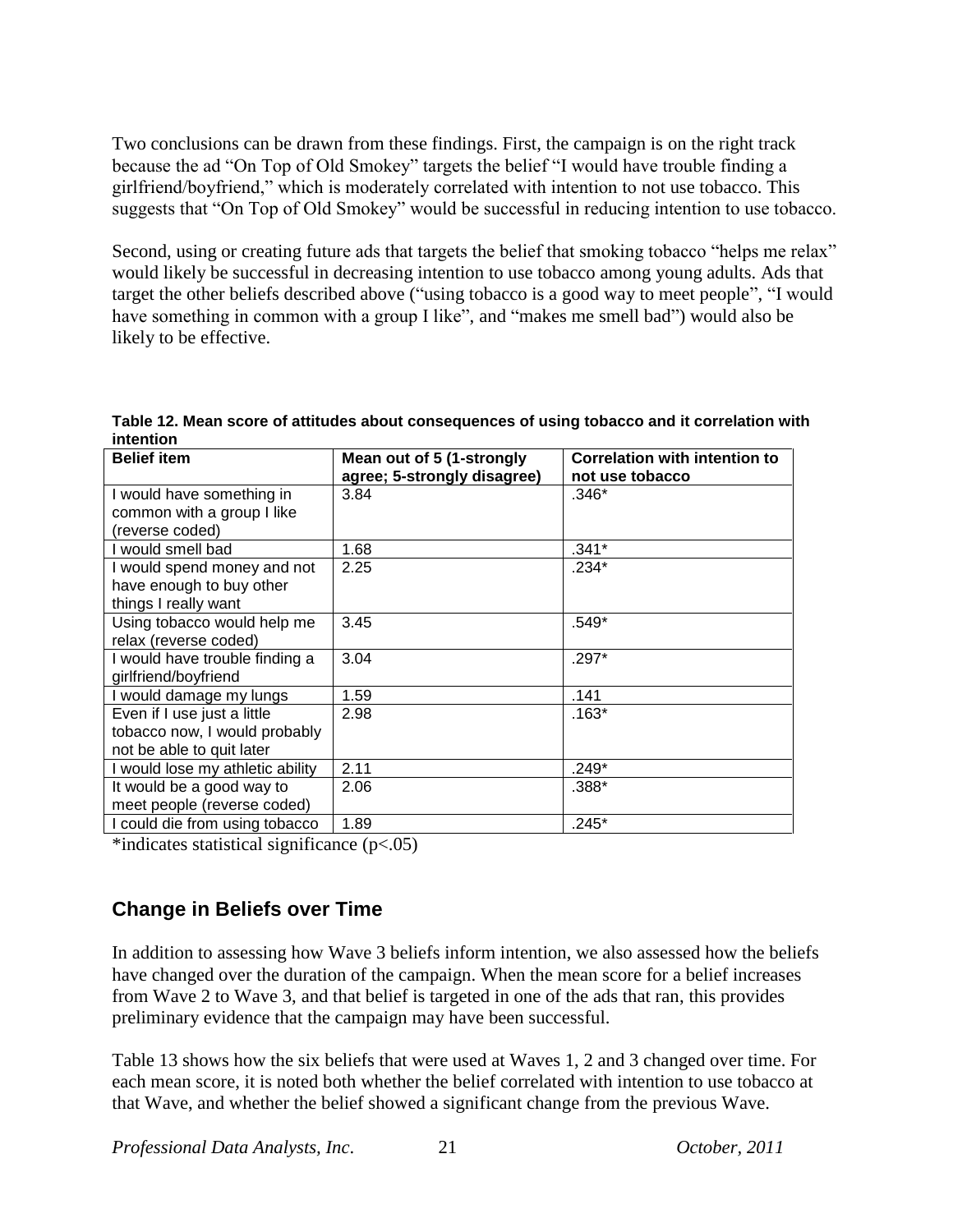| <b>Scale</b>   | <b>Item</b>                                                                             | Wave 1 mean | Wave 2<br>mean | Wave 3<br>mean |
|----------------|-----------------------------------------------------------------------------------------|-------------|----------------|----------------|
| <b>Beliefs</b> | I would have something in common<br>with a group I like (reverse coded)                 | 2.31        | 2.37           | $3.84^{4}$     |
|                | would smell bad                                                                         | 1.82        | 1.84           | $1.68*$        |
|                | I would spend money and not have<br>enough to buy other things I really<br>want         | 2.33        | 2.44           | $2.25*$        |
|                | Using tobacco would help me relax<br>(reverse coded)                                    | 2.67        | 2.56           | $3.45^{*}$     |
|                | Even if I use just a little tobacco now,<br>would probably not be able to quit<br>later | 3.06        | $3.12*$        | $2.98*$        |
|                | would damage my lungs                                                                   | 1.89        | $1.66*$        | 1.59           |

**Table 13. Mean scores on key outcome items at Wave 1, 2, and 3** 

\* indicates statistically significant correlation with intention at that wave

# indicates statistically significant difference from Wave 2 to Wave 3

Results suggest that the beliefs "I would have something in common with a group I like" and "using tobacco would help me relax" showed a significant jump between Waves 2 and 3. As shown in the previous section, these two items were significantly related to intention to use tobacco. Therefore, we might expect to also see a corresponding impact on intention: while neither of these beliefs had a significant correlation with intention at Wave 2, both did at Wave 3. While the results are speculative, they might be interpreted as manifesting an impact of the campaign: that the increased GRPs of the campaign at Wave 3 both influenced survey respondents" beliefs to be more anti-tobacco, and subsequently changed intention to use tobacco in a positive way. This is evidence that the campaign may have changed its target audience's intention to use tobacco in a positive direction by changing beliefs about the consequences of using tobacco through campaign content.

In sum, results suggest that the campaign is impacting beliefs that matter to the target audience in terms of informing intention to smoke, as nine of the 10 beliefs at Wave 3 showed a significant correlation with intention, and five of the nine showed a moderate or strong correlation. Furthermore, the campaign was successful in improving two of these beliefs between Waves 2 and 3. In other words, participants had more anti-tobacco views on these beliefs at Wave 3 compared to Wave 2. Importantly, these two beliefs also correlated with intention at Wave 3, suggesting that the ads actually made participants less likely to use tobacco. The campaign should be commended for this improvement.

# **EQ 4: How do the ads perform on measures of interpersonal communication over time?**

**Summary.** Results showed that ads largely did not stimulate interpersonal communication. Furthermore, interpersonal communication did not show a significant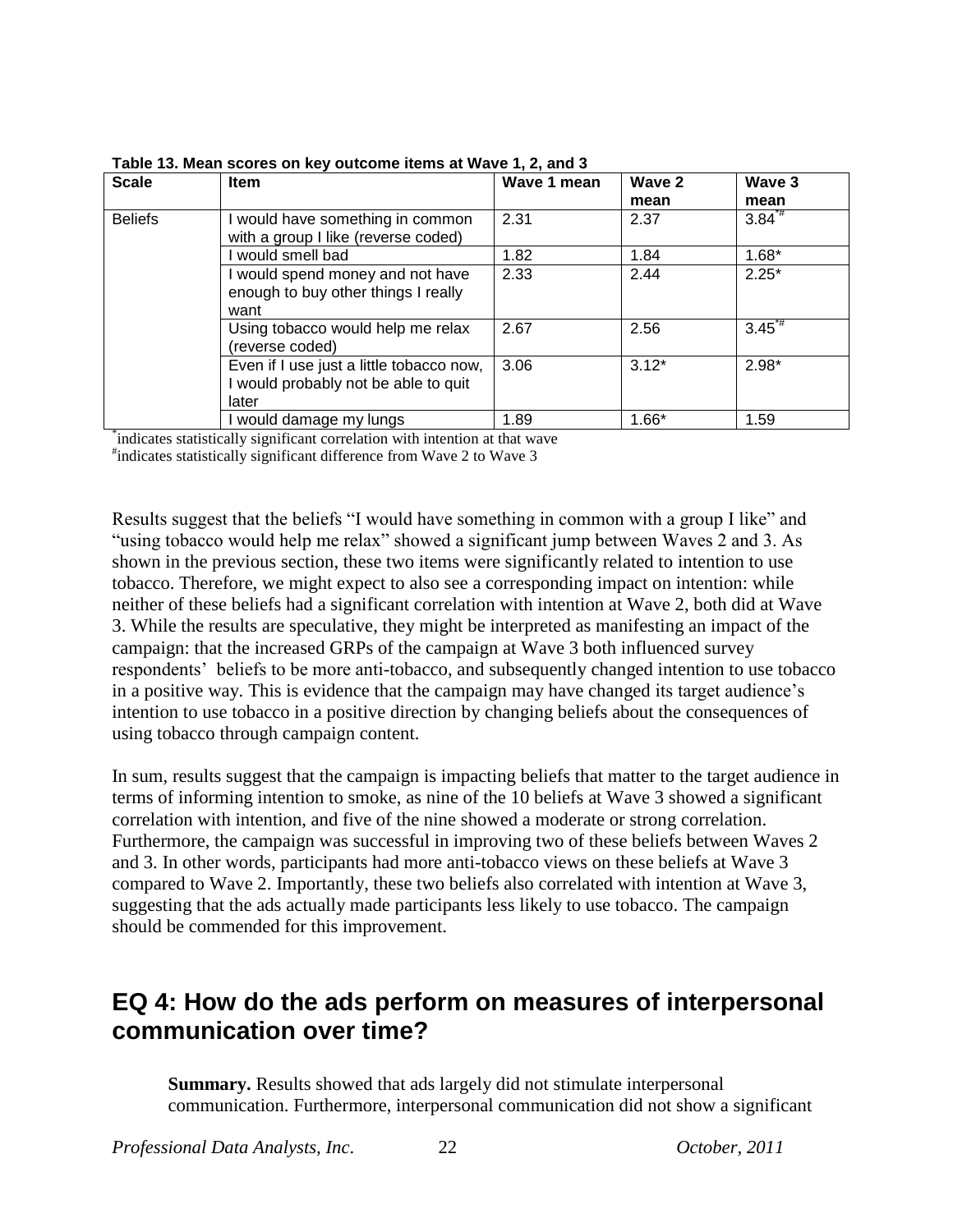change from Wave 2 to Wave 3. We recommend that greater attention be paid to interpersonal communication in future campaigns, as stimulating talk can greatly increase the number of people exposed to campaign messages.

This evaluation question assesses the extent to which the ads stimulated interpersonal communication. In other words, how frequently did participants talk about these ads?

Recently, a great deal of research in mass communication has been published on the importance of stimulating interpersonal communication. Southwell and Yzer<sup>8</sup> suggest that stimulating interpersonal conversation ought to be a key goal of health campaigns. Stimulating conversation about the ads themselves and tobacco in general allows for greater diffusion of campaign ideas, because many people not directly exposed to advertising will be indirectly exposed through talk, and directed to sites like youtube and facebook to view the ads.

A number of campaigns aim to stimulate interpersonal communication. For example, direct to consumer advertisements frequently urge patients to talk with their doctors about obtaining an advertised drug. Hornik et al.<sup>9</sup> point out that a number of national antidrug media campaigns encouraged parents to talk to their children about drugs.

Interpersonal conversation can enhance the impact of exposure to advertisements and key outcomes in two ways<sup>10</sup>. First, it can increase those indirectly exposed to a campaign. When an individual is exposed to a mass-mediated health campaign and talks about it in his or her social network, the number of people indirectly exposed to campaign ideas increases exponentially. That secondary exposure can impact outcomes. Second, interpersonal conversation of campaign content can help people find others who support the same message of the ad, therefore reinforcing the message and its impact on outcomes.

At Wave 2 and 3, respondents were asked on a 4-point scale how much they talked to friends or relatives about each ad, with 1 being "a great deal" and 4 being "not at all." Results indicate that among those exposed to the ads, interpersonal conversation about the ads was very low; respondents talked about the ads slightly more than not at all (see Table 14).

|                        | <b>Mean Conversation Score</b> |        |  |
|------------------------|--------------------------------|--------|--|
| Ad                     | Wave 2                         | Wave 3 |  |
| On Top of Old Smokey   | 3.17                           | 3.69   |  |
| <b>Knowing More</b>    | 3.63                           | 3.60   |  |
| Is It Really Worth It? | 3.52                           | 3 R7   |  |

**Table 14. Mean conversation scores for the three ads at Waves 2 and 3**

 $\overline{a}$ 

 $^*$ NS

<sup>8</sup> Southwell and Yzer. The role of interpersonal communication in mass media campaigns. *Communication Yearbook:* 2010: 424-451.

<sup>9</sup> Hornik, R., Maklan, D., Cadell, D., Judkins, D., Sayeed, S., Zador, P., et al. (2000). *Evaluation of the National Youth Anti-Drug Media Campaign: Campaign exposure and baseline measurement of correlates of illicit drug use from November 1999 through May 2000*. Bethesda, MD: National Institute on Drug Abuse.

 $10$  Southwell, B.G., & Torres, A. (2006). Connecting interpersonal and mass communication: Science news exposure, perceived ability to understand science, and conversation. *Communication Monographs, 73,* 334-350.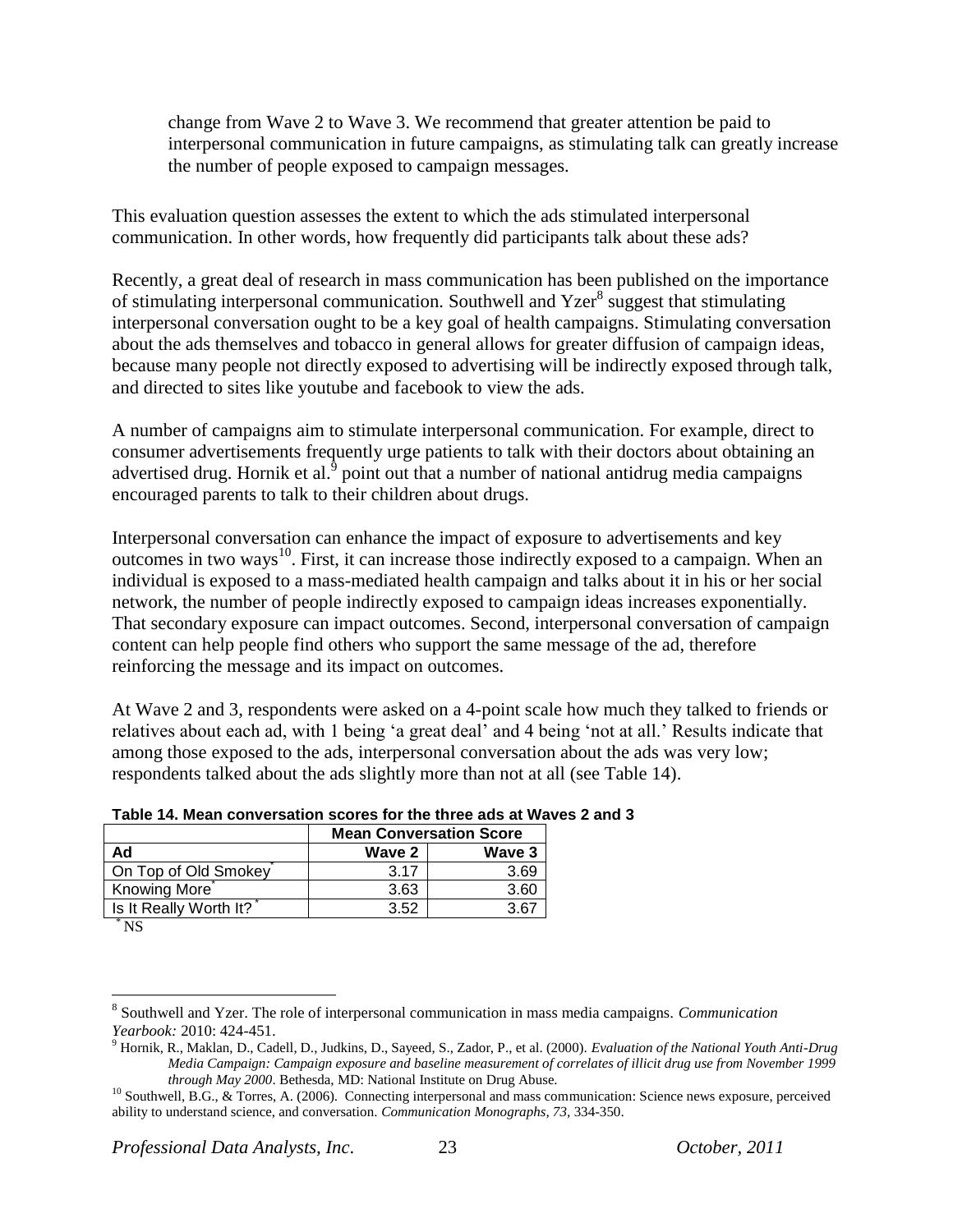Overall, those reporting awareness of the ads reported very little conversation, and results did not improve between Waves 2 and 3. This severely limits the amount of people receiving indirect exposure to the ads, and suggests that those seeing the ads generally didn"t feel the need to talk about them further, a process that in itself facilitates recognition.

However, this is not a surprising finding, given that the call to submit self-generated ads did not emphasize that the ads should implore people to talk about these ads further. Furthermore, judges did not use a criteria of interpersonal communication to select winning ads. We recommend that future ads make a greater attempt to facilitate interpersonal conversation. Research suggests<sup>11</sup> that media campaigns that emphasize the need to talk to one"s parents or peers about campaign content are better at stimulating interpersonal conversation then those that do not. Stimulating such talk generally has a positive impact on campaign diffusion, and by extension attitude and intention change. Thus, future ads should highlight the importance of talk.

# **EQ 5: What are differences between tobacco users, committed tobacco non-users, and "on the fence" tobacco non-users on key outcomes? How did these groups change over time?**

**Summary.** Results indicate differences on key outcome variables among tobacco users, on the fence non-users, and committed non-users. Results showed that there were differences among these three groups at Wave 3 on attitudinal beliefs, ad exposure, and norms. Specifically, on the fence non-users, a key target group, showed differences in which beliefs inform intention to smoke in comparison to committed non-users. On the fence non-users also showed higher levels of ad exposure, and more pro-tobacco norms. We recommend that future campaigns continue to differentiate among these groups. Doing so allows a more nuanced analysis of key target groups that is not possible by only dividing groups into users and non-users.

In past evaluations, PDA has examined how key outcomes differ based on smoking or tobacco use status (user vs. non-user). Because the media campaign is prevention-focused, understanding the impact of the ads on non-users is critical. However, our evaluation uncovered some unanticipated outcomes that the campaign may have actually been more effective among tobacco users. This was a surprising but valuable insight about a success of the campaign.

However, describing outcomes by users and non-users, while useful, may not be telling the whole story, and an important indicator to consider is attitudes towards tobacco. Within the overall category of "non-user" there are likely to be significant differences in how positively or

 $\overline{a}$ <sup>11</sup> Hornik, R., Maklan, D., Cadell, D., Judkins, D., Sayeed, S., Zador, P., et al. (2000). *Evaluation of the National Youth Anti-Drug Media Campaign: Campaign exposure and baseline measurement of correlates of illicit drug use from November 1999 through May 2000*. Bethesda, MD: National Institute on Drug Abuse.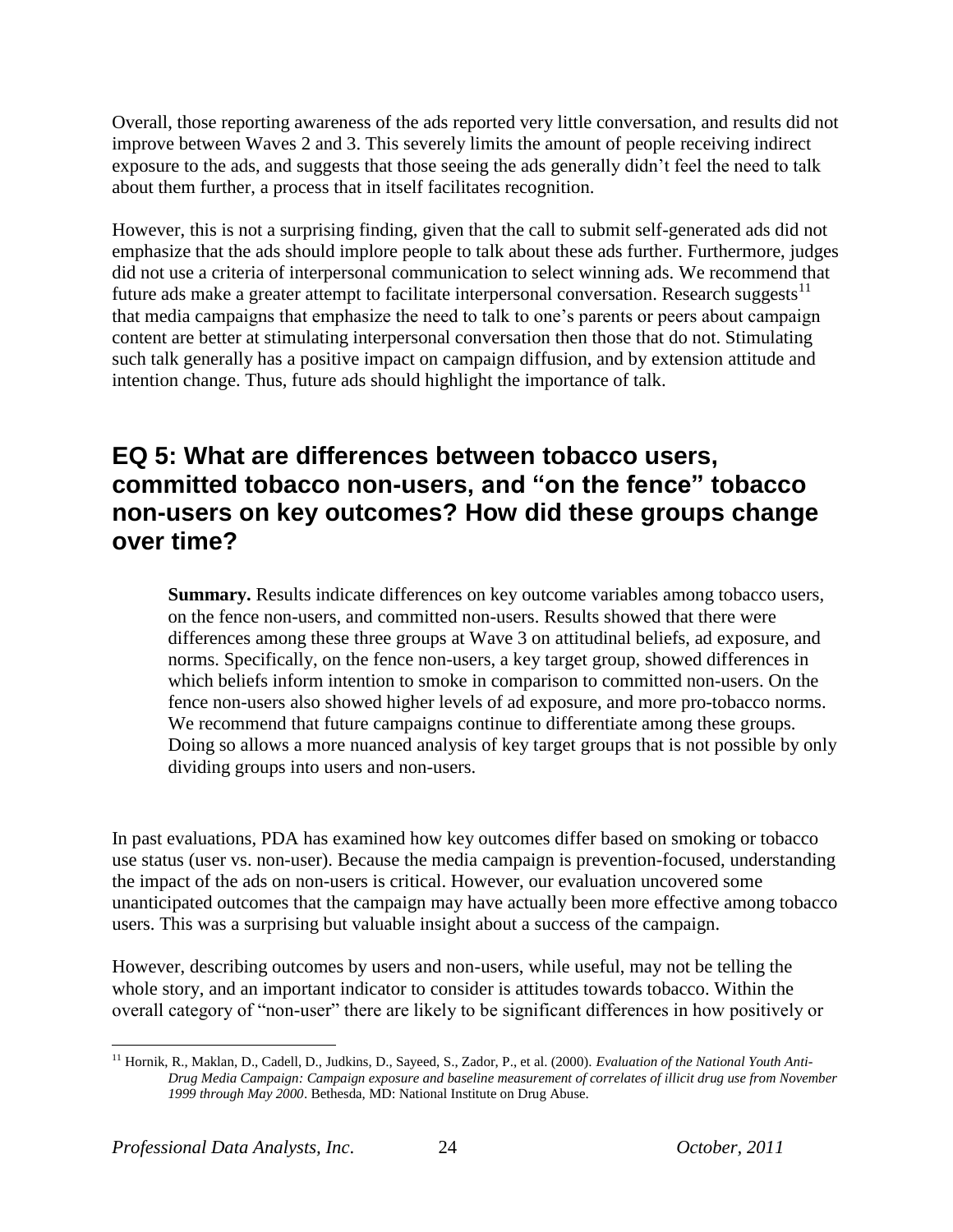negatively non-users view tobacco use. For example, some non-users are likely to view tobacco very negatively, while others may have more pro-tobacco views. We hypothesize that these attitudes towards tobacco may be critical if or when some non-users transition to become users. Perhaps those with the most pro-tobacco attitudes are most likely to move to use tobacco, or perhaps a decision to use tobacco triggers attitudes to change. Either way, we hypothesize that non-users who have some pro-tobacco attitudes similar to tobacco users are likely a vulnerable group. These people may be likely to soon initiate tobacco use, and thus are most in need of tobacco prevention messages.

To investigate our hypotheses about stable versus vulnerable groups of non-users based on their attitudes about tobacco, we created two separate groups. The first group we are calling "on the fence" non-users. These are people who aren't yet using, but have pro-tobacco attitudes that are similar to users, which may suggest that they may soon become users. The second group we labeled as "committed" non-users. These are non-users who have highly anti-tobacco attitudes that are very different from users, which may suggest that they are unlikely to transition to tobacco users anytime soon.

While "committed" non-users, those possessing strong anti-tobacco attitudes, appear unlikely to become users, on the fence non-users are much more susceptible. This may be particularly true among younger people. Thus, in this section, we will assess differences between users, on the fence non-users, and committed non-users on key outcomes. This analysis will better assess whether the campaign is reaching on the fence non-users; a key, though underexplored, demographic.

To create the two non-user groups, we used the six-item attitudes scale presented earlier in the report. We divided non-users into either the on the fence or committed group by calculating the number of pro and anti-tobacco responses on each of the six attitude scale items, and comparing those responses to the responses of tobacco users. At Wave 3, there were a total of 45 tobacco users, and 107 non-users. About 13% of non-users (14 of 107) had attitudes similar to the attitudes of users, and were classified as on the fence non-users. Table 15 below shows that on the fence non-users had a mean attitude score of 2.93, just slightly above users (2.83). The remaining 87% of users (93 of 107) were classified as committed non-users as their mean attitude score was much higher than users (4.16 vs. 2.83).

| Lavie To: Mean attitude score by three topacco use droups |    |                                                 |  |
|-----------------------------------------------------------|----|-------------------------------------------------|--|
|                                                           | N  | <b>Mean Score on 6-item</b><br>Attitude Scale ( |  |
| <b>Tobacco Users</b>                                      | 45 | 2.83                                            |  |
| On the fence non-users                                    | 14 | 2.93                                            |  |
| Committed non-users                                       | 93 |                                                 |  |

#### **Table 15. Mean attitude score by three tobacco use groups**

\* Scale ranges from 1 to 5, higher score indicates greater anti-tobacco attitudes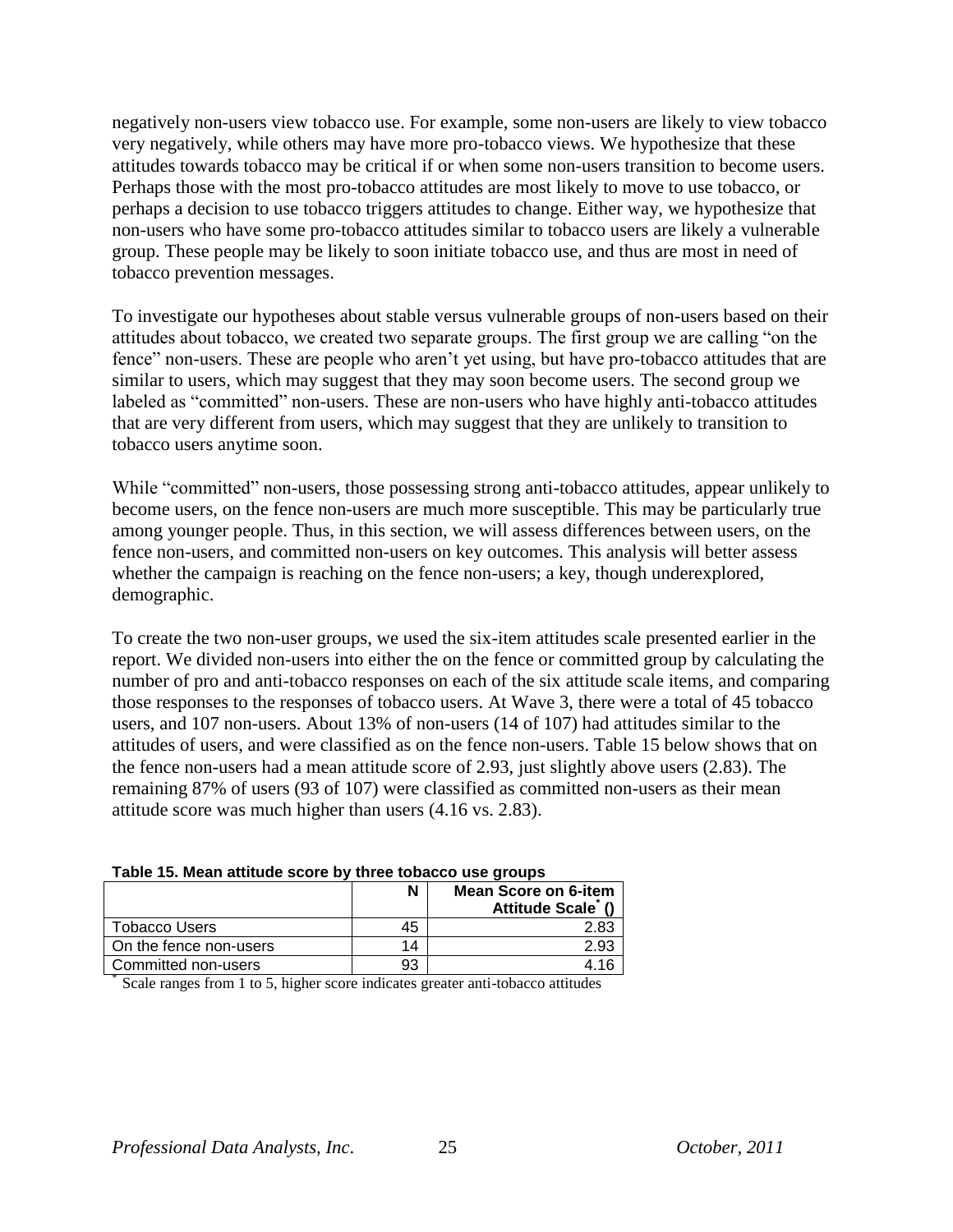Next, this section assesses differences between the three groups (users, on the fence non-users, and committed non-users) on key outcomes at Wave  $3<sup>12</sup>$ . After that, this section will assess differences in key outcomes between the three groups over time.

# **Wave 3**

Five outcomes are examined below by usage group. The outcomes include the relationship between beliefs and intentions, ad exposure, norms, issue importance, and interpersonal communication. For some outcomes, a difference by usage group may be expected to indicate a positive or negative result for the intervention. For other outcomes, a difference would only indicate the importance of examining outcomes by usage groups.

### **Beliefs and Intention**

Earlier in the report, we assessed the relationship of beliefs to intention to use tobacco, finding that many of the beliefs correlated with intention. The next step in this analysis is to assess how tobacco users, on the fence non-users, and committed non-users differ in the relationship of beliefs to intention to smoke. This is important because certain beliefs may be more related to intention to smoke for some groups versus others. As stated above, we are most interested in on the fence non-users because they represent a group that may be vulnerable to tobacco use. If certain beliefs correlate more strongly to intention to use among on the fence non-users, it suggests that certain ads may have been more effective than others in impacting that group, and also it informs ad content that may be effective to use in the future.

We ran a linear regression model, where three blocks of variables were entered stepwise to determine their impact on intention to smoke. First, all 10 beliefs were entered in the first step of the model, then on the fence non-users and users were entered in the second step of the model, with committed non-users as the reference group. In the third step of the model, we ran interactions between all significant beliefs and each of the three usage groups (significant interactions only listed in the table). Results indicate that there were significant differences between on the fence and committed non-users for two of the beliefs in informing intention. In comparison to committed non-users, on the fence non-users had a stronger relationship between the beliefs "using tobacco would help me relax"  $(B=1.47, p<0.01)$  and "I would have trouble finding a boyfriend/girlfriend" (B=-.587, p=.016) and intention to use tobacco. Table 16 lists the final model.

 $\overline{a}$ 

 $12$  Note that because we used attitude score to create the three usage groups, we cannot assess differences in attitudes for this evaluation question.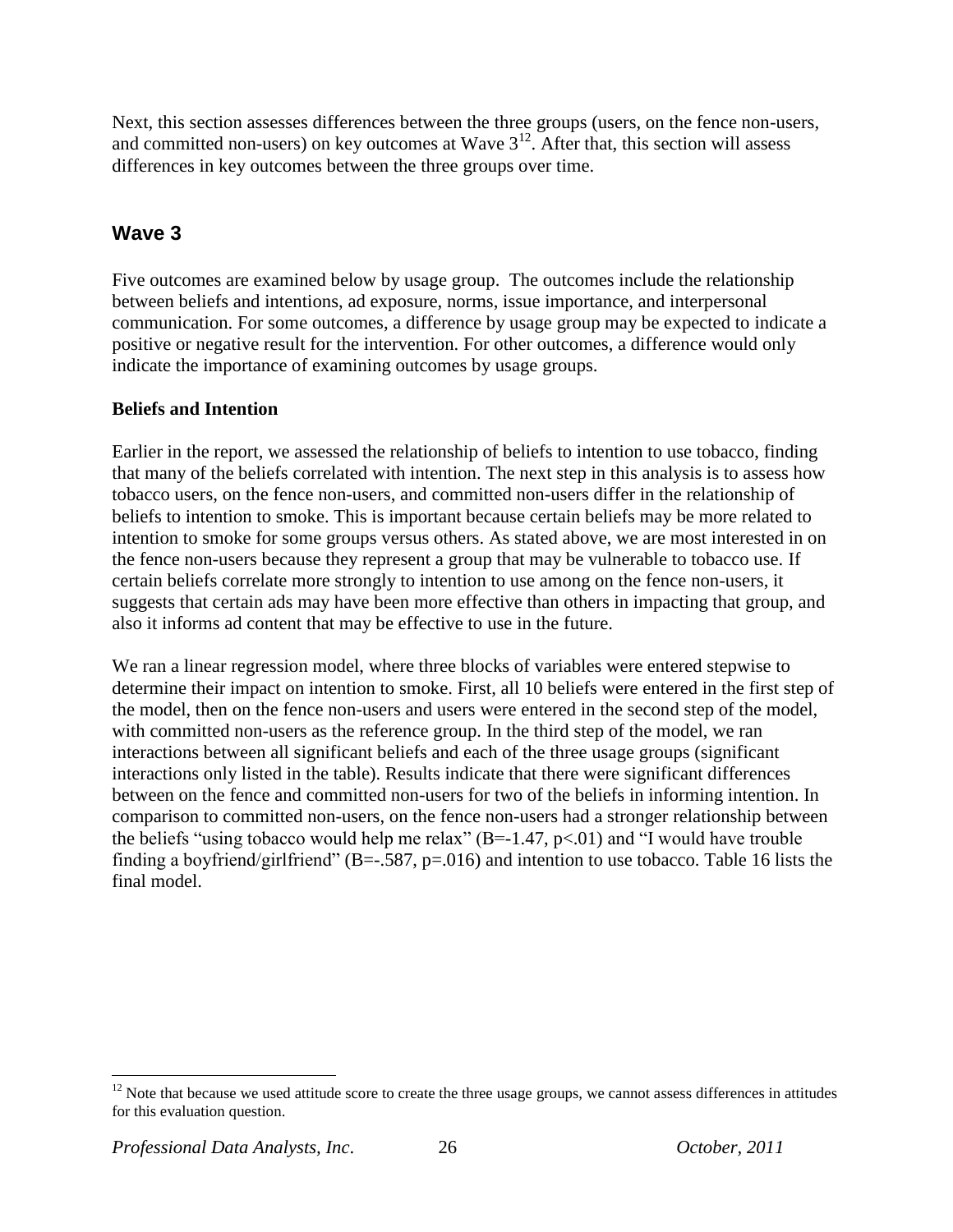| Final Model: reference<br>Variable<br>group: committed non-<br>users |                                                                                             | B        | p                   |
|----------------------------------------------------------------------|---------------------------------------------------------------------------------------------|----------|---------------------|
| <b>Beliefs</b>                                                       | I would have something<br>in common with a group<br>I like                                  | .012     | .857                |
|                                                                      | Using tobacco would<br>help me relax                                                        | .216     | .008                |
|                                                                      | It would be a good way<br>to meet people                                                    | $-0.056$ | .348                |
|                                                                      | I would smell bad                                                                           | $-142$   | .038                |
|                                                                      | I would damage my<br>lungs                                                                  | .009     | .871                |
|                                                                      | I would lose my athletic<br>ability                                                         | $-0.340$ | < .001              |
|                                                                      | I could die from using<br>tobacco                                                           | .037     | .460                |
|                                                                      | I would have trouble<br>finding a<br>boyfriend/girlfriend                                   | .091     | .192                |
|                                                                      | I would spend money<br>and not have enough to<br>buy other things I really<br>want          | $-0.097$ | .188                |
|                                                                      | Even if I use just a little<br>boacco now, I would<br>probably not be able to<br>quit later | .195     | .020                |
| Usage group                                                          | On the fence non-users                                                                      | .458     | .042                |
|                                                                      | <b>Users</b>                                                                                | 1.53     | < .001              |
| Interactions                                                         | <b>Using tobacco would</b><br>help me relax<br>(committed vs on the<br>fence)               | $-1.47$  | $\overline{-.001*}$ |
|                                                                      | I would have trouble<br>finding a<br>girlfriend/boyfriend<br>(committed vs on the<br>fence) | $-587$   | $.016^{#}$          |

### **Table 16. Differences in three usage groups on relationship of beliefs to intention**

\*Committed non-users vs on the fence non-users:  $(B=1.47, p<0.01)$ 

<sup>#</sup>Committed non-users vs on the fence non-users:  $(B=-.587, p=.016)$ 

The first significant belief "using tobacco would help me relax," suggests that stress-relief may be playing a significant role in on the fence non-users' potential transition to becoming users. This is an important finding, as it suggests that future ad content should emphasize this theme. If on the fence non-users believe that tobacco will help them relax, an ad that attempts to negate this idea would likely be highly relevant to on the fence non-users, and positively changing this belief would likely have a corresponding positive impact on intention to use.

The second significant belief in the model "I would have trouble finding a boyfriend/girlfriend" had a negative relationship with intention, suggests that committed non-users are more likely to have this belief inform intention than on the fence non-users. In other words, committed non-

*Professional Data Analysts, Inc*. 27 *October, 2011*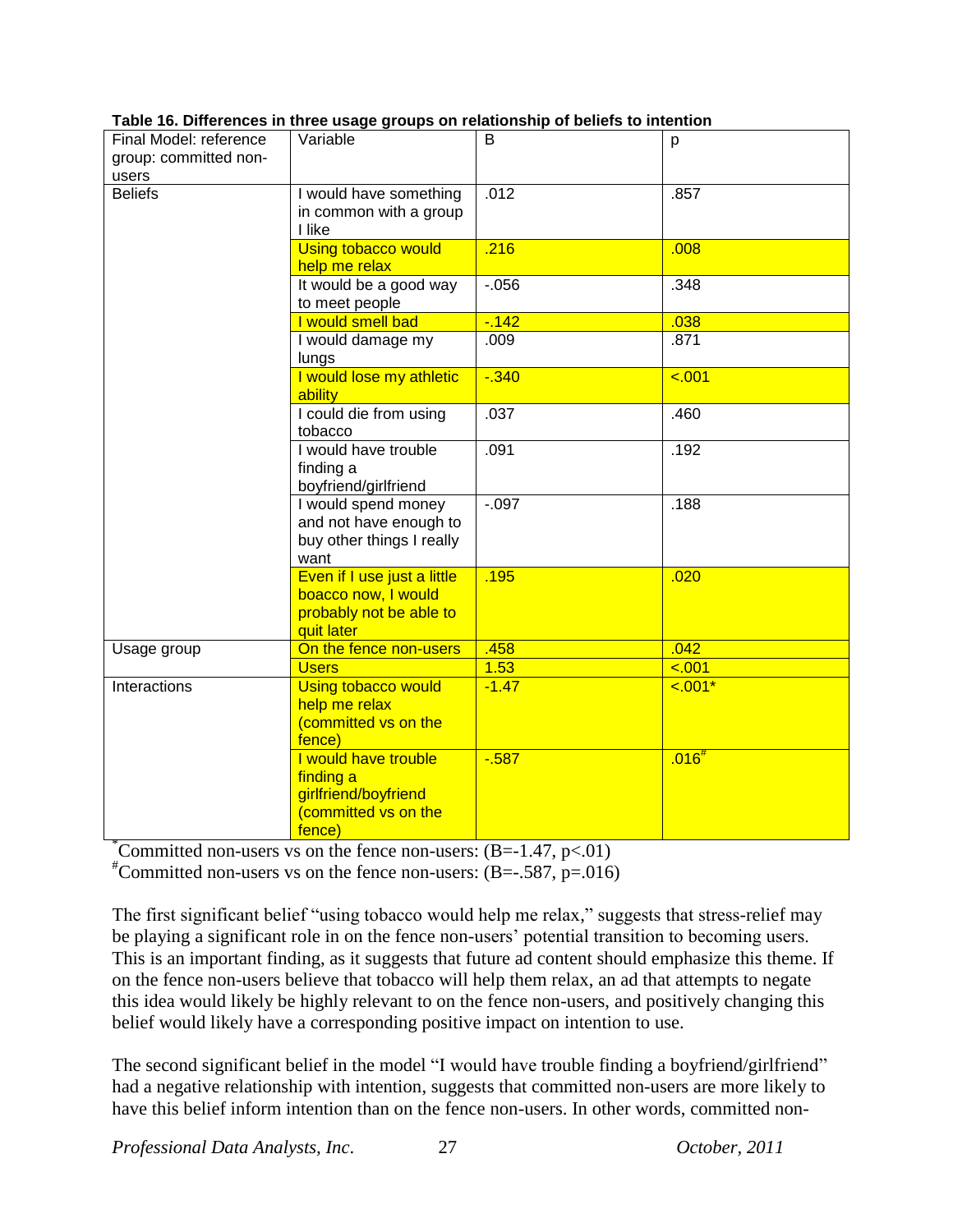users more strongly believe that using tobacco would cause them to have trouble finding a boyfriend/girlfriend than on the fence non-users. This theme is featured in the ad "On Top of Old Smokey". These results suggest that committed non-users may be responding better to it than on the fence non-users. Another potential explanation is that differences in the social norms of on the fence and committed non-users account for the difference in the belief-intention relationship. On the fence non-users may exist in social networks more accepting of tobacco use. These social networks may play a role in both informing their pro-tobacco attitudes, and being less likely to believe they"d have trouble finding a girlfriend or boyfriend if they used tobacco. Differences in the normative makeup of on the fence and committed non-users will be further explored later in the report.

### **Ad Exposure**

Another variable of interest as it relates to tobacco groups is ad exposure. Given that on the fence non-users are arguably more important to target than committed non-users, it is important to assess differences between these groups on ad exposure. We hope that on the fence users would demonstrate more exposure to the ads. This may occur if the ads were more relevant to them, so their attention to the ads was greater.

Chi-square tests reveal that slogan awareness at Wave 3 differed significantly between the three usage groups, and the percentages below show that both tobacco users and on the fence nonusers did have higher levels of slogan awareness than committed non-users (see Table 17). Among respondents, 64% of users and 56% of on the fence non-users demonstrated slogan awareness, as compared to 41% of committed non-users. Given that neither the slogan nor the ad buys were specifically planned to target any one of the usage groups, this finding is an unanticipated positive outcome for the campaign as a whole.

Although results trended toward significance for each of the three individual ads, confirmed ad awareness did not reach significance and awareness was similar between the three groups. If the creative content of the ads and/or the ad buys were indeed targeted to a specific usage group, we would expect a difference in ad awareness between committed non-users and on the fence nonusers. Given that the creative content and ad buys were not tailored, it is not surprising that no difference was found. However, it does indicate that the ads individually do not differentially target on the fence non-users or users as an unanticipated outcome.

|              | users, and committed non-users) |                       |                             |                                  |  |  |  |  |
|--------------|---------------------------------|-----------------------|-----------------------------|----------------------------------|--|--|--|--|
| Group        | Slogan                          | Ad Awareness          | Ad Awareness                | Ad Awareness "Is                 |  |  |  |  |
|              | Awareness                       | "Smokev" <sup>2</sup> | "Knowing More" <sup>2</sup> | it Really Worth It" <sup>2</sup> |  |  |  |  |
| <b>Users</b> | 64%                             | 18%                   | 14%                         | <b>20%</b>                       |  |  |  |  |
| On the fence | 56%                             | 29%                   | 7%                          | 30%                              |  |  |  |  |
| Committed    | 41%                             | 13%                   | 10%                         | 25%                              |  |  |  |  |

|                                 | Table 17. Rates of slogan and ad awareness at Wave 3 by usage group (users, on the fence non- |  |
|---------------------------------|-----------------------------------------------------------------------------------------------|--|
| users, and committed non-users) |                                                                                               |  |

 $^1$ Slogan awareness: (χ<sup>2</sup> (2, n=148)=5.53 p<.05)

 $2$ <sub>NS</sub>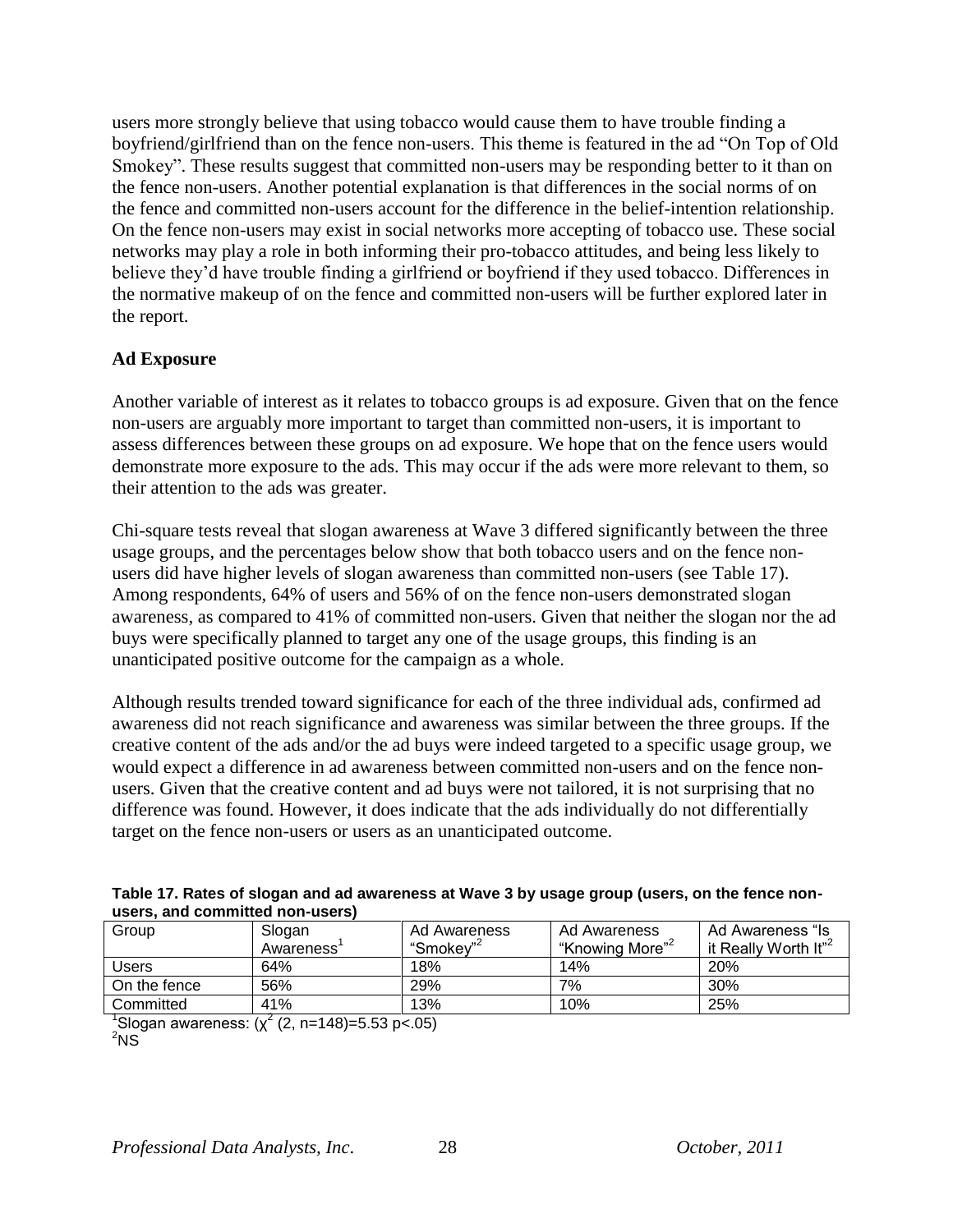Nevertheless, users and on the fence non-users having higher levels of slogan awareness is an unanticipated positive finding for the campaign. This finding suggests that the campaign is reaching the most important audiences with campaign messages at the broadest levels, although the trend is not borne out when examining specific ads.

### **Norms**

We ran a one-way ANOVA to assess differences between the three groups on norms. Note that the norms scale ranges from 1 to 20, with higher scores indicating more pro-tobacco norms (see Table 18). Results reveal significant differences between the three groups. Post-hoc tests revealed that all three groups had significant differences between them. In other words, for all three groups, mean norms score for one group was significantly different from each of the other two groups. Specifically, users expressed significantly higher pro-tobacco norms than both on the fence and committed non-users (7.72 vs. 6.31 and 5.33, respectively). Likewise, on the fence non-users had significantly more pro-tobacco norms than committed non-users (6.31 vs. 5.33).

| <b>Usage Group</b> | N  | Mean norms score (20 point scale, higher<br>score indicates pro-tobacco norms) |
|--------------------|----|--------------------------------------------------------------------------------|
| Users              | 45 | 7 72                                                                           |
| On the fence       | 14 | 6.31                                                                           |
| Committed          | 93 | 5.33                                                                           |

**Table 18. Mean norm scores for tobacco users, on the fence non-users, and committed non-users**

F(2, 149)=8.53, p $< 01$ 

 $*$  Post hoc: Users vs. Committed: LSD (p<.01)

\* Post hoc: On the fence vs. Committed: LSD (p<.05)

This is not a surprising finding, given that tobacco users are likely to associate with other users. However, the fact that on the fence non-users have significantly more pro-tobacco norms than committed non users may help explain why on the fence non-users have more favorable attitudes about using tobacco, as reported earlier. This finding again suggests the relevance of assessing on the fence and committed non-users as two distinct groups, and suggests that the CT DPH may benefit from investigating how ad content and buys should be tailored to this group.

### **Issue Importance**

We ran a one-way ANOVA to assess differences between the three usage groups (users, committed non-users, on the fence non-users) on issue importance. Results revealed that all three groups were similar on issue importance. The fact that there were no differences between groups is somewhat surprising. We hypothesized that users would have lower issue importance than non-users. It may be the case that because the dangers of tobacco use are now so well known by both users and non-users in the United States, issue importance is no longer impacted by usage group. This deserves further exploration in future surveys.

### **Interpersonal Communication**

As mentioned previously, interpersonal communication about ads is another key outcome variable in assessing campaign impact. Chi-square tests revealed that all three groups were

 $*$  Post hoc: Users vs. On the fence: LSD (p<.01)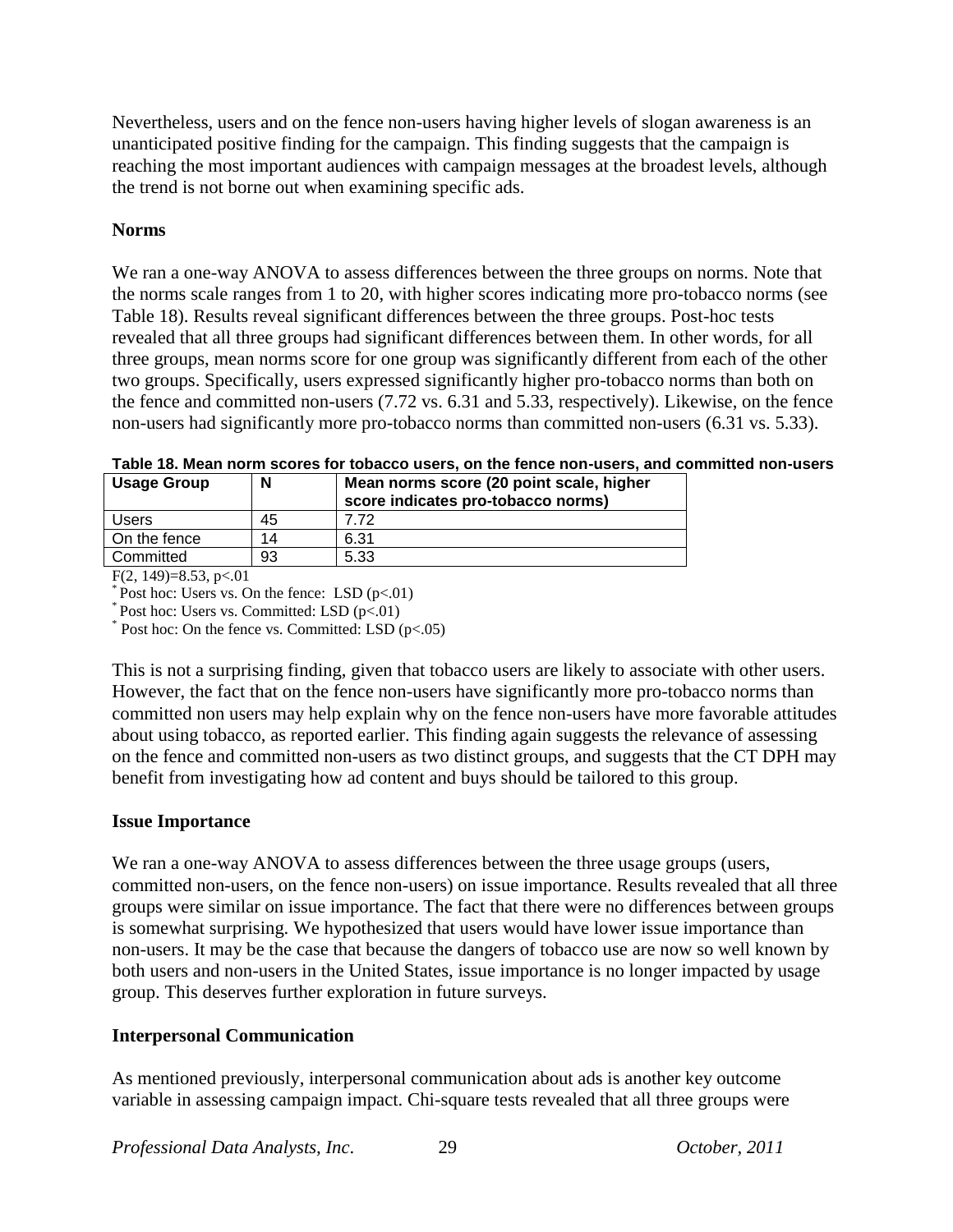similar on how frequently they talk about ads and the campaign. This is not surprising, given the low overall levels of interpersonal communication. Ideally, on the fence non-users would have the highest levels of interpersonal communication, as this is the most at-risk group for the campaign, and spreading messages among their networks would be most beneficial for the campaign.

### **Differences over Time**

We also tested how each of the three usage groups performed over time on key outcomes. Specifically, we examined the following outcomes from Wave 2 to Wave 3: the relationship between beliefs and intention, ad exposure, norms, issue importance, and interpersonal communication. Because slogan awareness was measured at Waves 1, 2 and 3, this outcome was assessed for change over all three waves. Given that media buys increased substantially, any change in outcomes in a desirable direction from Wave 2 to Wave 3 would indicate a potential success for the campaign. Because outcomes may be influenced by multiple factors, a lack of change could indicate room for improvement in ad effectiveness, as well as the impact of other factors not assessed in this study.

### **Norms**

Results show that most outcomes were similar across time, specifically the relationship between beliefs and intention, ad exposure, issue importance, interpersonal communication, and slogan awareness. However, one variable, norms, saw showed a significant improvement from Wave 2 to Wave 3 (a mean score of 8.36 vs. 7.72, see Table 19). Among on the fence non-users, norms also trended toward significance from Wave 2 to Wave 3 (7.31 vs. 6.31). Please note that higher norms score equates to more pro-tobacco norms, so a lower score over time indicates a decrease in pro-tobacco norms – a success for the campaign. Though it is difficult to conclude that the media campaign definitively caused this change, these results provide preliminary evidence of a positive effect over time. It is important to note, though, that a number of other factors can also impact social norms change, such as tobacco tax increases, increased exposure of tobacco issues in mainstream media, and government reforms.

|                        | Mean Norms Score |         |  |
|------------------------|------------------|---------|--|
|                        | Wave 2<br>Wave 3 |         |  |
| Users                  | 8.36             |         |  |
| On the fence non-users | 7 31             |         |  |
| Committed non-users    | 5.43             | $5.3^2$ |  |

|  |  |  | Table 19. Change in mean norms score from Wave 2 to Wave 3 by usage group. |
|--|--|--|----------------------------------------------------------------------------|
|  |  |  |                                                                            |

<sup>1</sup> A decrease in norm score equates to fewer pro-tobacco norms and more anti-tobacco norms  $2$  t(49)=2.54, p<.05

 $3$  t(10)=1.75, p=.10

Furthermore, using a general linear model, we compared movement in mean norms score from Wave 2 to Wave 3. As described above, all three groups increased their anti-tobacco norms from Wave 2 to Wave 3. However, users had significantly greater increase as compared to committed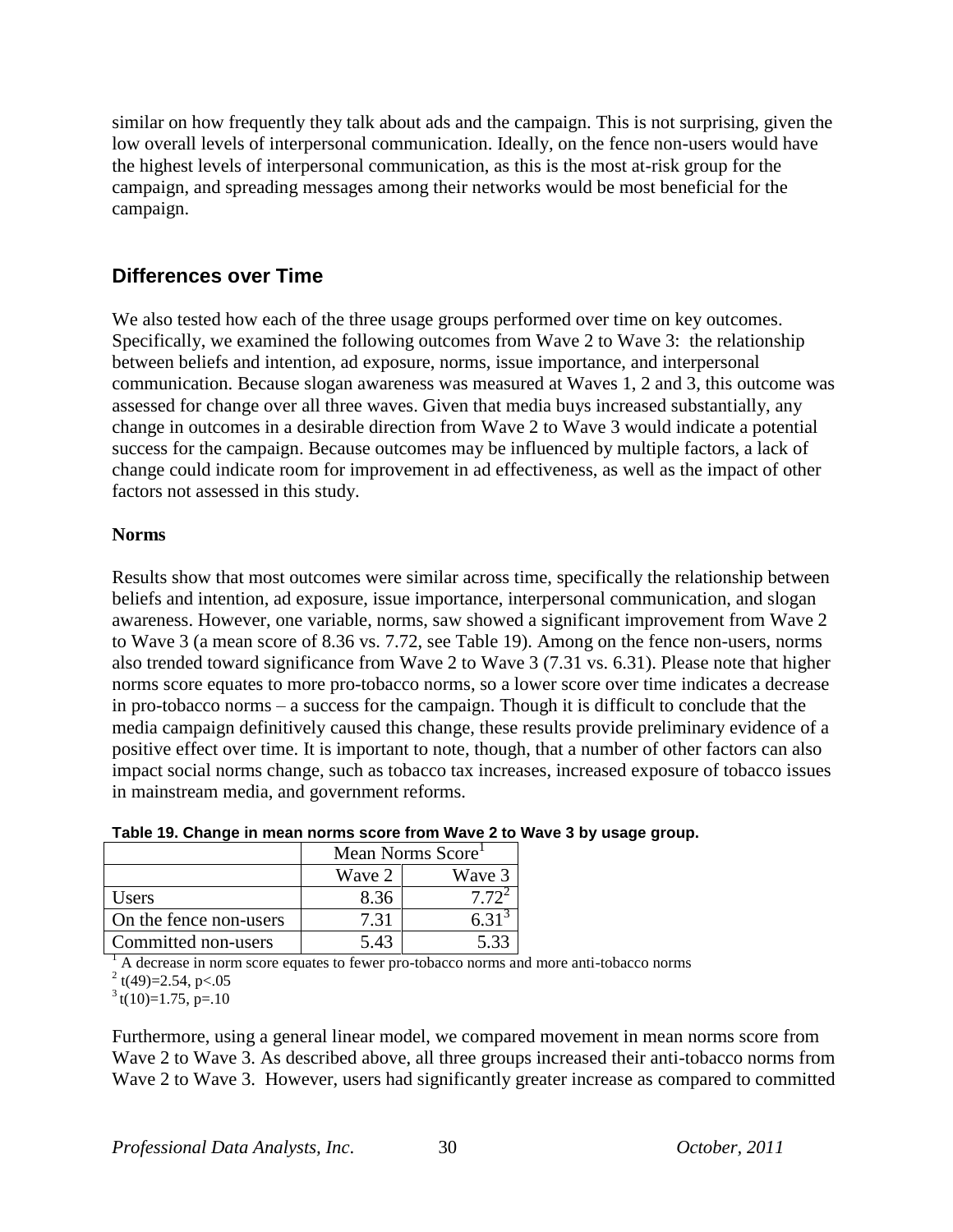non-users (.64 vs. .10, see Table 20). Likewise, on the fence non-users had a significantly greater increase than did committed non-users (-1.00 vs. -.10).

| Change in mean norms score |
|----------------------------|
| - 64                       |
|                            |
|                            |
|                            |

**Table 20. Change in mean norms score from Wave 2 to Wave 3 by usage group**

Users vs. committed non-users:  $F(1,149)=4.50, p<0.05$ 

On the fence vs. committed non-users:  $F(1, 64)=4.19$ ,  $p<.05$ 

These findings suggest that the social norms of users and on the fence non-users changed over the course of the campaign in the desired direction. This finding indicates a potential success of the campaign. However, it is important to interpret the finding with caution, because many factors such as other tobacco campaigns, taxes and legislation, and frequency of tobacco-related issues in the news may have also contributed to the differences that were observed.

In sum, EQ 5 suggests that there are differences in a small number of key outcomes based on whether one is a tobacco user, on the fence non-user, or committed non-user. Furthermore, we see that over time, norms changed in a significantly positive direction for users and on the fence non-users, but not for committed non-users. These results demonstrate the fruitfulness of looking at non-users not as one group, but rather as two separate groups. Future campaigns should acknowledge the need to specifically target non-users who may be in danger of becoming users. In looking at what beliefs are relevant to them, future campaigns will be able to design campaign content that will be important to that group. Two beliefs that may warrant consideration include "using tobacco would help me relax" and "I would have trouble finding a girlfriend/boyfriend." Targeting messages may yield significant benefits in moving on the fence non-users closer to committed non-users (and farther away from users) on attitudes and intention about tobacco, and thus decrease the amount of young people initiating tobacco use.

# **EQ 6: To what extent does exposure to the campaign impact changes in key outcomes over time?**

**Summary.** Exposure to the campaign over time significantly impacted attitudes about smoking. Participants who were exposed to campaign messages had significantly stronger anti-tobacco attitudes than those not exposed. Norms, intention to use tobacco, and issue importance were not significantly impacted by exposure, which should be seen as a negative finding for the campaign. Nevertheless, the fact that attitudes changed in a positive direction based on exposure is an extremely positive finding for the campaign.

This evaluation question assesses the extent to which participants were impacted by the campaign over time, based on exposure to the campaign. While EQ 5 assessed change based on usage group, but did not specifically look at differences based on exposure, the present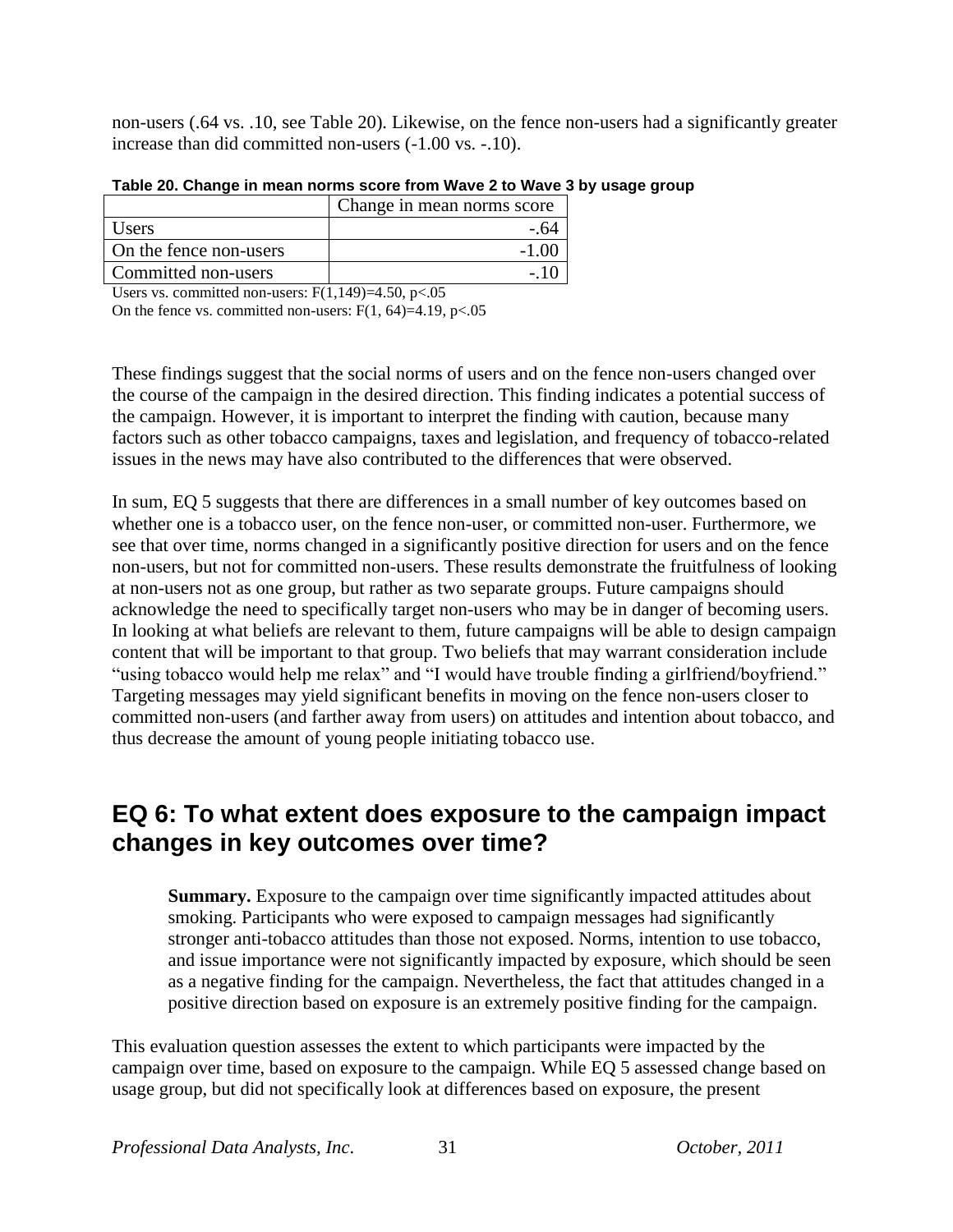evaluation question specifically looks at differences in key outcomes among participants exposed to the campaign versus those not exposed. This is a critical evaluation question, in that it assesses the degree to which key outcomes were changed over time due to exposure to campaign content. We used general linear modeling to assess differences in attitudes, norms, intention and issue importance between those exposed to the campaign (measured by slogan awareness) to those not exposed. To do this, we compared the two exposure groups' mean scores at Wave 1 to their mean score at Wave 3 for each outcome variable. We also ran this for individual ad exposure items, but none of those results were significant, likely due to very low ad awareness at Wave 2. As such, results will be reported for slogan awareness in detail.

### **Attitudes**

Results of the general linear model indicate that those exposed to the campaign had a significantly more positive change in attitudes compared to those not exposed. Among those without slogan awareness, mean attitudes dropped by .19 on the 6 item attitude scale from Wave 1 to Wave 3. Among those reporting campaign exposure at some point during the campaign, mean attitudes rose by .10 (see Table 21).

| Table 21. Change in mean attitude score from Wave 1 to Wave 3 by slogan awareness |  |  |  |
|-----------------------------------------------------------------------------------|--|--|--|
|-----------------------------------------------------------------------------------|--|--|--|

|                     | Mean Score |        |        |  |
|---------------------|------------|--------|--------|--|
|                     | Wave       | Wave 3 | Change |  |
| No slogan awareness | 3.67       | 3.48   |        |  |
| Slogan awareness    | 3.39       | 3.49   |        |  |

<sup>1</sup> A higher mean score indicates more anti-tobacco attitudes  ${}^{2}F(1, 153)=4.12, p<.05$ 

This is a very positive finding for the campaign. Participants who reported slogan awareness at some point across the three waves had a positive increase in attitudes, while those without slogan awareness actually had their attitudes drop over time. Thus, while the increase among those with slogan awareness is modest, the data suggests that had they not been exposed to the campaign, a drop in attitudes would likely have occurred. It appears that the campaign did have a favorable impact on tobacco attitudes.

### **Norms**

Results of the general linear model suggest norms are not significant. Norms were similar among those with slogan awareness versus those without. In the previous section, we saw that norms did change favorably from Wave 2 to Wave 3. This result suggests that we cannot attribute the change in means to the campaign, as those with and without slogan awareness did not show a significant difference in change over time. This is not a surprising finding, however. Social norms typically change due to a number of different factors. It is unlikely that they would change based solely on exposure to one tobacco prevention campaign. Thus, this finding should not be taken as a strongly negative finding for the campaign.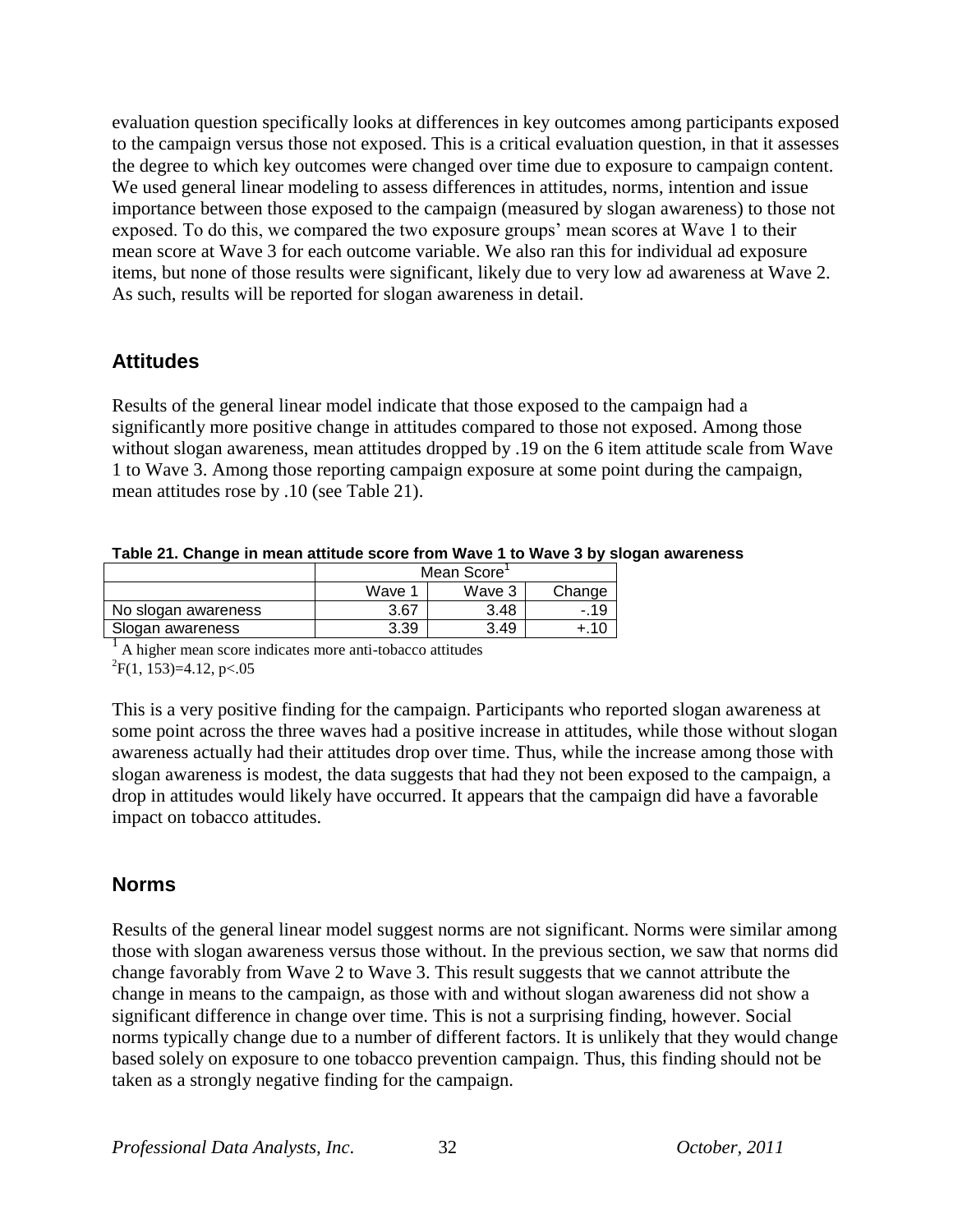# **Intention to Use Tobacco**

Results suggest that intention was similar regardless of exposure to the campaign. Participants who reported slogan awareness had similar levels of intention to use tobacco as compared to those without slogan awareness. However, given the positive findings related to beliefs and attitudes, and their important relationship to intention, it is likely that as attitudes and beliefs continue to change in a positive direction, a corresponding positive impact on intention is likely.

### **Issue Importance**

Issue importance also was similar regardless of exposure to the media campaign. Participants who reported slogan awareness did not rate tobacco as being a more important issue than those without slogan awareness.

Overall, these results suggest that the campaign significantly changed the attitudes of those exposed to the campaign. Importantly, in using a general linear model to differentiate between those exposed and those not exposed, we"re able to isolate the effects of the campaign on attitudes. This result, perhaps more than any other, suggests that exposure to the campaign had a tangible and significant impact on young people in Connecticut.

# **EQ 7: What types of tobacco products are participants using most frequently?**

**Summary.** E-cigarettes are being used at significantly higher rates than most traditional tobacco products, despite only being on the market for a short time. We recommend that future tobacco prevention efforts continue to monitor the use of e-cigarettes, and if trends continue in the same direction, highlight the dangers of e-cigarettes in future campaigns.

For the final evaluation question, we assessed the frequency of use of a number of different types of tobacco products. Assessing the types of tobacco used most frequently can help inform future ad content, particularly for new and emerging tobacco products (e.g. snus, e-cigarettes). For example, finding that participants were using e-cigarettes at a high rate would suggest that future ads may benefit from highlighting the dangers of this type of tobacco use.

Table 22 lists the number and proportion of participants who use each type of tobacco product. Not surprisingly, cigarettes are used most frequently (23%), followed by cigars, cigarillos, or little cigars (14%). Interestingly, e-cigarettes were used next most frequently (6%), despite being a relatively new product. This finding suggests that e-cigarettes should be monitored in future surveys for increases in use, and potentially highlighted in future advertisements if trends suggest that use increases.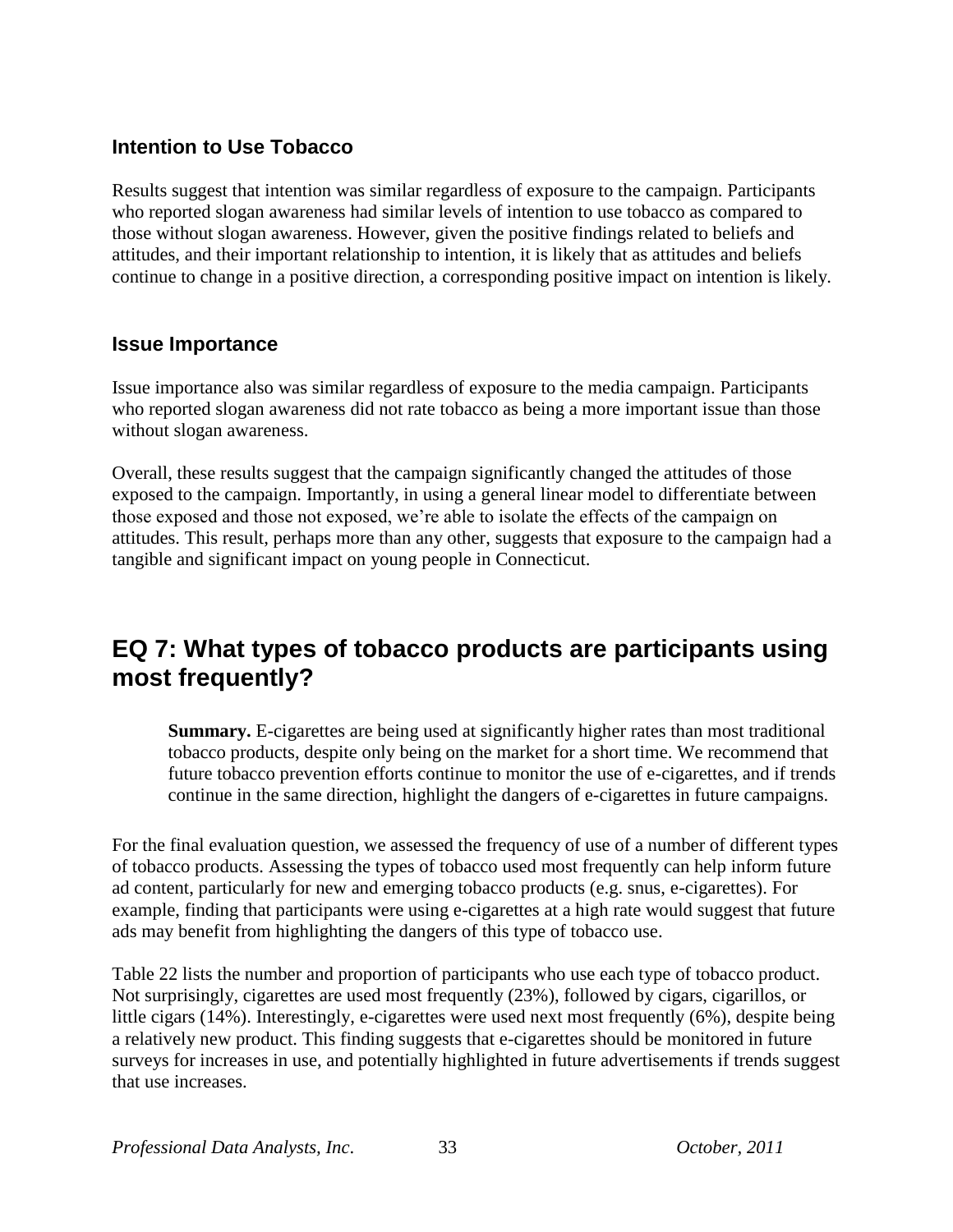|                               | $N (Total = 152)$ | <b>Percent</b> |
|-------------------------------|-------------------|----------------|
| Cigarettes                    | 35                | 22.8%          |
| Cigars, cigarillos, or little | 20                | 13.5%          |
| cigars                        |                   |                |
| E-cigarettes                  | 10                | 6.4%           |
| Pipe                          |                   | 3.4%           |
| Chewing tobacco, snuff or dip |                   | 2/2%           |
| Tobacco pouches or snus       |                   | .5%            |

**Table 22. Proportion of respondents at Wave 3 using different tobacco products**

We defined new or alternative tobacco products as tobacco pouches or snus and e-cigarettes. A total of 10 participants used these new or alternative products (6%). All 10 of the participants reported to using e-cigarettes, with one of those 10 also reporting use of tobacco pouches or snus.

We performed cross-tabs to check for differences in ad awareness, norms and attitudes for new or alternative products compared to traditional tobacco products. None of these were significant, due to small sample sizes.

In sum, we recommend that future surveys monitor the use of e-cigarettes. Given its relatively high usage rates, even compared to many traditional tobacco products that have been around for a much longer time, it is worth monitoring future use. Should future surveys find usage rates continuing to increase, it may be necessary to incorporate e-cigarettes into future ad content.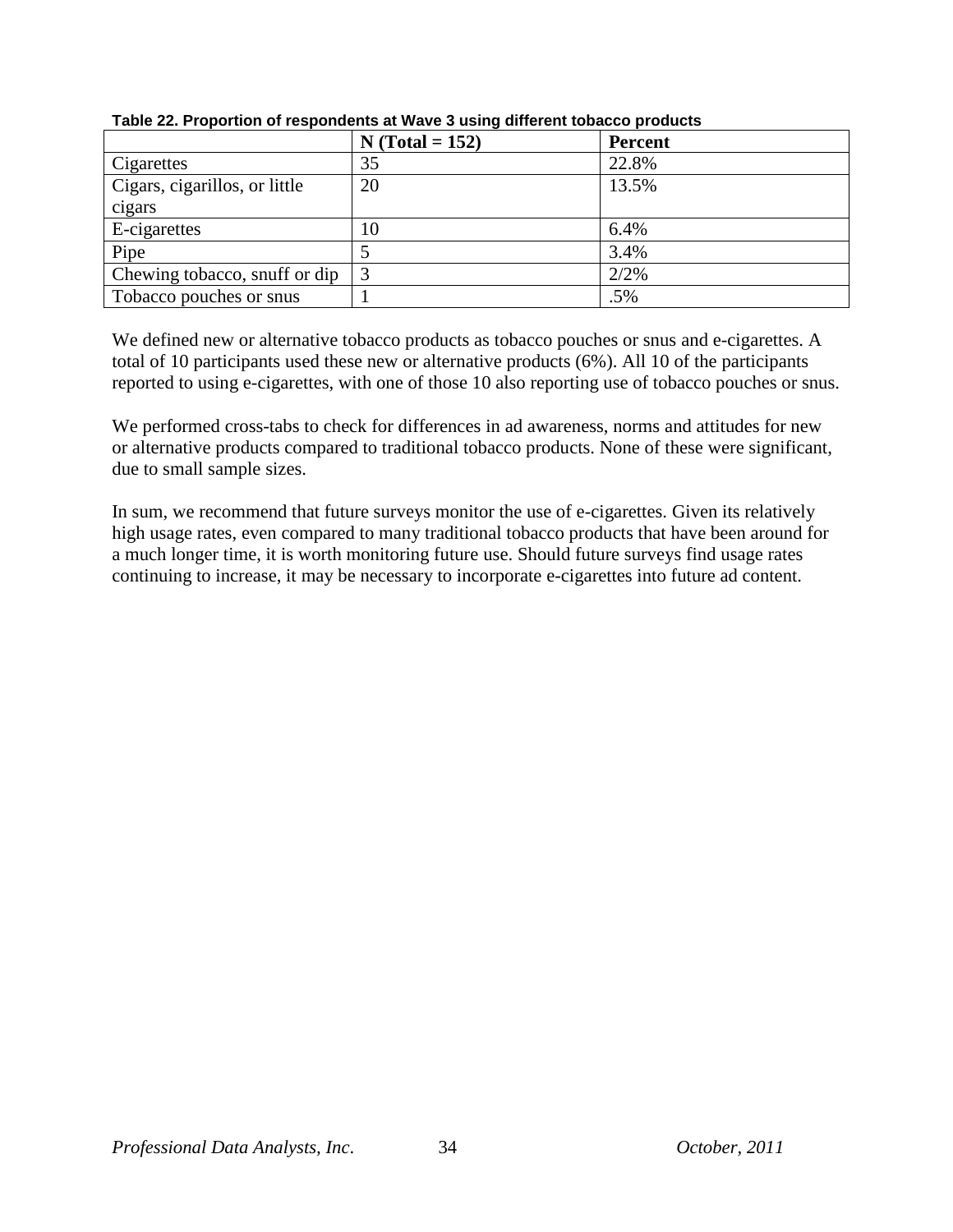# **Recommendations**

Given that Wave 3 was the final wave of the current campaign, our recommendations will be in the context of future youth prevention campaigns in Connecticut.

### **Reach and Frequency**

In our reported dated December 28, 2010, we noted that ad awareness was very low, likely due to low GRP levels. As such, we were unable to observe changes in key outcomes based by awareness. At Wave 3, GRP levels were much higher, and we saw many observable and positive changes on key outcomes. For future campaigns, we recommend that GRP levels meet or exceed CDC recommended levels. We see in the present report the importance of adequate GRP levels and their impact on key outcomes. It is critical that, as funding allows, every effort is made to reach recommended levels.

### **Targeting Non-users**

One of the biggest strengths of the present report is its assessment of on the fence and committed non-users. Although only 14 of the 107 non-users fell into the on the fence group, they arguably carry more weight than the 93 committed non-users. These are young people who, for whatever reason, have attitudes about tobacco that are very much in line with users. This suggests that they may be on the brink of initiating tobacco use. Targeting this group with campaign messages is likely to be much more worthwhile than targeting committed non-users who have no intention of using tobacco in the near future. Although it may seem counter-intuitive to design messages aimed at such a small group, the impact is likely to be much greater. While content aimed at committed non-users is by and large "preaching to the choir", content aimed at on the fence nonusers is much more likely to change attitudes. Thus, by examining the relevant attitudinal beliefs of this group, campaign organizers can design ad content that will be relevant and informative to on the fence non users.

Importantly, in future campaigns this should be done *before* ads are run. In conducting a survey in which attitudes and beliefs are assessed among the target audience, campaign organizers will be able to discern how advertising messages should be crafted.

### **Stimulating Interpersonal Communication**

As discussed previously in the report, stimulating interpersonal communication about ads is a worthwhile endeavor. If an advertising campaign can get people talking, the amount of people indirectly exposed to it increases exponentially. As Malcolm Gladwell and others have suggested, the phenomenon is not unlike the spread of a virus across a population. At some point, it reaches a "tipping point" where exposure levels increase exponentially among a population.

Stimulating interpersonal communication in a tobacco prevention campaign is easier said than done, of course. However, content that is highly arousing has been shown to be successful in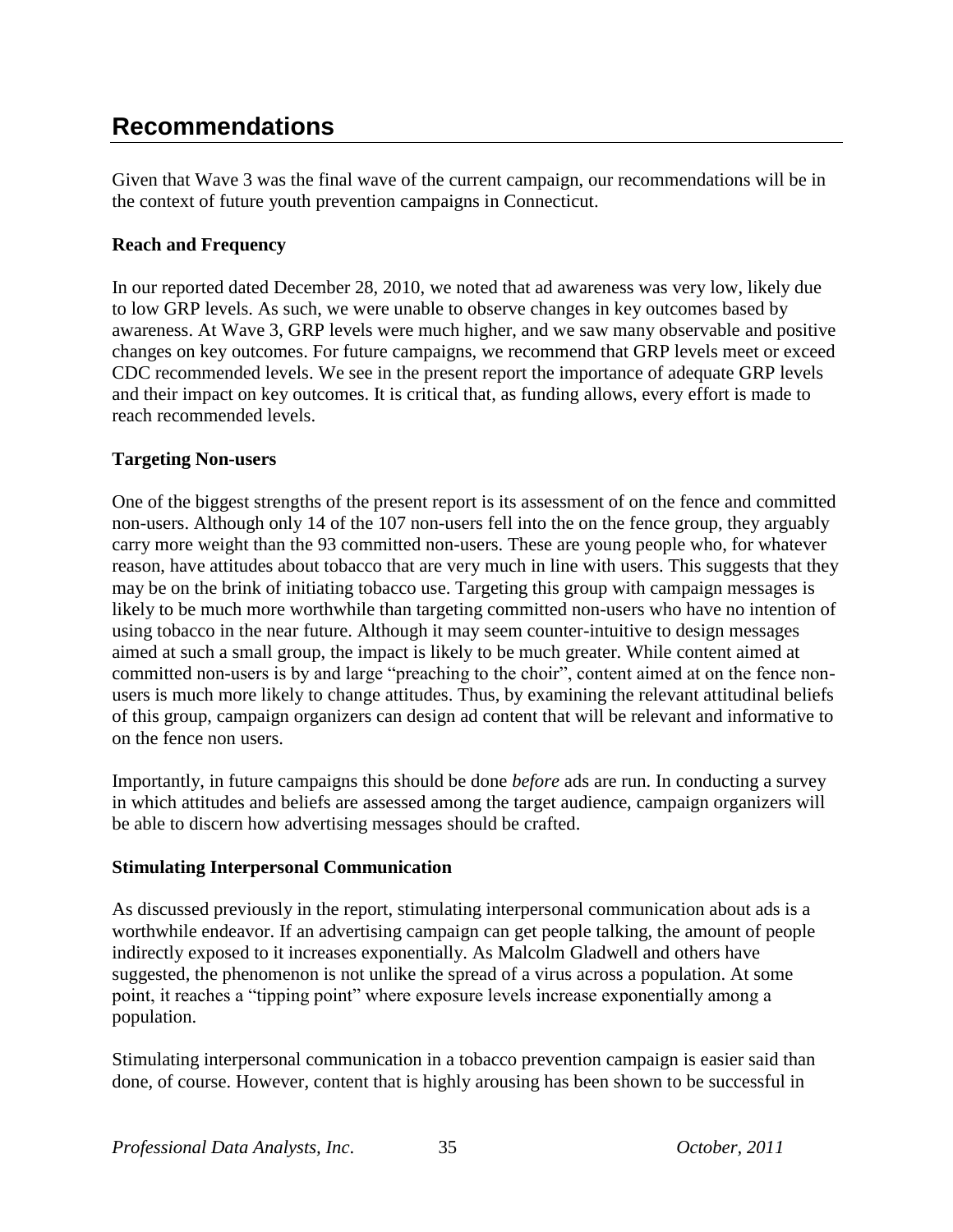stimulating interpersonal communication<sup>13</sup>. Elements of high arousal include features like unexpected plot twists, intense emotional appeals, and highly energetic music. One of the original aims of the Wave 3 evaluation was to assess the relationship between ad arousal and interpersonal communication about the three campaign ads. However, given the low levels of interpersonal communication, such an analysis was not feasible.

Nevertheless, coding ads for arousal in future campaigns would likely result in an increase in interpersonal communication. This may be particularly true of ads that specifically urge viewers to talk to others about tobacco-related issues. In Appendix 2 is a protocol for coding ads for arousal. This protocol is based on literature on message sensation value<sup>14</sup> that has been used to code for arousal in previous research.<sup>15</sup> It is our recommendation that future campaigns use this approach in hopes of better stimulating interpersonal communication.

### **New and Alternative Tobacco Use**

Given the relatively high number of participants that reported using E-cigarettes, it is worthwhile to continue to monitor levels of use. E-cigarettes were first developed in 2003, and have only been on the market a few years. Given their perception as being less harmful than other types of tobacco, it may be likely that use continues to grow in the coming years. Should future surveys find that this is the case, it may become necessary to develop advertising content that specifically focuses on the health consequences of repeated E-cigarette use.

 $\overline{a}$ 

<sup>&</sup>lt;sup>13</sup> Terry-McElrath Y, Wakefield M, Ruel E, et al. (2005) The effect of anti-smoking advertisement executional characteristics on youth appraisal and engagement. *Journal of Health Communication, 10, 127-143.*

<sup>&</sup>lt;sup>14</sup> Everett, M. W., & Palmgreen, P. (1995). Influences of sensation seeking, message sensation value, and program context on effectiveness of anti-cocaine public service announcements. *Health Communication*, 7, 225–248.

<sup>&</sup>lt;sup>15</sup> Weeks, Depue and Yzer. The Role of Affect and Perceived Message Effectiveness in Understanding Message Effects on Attitudes and Intentions Toward Marijuana Use. *Presented at the 2010 International Communication Association Annual Conference.*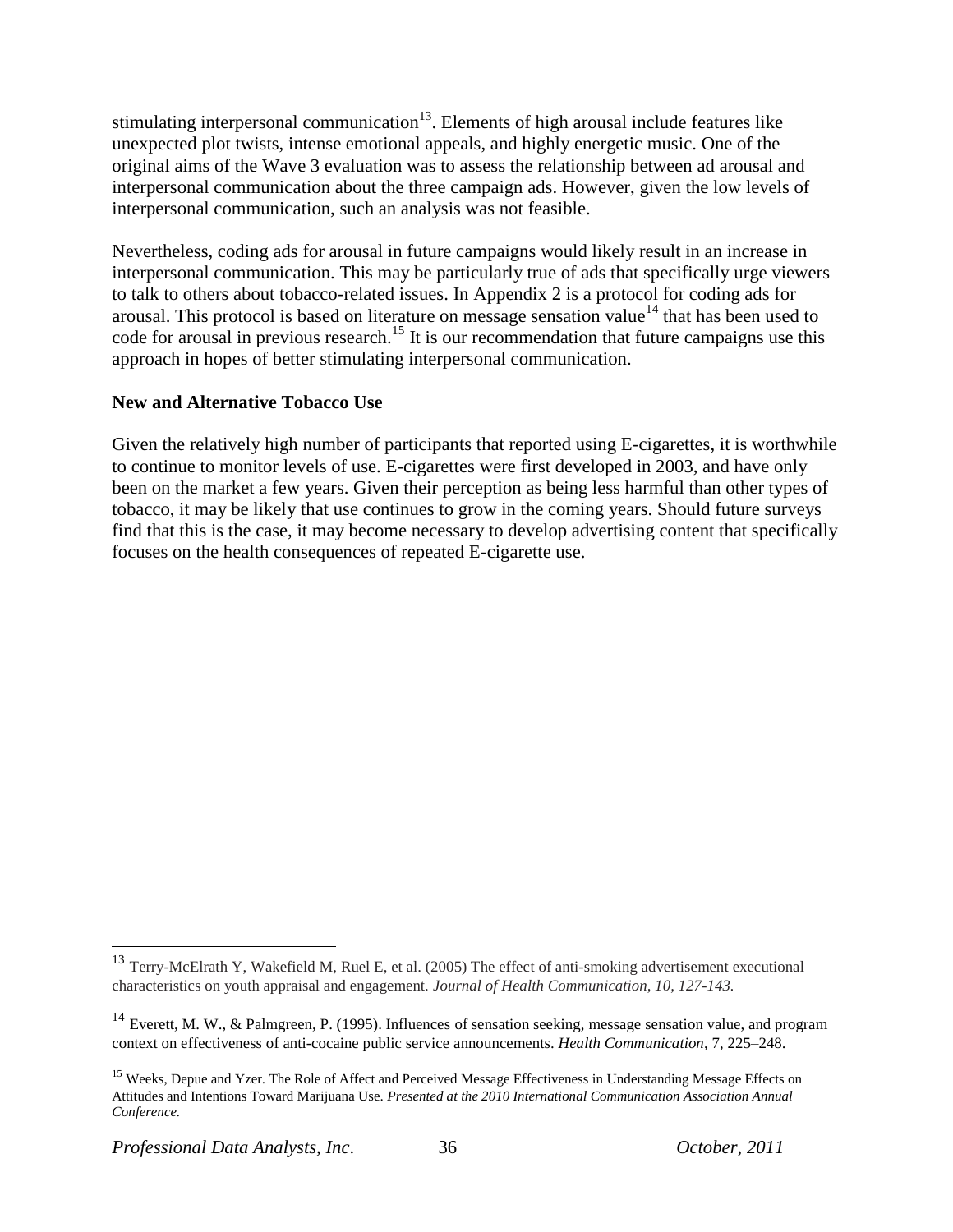# **General Conclusions**

Overall, the campaign should be seen as a success. Using limited funds, the campaign developed user-generated content that, over time, had a tangible effect on several key outcomes. As we saw in Wave 2, the importance of reaching adequate GRP levels cannot be overstated. Given the limited results at Wave 2 and some significant results at Wave 3, it appears that the issue at Wave 2 was not problematic ad content, but a lack of the audience's exposure to the campaign. As exposure increased at Wave 3, so too did participants anti-tobacco attitudes and favorable intentions regarding tobacco use.

In sum, the campaign should be seen as having a positive impact on changing the overall climate regarding tobacco use among young people in Connecticut. It is important that CT DPH continue to build on that momentum and implement another tobacco prevention campaign as soon as possible. Through an in-depth, theory based assessment of the data and recommendations based on that analysis, it is our hope that future campaigns can implement many of the ideas proposed here in the hope of continuing to curtail tobacco use among young people in Connecticut.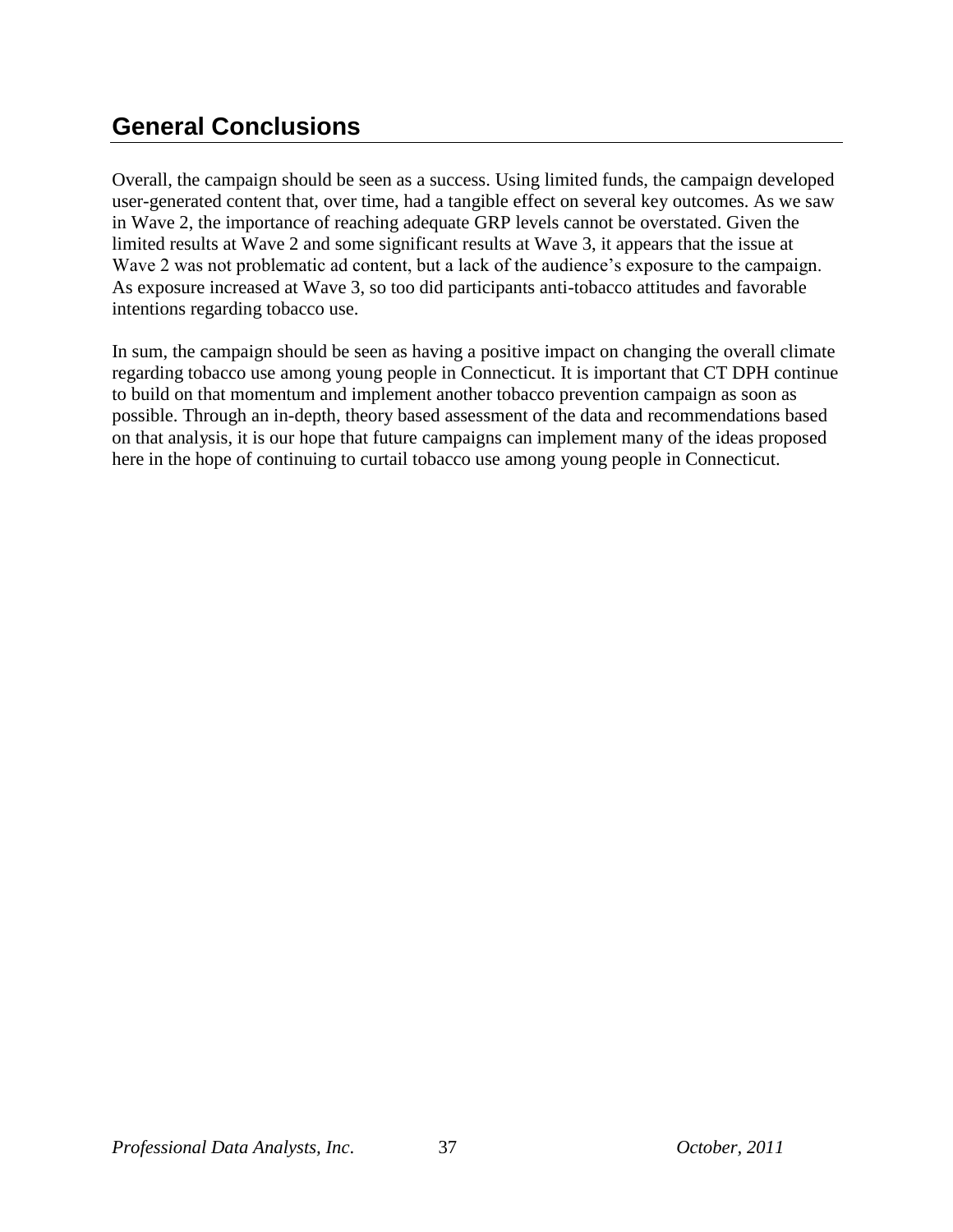### **Connecticut Tobacco**

### INTRO SCREEN

Hi, I'm Fig. calling for the Connecticut Department of Public Health. We're calling cell phone users to learn about their attitudes about health. In April, and again in October, you agreed to participate, and we interviewed you. We are now conducting another interview with everyone who was interviewed the first two times. Your responses will be used to help all Connecticut residents live healthier lives. When this interview is completed, I will send you \$50 as a thank you for your time.

### **QUESTIONNAIRE**

- Q.1 Will you agree to participate and let me ask you the questions right now?
	- (500)
	- $\Box$  Yes
	- $\Box$ <sub>2</sub> No (not now)
	- $\Box$ <sub>3</sub> No (Refused)

[IF THE ANSWER IS 2, THEN SKIP TO QUESTION 105] [IF THE ANSWER IS 3, THEN SKIP TO QUESTION 108]

- Q.2 The questions we ask are based on age. Are you between the age of 18 and 24?
	- (501-502) D<sub>01</sub> Yes  $\Box_{02}$  No

[IF THE ANSWER IS 1, THEN SKIP TO QUESTION 4]

- Q.3 Were you between the age of 18 and 24 when we last interviewed you?
	- (503)  $\Box$ <sub>1</sub> Yes
	- $\Box$  No

[IF THE ANSWER IS 2, THEN SKIP TO QUESTION 106]

- Q.4 Do you live in CT at least 6 months of the year?
	- (504)
	- $\Box_1$  Yes
	- $\Box$ <sub>2</sub> No
	- 3 Don't know
	- $\Box$ <sub>4</sub> Refused

[IF THE ANSWER IS 2-4, THEN SKIP TO QUESTION 107]

Q.5 Have you lived in any other states since we last interviewed you? (505)

*Professional Data Analysts, Inc*. 38 *October, 2011*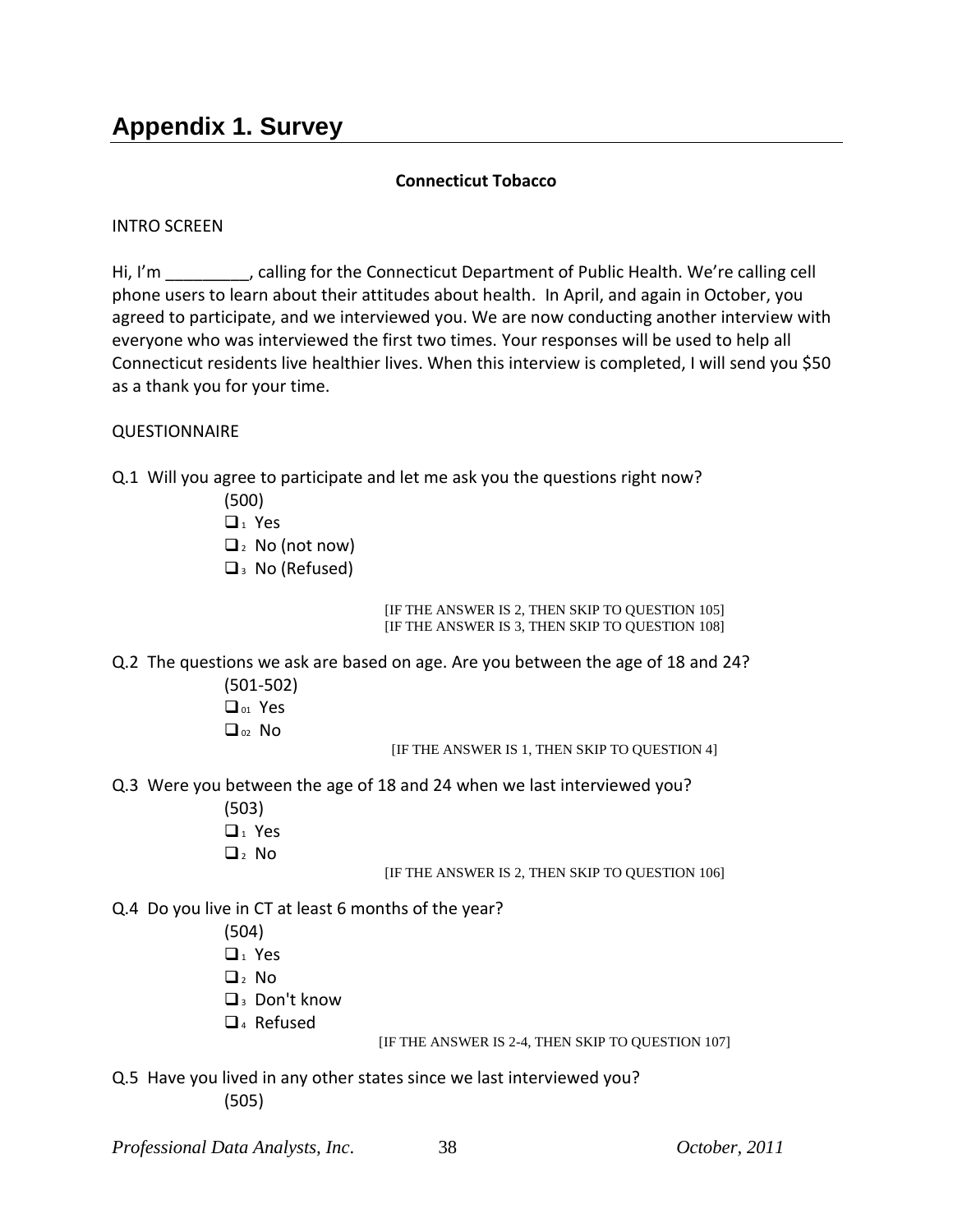- $\Box_1$  Yes
- $\Box_2$  No
- $\Box$ <sup>3</sup> Don't know
- $\Box$ <sub>4</sub> Refused
- Q.6 You qualify for this interview, which is completely voluntary. You don't need to answer any question you don't want to, and you can end this interview at any time. The interview generally takes about 15 minutes, depending on your answers. Any information you give will be kept confidential to the fullest extent of the law.
- Q.7 How much TV do you watch on an average weekday? READ 1-7

(506)

- $\Box_1$  None
- $\Box$ <sub>2</sub> Less than one hour
- $\Box$ <sub>3</sub> About 1 hour
- $\Box$ <sub>4</sub> About 2 hours
- $\Box$ <sub>5</sub> About 3 hours
- 6 About 4 hours, or
- $\Box$ <sub>7</sub> Five hours or more
- $\square$  DON'T KNOW/REFUSED [DO NOT READ; ONLY RECORD IF VOLUNTEERED]
- Q.8 How much TV do you watch on an average weekend day (meaning Saturday or Sunday)? READ 1-7
	- (507)
	- $\Box_1$  None
	- $\mathbf{Q}_2$  Less than one hour
	- $\Box$ <sub>3</sub> About 1 hour
	- $\Box$ <sub>4</sub> About 2 hours
	- 5 About 3 hours
	- $\Box$  About 4 hours, or
	- $\Box$  Five hours or more
	- **D**<sub>8</sub> DON'T KNOW/REFUSED [DO NOT READ; ONLY RECORD IF VOLUNTEERED]

Q.9 In the past three months, about how often did you talk with other people about what you read or heard on TV? [READ]

- (508)
- $\Box$ <sub>1</sub> Not at all
- $\Box$ <sub>2</sub> Once or twice
- $\Box$ <sup>3</sup> At least once a week
- $\Box$ <sub>4</sub> Several times a week
- $\Box$ <sub>5</sub> At least daily
- 6 DON'T KNOW/REFUSED [DO NOT READ]
- Q.10 I'm going to read five issues that may or may not be a concern for you and your friends.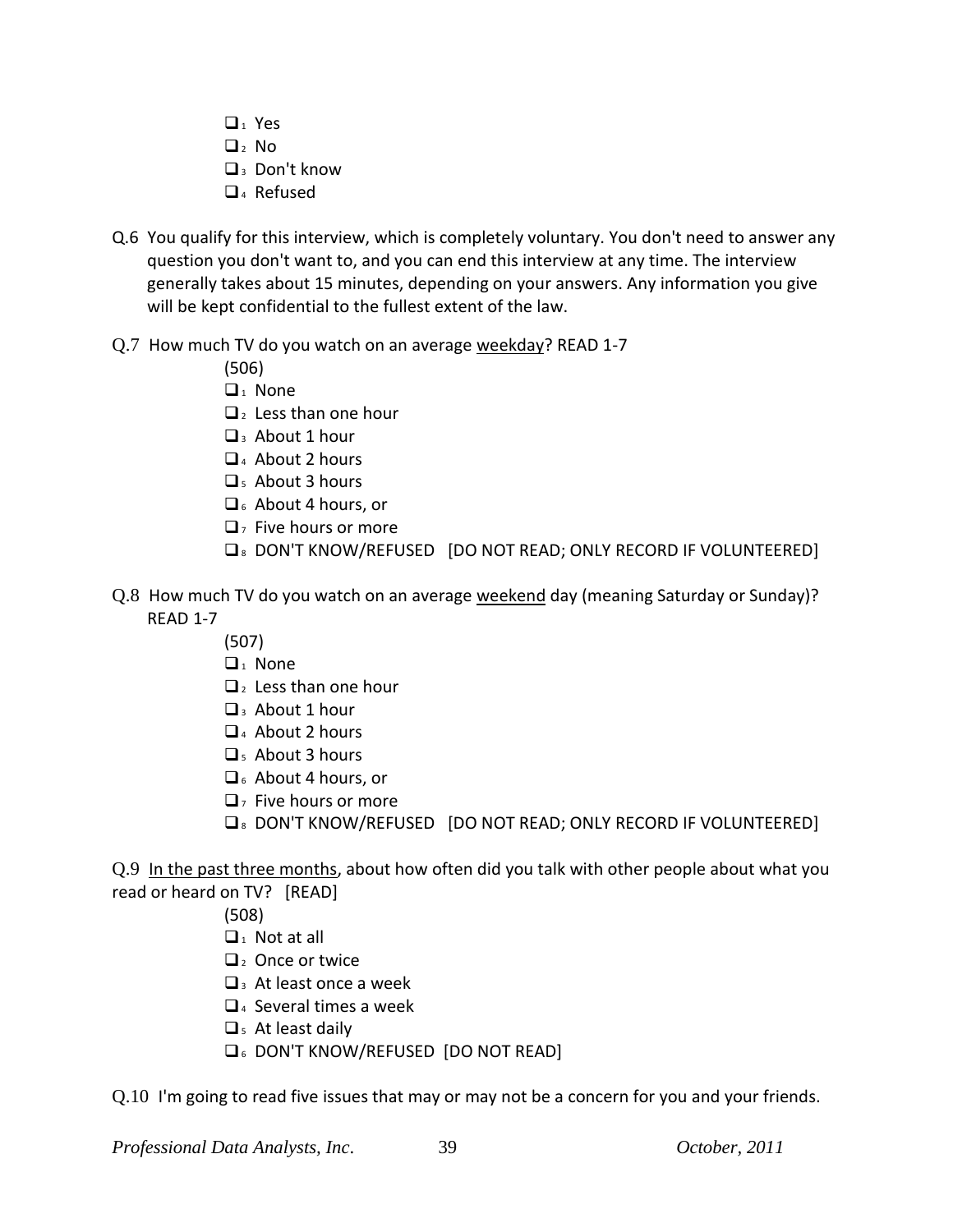After I read them, please tell me:

Which issue concerns you and your friends the most: Which issue is the second most concern to you:

Which issue you have the least concern about:

### **\*Interviewers use the following codes:**

- 1 = Ranked as having the most concern
- 2 = Ranked as having the second most concern
- 5 = Ranked as having the least concern
- 6 = DON'T KNOW [DO NOT READ]
- 7 = REFUSED [DO NOT READ]
- 9 = Unranked

The issues are...

[READ ANSWERS IN RANDOM ORDER]

| Getting enough exercise  (511)      |  |
|-------------------------------------|--|
| Eating fruits and vegetables  (512) |  |
|                                     |  |

Q.11 For the issue of tobacco use, how concerning would you say this issue is for you and your friends?

- (514)
- $\Box$ <sub>1</sub> Very concerning
- $\Box$  Somewhat concerning
- $\Box$ <sup>3</sup> Neither concerning or unconcerning
- $\Box$ <sub>4</sub> Somewhat unconcerning
- $\square$ <sub>5</sub> Very unconcerning
- Q.12 I'm going to read five issues that may or may not be a concern for your family. After I read them, please tell me:

Which issue concerns your family the most: Which issue is the second most concern to your family:

Which issue your family have the least concern about:

### **\*Interviewers use the following codes:**

- 1 = Ranked as having the most concern
- 2 = Ranked as having the second most concern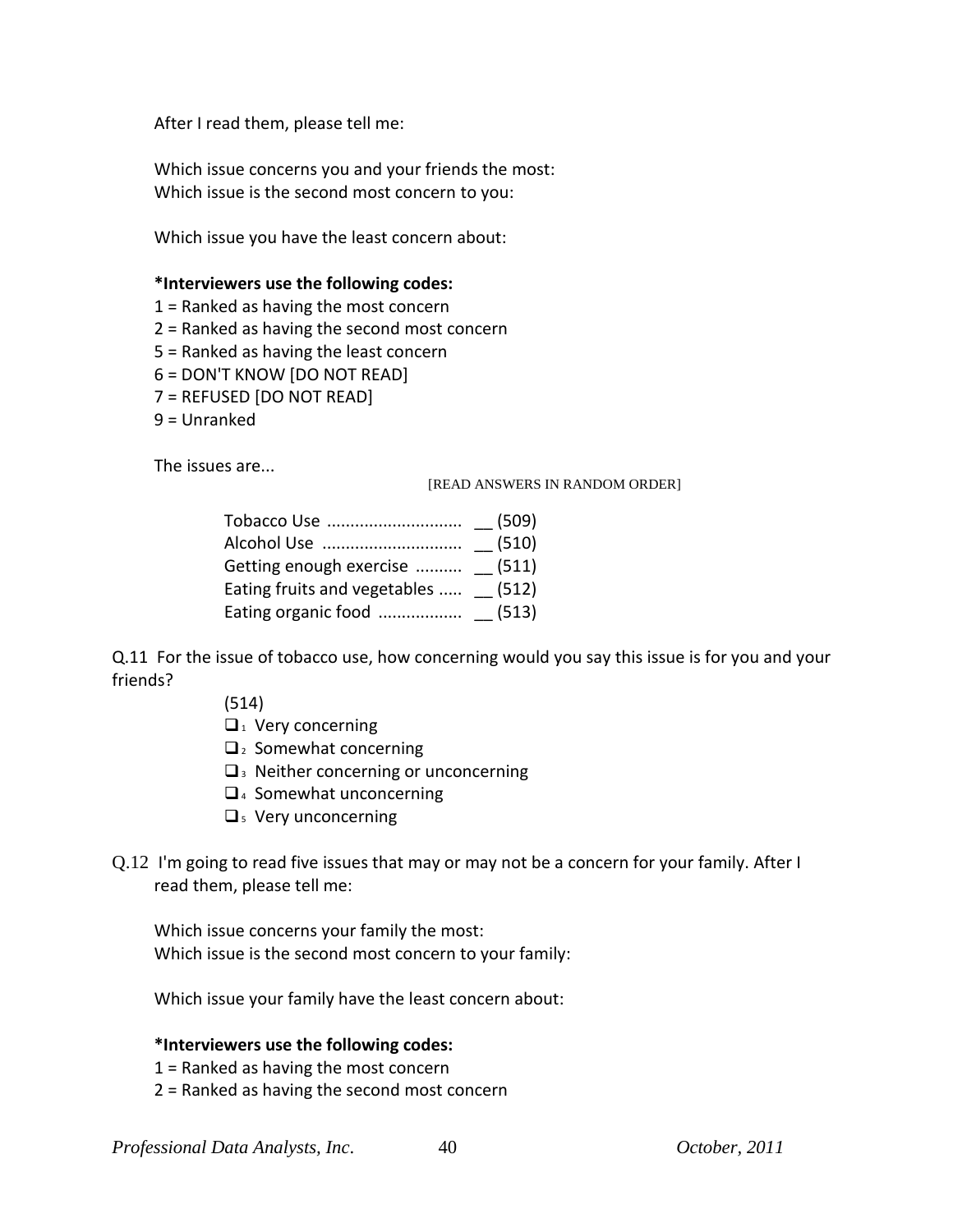- 5 = Ranked as having the least concern
- 6 = DON'T KNOW [DO NOT READ]
- 7 = REFUSED [DO NOT READ]
- 9 = Unranked

The issues are...

|                                     | [READ ANSWERS IN RANDOM ORDER] |
|-------------------------------------|--------------------------------|
|                                     |                                |
|                                     |                                |
| Getting enough exercise  (517)      |                                |
| Eating fruits and vegetables  (518) |                                |
|                                     |                                |

Q.13 For the issue of tobacco use, how concerning would you say this issue is for your family?

- (520)
- $\Box$ <sub>1</sub> Very concerning
- $\Box$ <sub>2</sub> Somewhat concerning
- $\square$ <sub>3</sub> Neither concerning nor unconcerning
- □ 4 Somewhat unconcerning
- $\square$ <sub>5</sub> Very unconcerning
- Q.14 Have you used any of the following types of tobacco in the last 30 days?
	- $1 = Yes$
	- $2 = No$
	- 3 = Don't know
	- $4 =$  Refused

| A pipe [NOTE: DO NOT READ: (this is a traditional pipe; for water pipe or hookah, |  |
|-----------------------------------------------------------------------------------|--|
|                                                                                   |  |
|                                                                                   |  |
| Dissolvable tobacco products such as orbs, sticks or strips (526)                 |  |
|                                                                                   |  |
|                                                                                   |  |
|                                                                                   |  |

[IF THE ANSWER TO SUB-QUESTION 8 OF QUESTION 14 IS 2-4, THEN SKIP TO QUESTION 16]

Q.15 What other type of tobacco?

\_\_\_\_\_\_\_\_\_\_\_\_\_\_\_\_\_\_\_\_\_\_\_\_\_\_\_\_\_\_\_\_\_\_\_\_\_\_\_\_\_\_\_\_\_\_\_\_\_\_\_\_\_\_\_\_\_\_\_\_\_\_\_\_\_\_\_ (526-775)

Q.16 Would you say you use tobacco: (776)

*Professional Data Analysts, Inc*. 41 *October, 2011*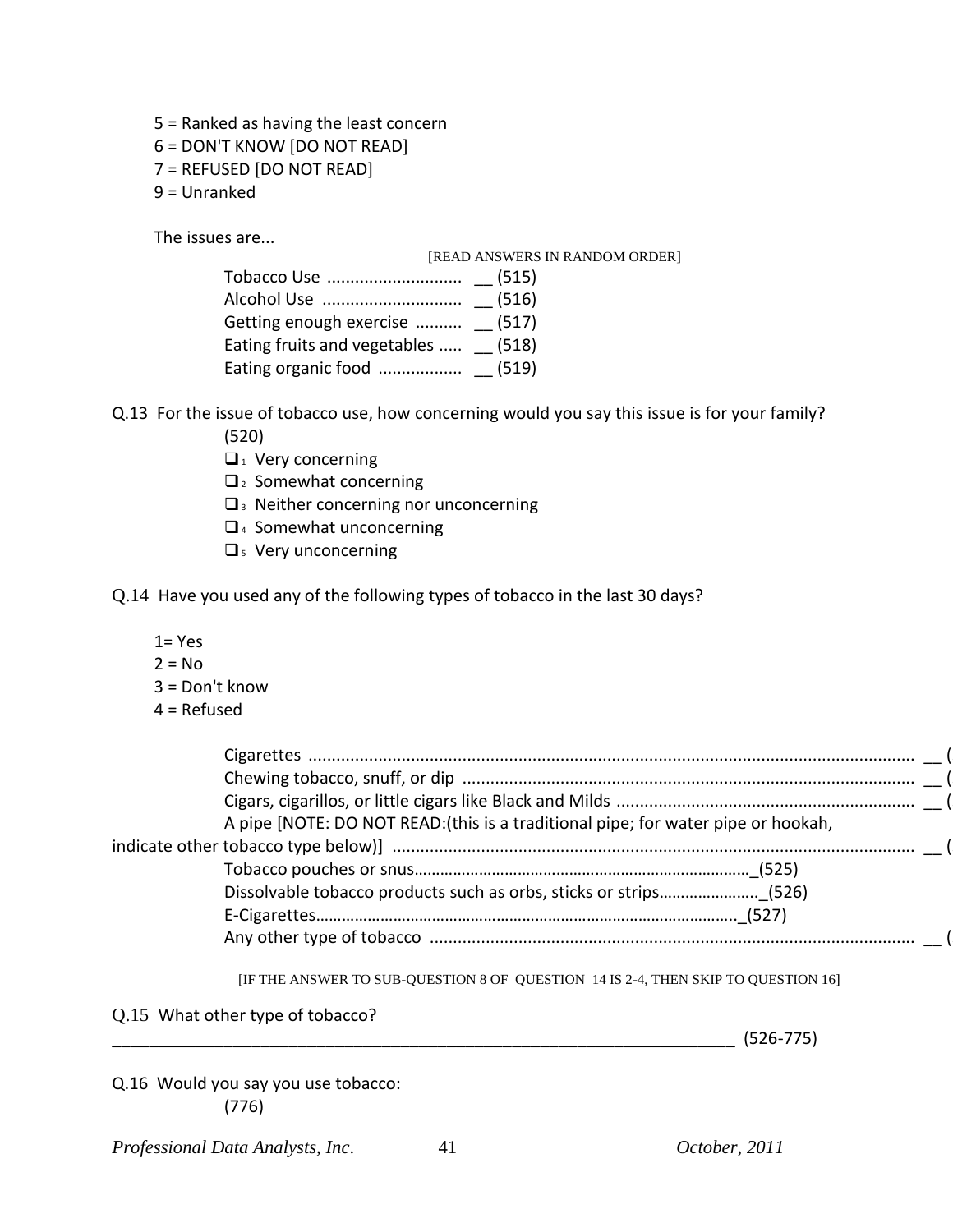- $\Box$ <sub>1</sub> Every day
- $\Box$ <sub>2</sub> Some days
- $\Box$ <sup>3</sup> Not at all

Q.17 How likely is it that you will use tobacco, even one puff or pinch, over the next 12 months?

- (777)
- $\Box$  1 am very unlikely to do so
- $\Box$ <sub>2</sub> I am unlikely to do so
- $\Box$ <sub>3</sub> I am likely to do so
- $\Box$ <sub>4</sub> I am very likely to do so
- **Q<sub>5</sub>** DON'T KNOW [DO NOT READ]
- **Q**<sub>6</sub> REFUSED [DO NOT READ]

### Q.18. How likely is that you will quit using tobacco over the next 12 months?

- $\Box$ <sub>1</sub> I am very unlikely to do so
- $\Box$ <sub>2</sub> I am unlikely to do so
- $\Box$ <sub>3</sub> I am likely to do so
- $\Box$ <sup>4</sup> I am very likely to do so
- **Q<sub>5</sub> DON'T KNOW [DO NOT READ]**
- **Q**<sub>6</sub> REFUSED [DO NOT READ]

Q.19 You may or may not have seen advertisements in recent months that mentioned tobacco. In your own words, would you please summarize what you remember, if anything, about any of those advertisements you might have seen? If you don't remember seeing any, just say that. If you did, you can mention anything you would like about what you remember:

\_\_\_\_\_\_\_\_\_\_\_\_\_\_\_\_\_\_\_\_\_\_\_\_\_\_\_\_\_\_\_\_\_\_\_\_\_\_\_\_\_\_\_\_\_\_\_\_\_\_\_\_\_\_\_\_\_\_\_\_\_\_\_\_\_\_ (778-1277)

- Q.20 Have you recently seen an anti-tobacco or anti-smoking TV ad that begins by showing a woman shopping in a grocery store with a smokestack on her head?
	- (1278)
	- $\Box_1$  Yes
	- $\Box$ <sub>2</sub> Maybe/not sure
	- $\square$ <sub>3</sub> No

[IF THE ANSWER IS 3, THEN SKIP TO QUESTION 37]

Q.21 Can you describe what happens in the advertisement? DO NOT READ

#### **\* Interviewer: It is VERY important that you check ALL boxes that caller mentions \*** (1279-1340)

 $\Box$ <sub>01</sub> Woman wearing a blue sweater with pearls is pushing a shopping cart in a grocery store and has a smokestack on her head

*Professional Data Analysts, Inc*. 42 *October, 2011*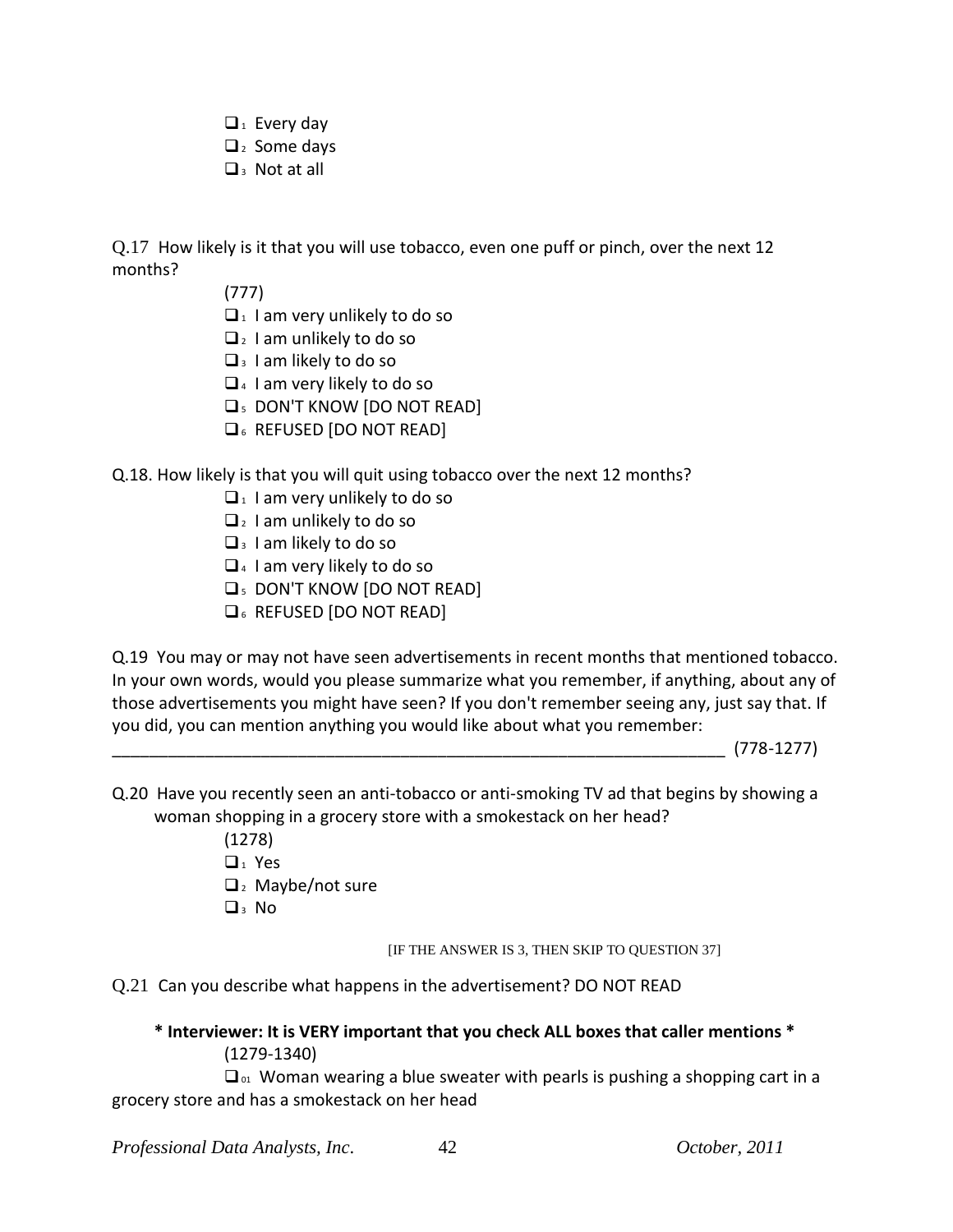|                                    | $\Box_{\alpha}$ A girl with dark hair and black sweater is also pushing a grocery shopping           |
|------------------------------------|------------------------------------------------------------------------------------------------------|
| cart                               |                                                                                                      |
|                                    | $\Box$ os Girl with dark hair is smiling. She sees the woman with a smokestack on her                |
|                                    | head, does a double take and looks confused                                                          |
|                                    | $\Box$ <sub>04</sub> The girl with dark hair is running outside in a black jacket                    |
|                                    | $\square$ <sub>05</sub> A girl with a tie-dye shirt is running outside with a smokestack on her head |
|                                    | $\square$ <sub>06</sub> The girl with dark hair and black jacket looks back, puzzled, at the runner  |
| with a smokestack on her head      |                                                                                                      |
|                                    | $\Box$ <sub>07</sub> The girl in the tie-dye continues running                                       |
|                                    | $\square$ <sub>08</sub> The girl with dark hair is wearing a black dress and waiting for a date to   |
| arrive at a restaurant             |                                                                                                      |
|                                    | $\Box_{\omega}$ A male date arrives and the girl with dark hair gives a great smile and shakes       |
| his hand. It might be a first date |                                                                                                      |
|                                    | $\Box$ 10 We see that the date has brown hair, a black shirt, and a smokestack on his                |
| head                               |                                                                                                      |
|                                    | $\Box$ <sub>11</sub> Girl with dark hair looks unimpressed by her date's smoke stack                 |
|                                    | $\Box$ 12 VO: If we were meant to smoke, we'd be born with chimneys in our head                      |
|                                    | $\Box$ <sub>13</sub> VO: Smoking, it's a waste                                                       |
|                                    | $\Box$ <sub>14</sub> The girl smiles to her dates face, but looks at her menu in disgust when he's   |
| not looking                        |                                                                                                      |
|                                    | $\Box$ <sub>15</sub> Don't know, no answer                                                           |
|                                    | $\Box$ <sub>16</sub> Other                                                                           |
| Q.22                               |                                                                                                      |
|                                    | $(1341 - 1590)$                                                                                      |
|                                    | [IF THE ANSWER TO QUESTION 20 IS 1-3, THEN SKIP TO QUESTION 25]                                      |
|                                    | Q.23 [ANSWER IS CALCULATED FROM PREVIOUS QUESTION]                                                   |
| Was the advertisement:             |                                                                                                      |
|                                    | (1591)                                                                                               |
|                                    | $\Box$ <sub>1</sub> Confirmed [Respondent volunteered some portion of description]                   |

 $\Box$ <sub>2</sub> Don't know/no answer

 $\square$ <sup>3</sup> Unconfirmed [Respondent provided an unrelated answer]

### Q.24

 $(1592-1841)$ 

# Q.25 What was the main message or theme of this advertisement? DO NOT READ

(1842)

 $\Box$ <sub>1</sub> Smoking, is a waste

 $\Box$  if we were meant to smoke we'd be born with chimneys on our head

 $\square$ <sup>3</sup> Smoking makes you look just as silly as wearing a chimney on your head

would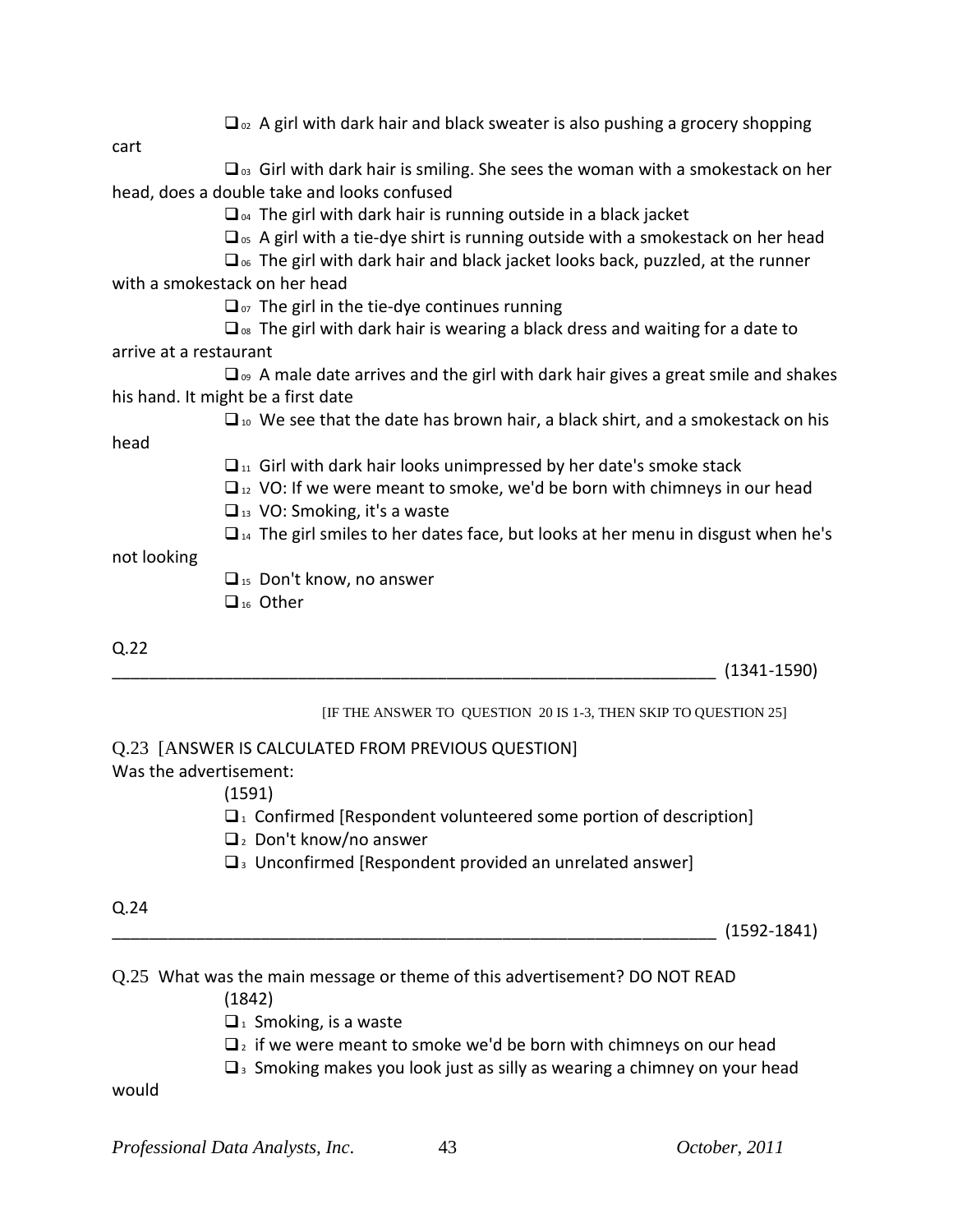- $\Box$ <sup>4</sup> Others may form negative opinions about you if you smoke
- $\square$ <sub>5</sub> Smoke stacks make odd hats
- $\Box$ <sub>6</sub> Don't know/no answer
- $\Box$ , Other

### Q.26

\_\_\_\_\_\_\_\_\_\_\_\_\_\_\_\_\_\_\_\_\_\_\_\_\_\_\_\_\_\_\_\_\_\_\_\_\_\_\_\_\_\_\_\_\_\_\_\_\_\_\_\_\_\_\_\_\_\_\_\_\_\_\_\_\_ (1843-2092)

- Q.27 Overall, how good do you think this ad is? READ
	- (2093)
	- $\Box$ <sub>1</sub> Excellent
	- $\Box$  Good
	- $\Box$ <sub>3</sub> Fair
	- $\Box$ <sub>4</sub> Poor
	- 5 Don't know DO NOT READ
	- **Q**<sub>6</sub> Refused DO NOT READ

#### Q.28 Did this ad offend you? DO NOT READ

- (2094)
- $\Box$ <sub>1</sub> Yes
- $\Box$ , No
- $\Box$ <sub>3</sub> Don't know
- $\Box$ <sub>4</sub> Refused
- Q.29 Would you say this ad was: READ
	- (2095)
	- $\Box$ <sub>1</sub> Very convincing
	- $\Box$ <sub>2</sub> Somewhat convincing
	- $\square$ <sup>3</sup> Somewhat unconvincing
	- $\Box$ <sub>4</sub> Very unconvincing
	- 5 Don't know DO NOT READ
	- **Q**<sub>6</sub> Refused DO NOT READ
- Q.30 Would you say this ad was: READ

(2096)

- $\Box$ <sub>1</sub> Very believable
- $\mathbf{Q}_2$  Somewhat believable
- $\square$ 3 Somewhat unbelievable
- 4 Very unbelievable
- 5 Don't know DO NOT READ
- **Q**<sub>6</sub> Refused DO NOT READ
- Q.31 Would you say that this ad was: READ (2097)
- *Professional Data Analysts, Inc*. 44 *October, 2011*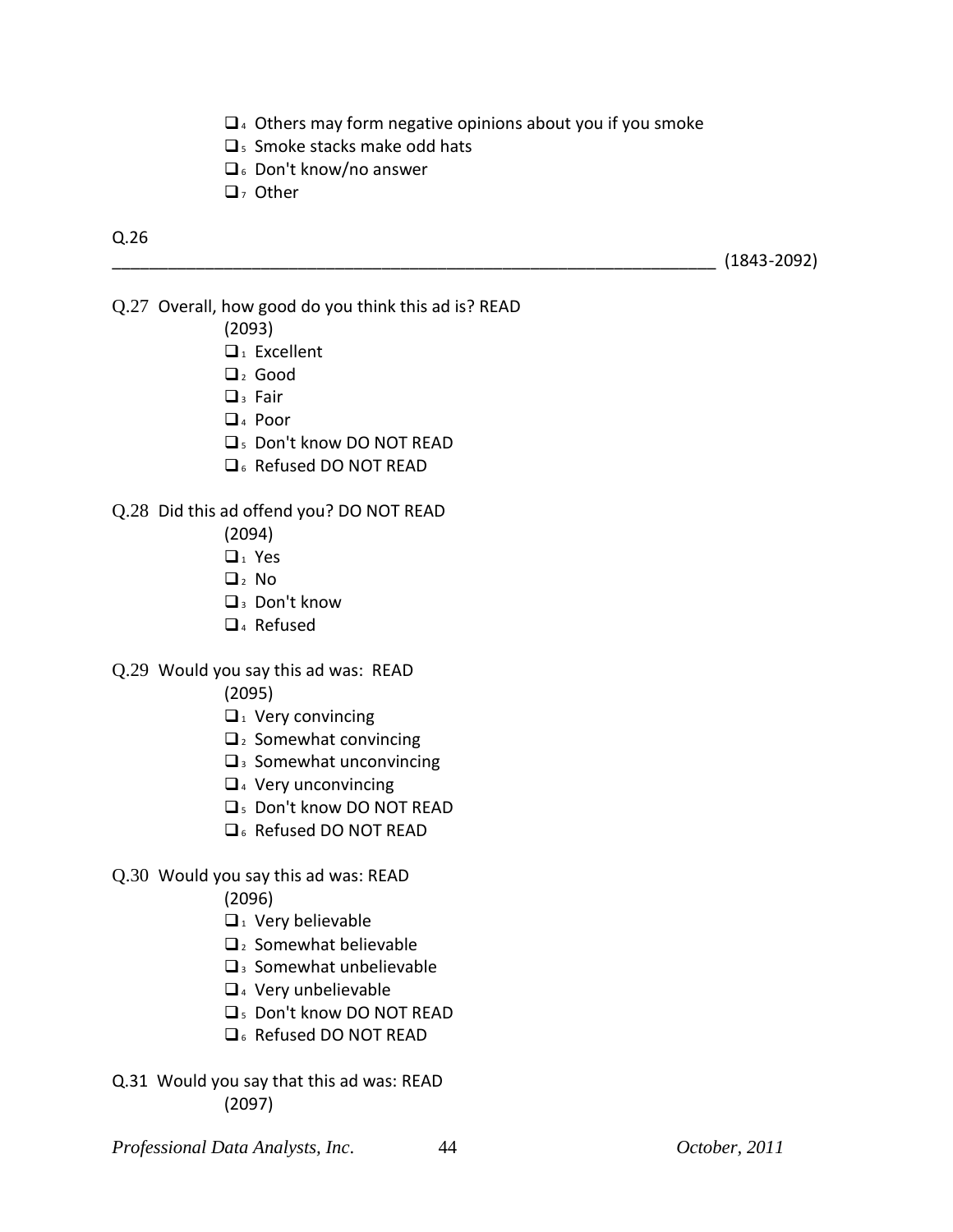- $\Box$ <sub>1</sub> Very memorable
- $\Box$  2 Somewhat memorable
- $\Box$ <sup>3</sup> Somewhat forgettable
- $\Box$ <sub>4</sub> Very forgettable
- **Q<sub>5</sub>** Don't know DO NOT READ
- **D<sub>6</sub>** Refused DO NOT READ

Q.32 How likely are you to think about this ad when you want to use tobacco or are around someone who uses tobacco? READ

(2098)

- $\Box$ <sub>1</sub> Very likely
- $\Box$ <sub>2</sub> Somewhat likely
- $\square$ <sup>3</sup> Somewhat unlikely
- $\Box$ <sub>4</sub> Very unlikely
- 5 Don't know DO NOT READ
- D<sub>6</sub> Refused DO NOT RFAD

### Q.33 How much did you talk to friends or relatives about this ad? READ

- (2099)
- $\Box$ <sub>1</sub> A great deal
- $\Box$ <sub>2</sub> Some
- $\Box$ <sub>3</sub> Hardly at all
- $\Box$ <sub>4</sub> Not at all
- **Q<sub>5</sub>** Don't know DO NOT READ
- D<sub>6</sub> Refused DO NOT READ

[IF THE ANSWER IS 4-6, THEN SKIP TO QUESTION 35]

Q.34 Did you talk about liking the ad or disliking the ad? DO NOT READ

(2100)

- $\Box$ <sup>1</sup> Yes, I talked with someone about liking the ad
- $\Box$ <sub>2</sub> Yes, I talked with someone about disliking the ad
- $\Box$ <sup>3</sup> Yes, I talked both about liking the ad and about disliking the ad
- $\Box$ <sup>4</sup> No, neither. I talked with someone about something different about the ad.

### Q.35 Did you learn something new from this ad? DO NOT READ

- (2101)
- $\Box_1$  Yes
- $\Box$ <sub>2</sub> No
- $\Box$ <sub>3</sub> Don't know
- $\Box$ <sub>4</sub> Refused
- Q.36 Did this ad make you feel: (2096)

*Professional Data Analysts, Inc*. 45 *October, 2011*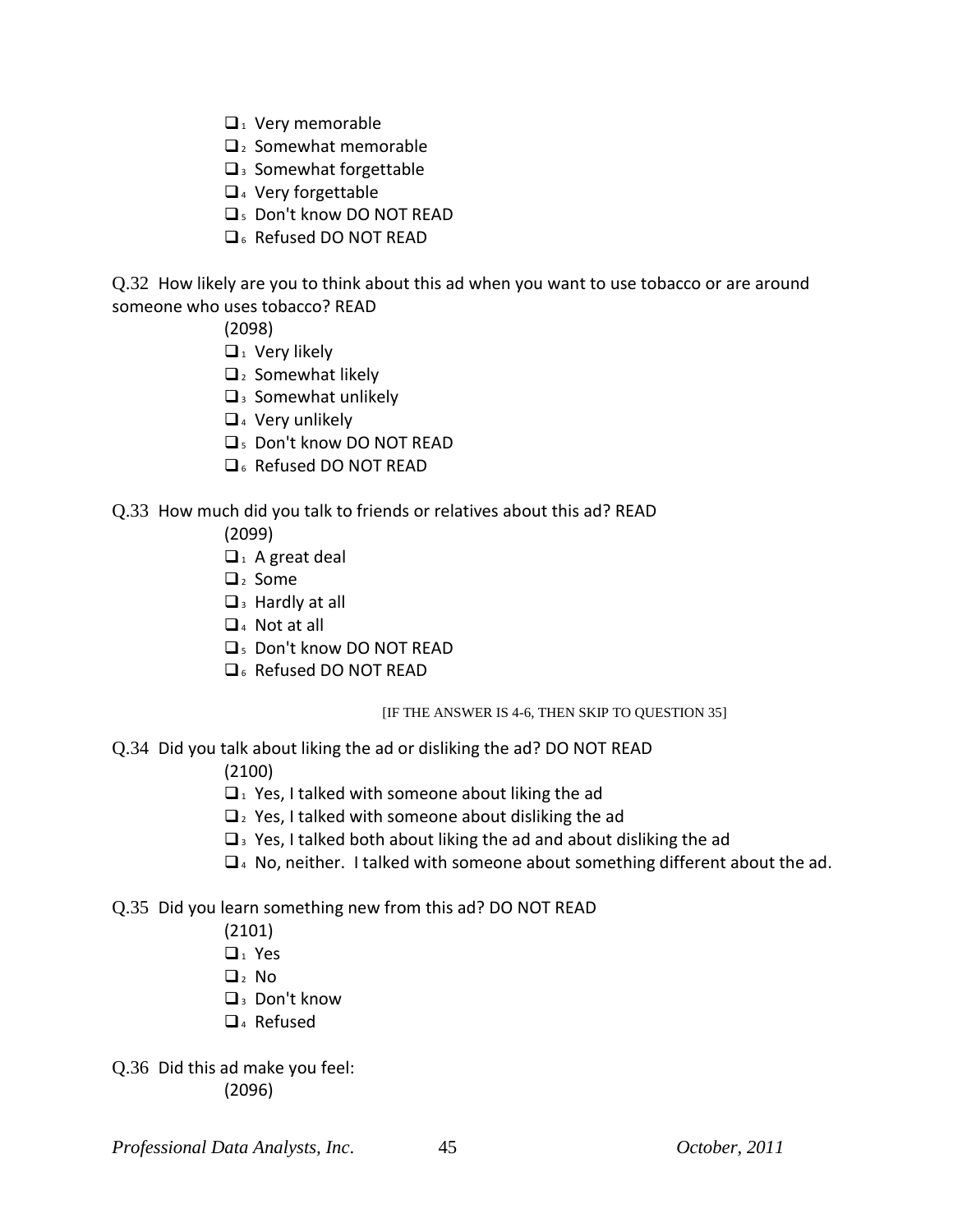- $\Box$ <sub>1</sub> Very bored
- $\Box$ <sub>2</sub> Somewhat bored
- $\Box$ <sup>3</sup> Somewhat 'stirred-up'
- <sup>4</sup> Very 'stirred-up'
- 5 Don't know DO NOT READ
- D<sub>6</sub> Refused DO NOT RFAD

Q.37 Have you recently seen an anti-tobacco or anti-smoking TV ad that begins by showing a teen boy wearing glasses saying "What if you knew your friend was going to die?

(2102)

 $\Box$  Yes

- $\Box$  Maybe/not sure
- $\Box$ 3 No

### [IF THE ANSWER IS 3, THEN SKIP TO QUESTION 54]

Q.38 Can you describe what happens in the advertisement? DO NOT READ

### **\* Interviewer: It is VERY important that you check ALL boxes that caller mentions \***

### (2103-2122)

 $\Box$ <sub>01</sub> An Asian teen boy with glasses says "What if you knew your friend was going to die? What about you?" Words on screen

 $\Box_{02}$  A second teen boy with brown hair and a hoodie says "Smoking tobacco kills more people than cocaine, heroin, alcohol"

 $\Box$ <sub>03</sub> The words "Cocaine, heroin, alcohol" appear on the screen

 $\Box$ <sub>04</sub> Cut to the first boy who continue by saying "fire, automobile accidents, homicides" and the words appear on the screen

 $\square$ <sub>os</sub> A third boy with dark brown hair and a t-shirt continues by saying "suicides" and AIDS combined." Words on screen

 $\Box$ <sub>%</sub> The second boys says "430,000 people" and the words appear on the screen

 $\Box$ <sub>07</sub> Cut to the third boy who says "430,000 people every year" and the words appear on the screen

 $\Box$ <sub>08</sub> The first boy says "Whether it's chewing tobacco or smoking it"

 $\Box_{09}$  The words "Chewing or Smoking" appear on the screen

 $\Box$ <sub>10</sub> The second boy says "First hand or second hand smoke"

 $\Box$ <sub>11</sub> The words "First hand or Second hand..." appear on the screen

 $\Box$ <sub>12</sub> The third boy says "It can kill you" and the words appear on the screen

 $\Box$ <sub>13</sub> The second boy says "Know the Facts" and the words appear on the screen

 $\Box$ <sub>14</sub> The third boy says "Know the Risk" and the words appear on the screen

 $\Box$ <sub>15</sub> The first boy says "Know enough" and the words appear on the screen

 $\Box$ <sub>16</sub> Don't know/no answer

 $\Box_{17}$  Other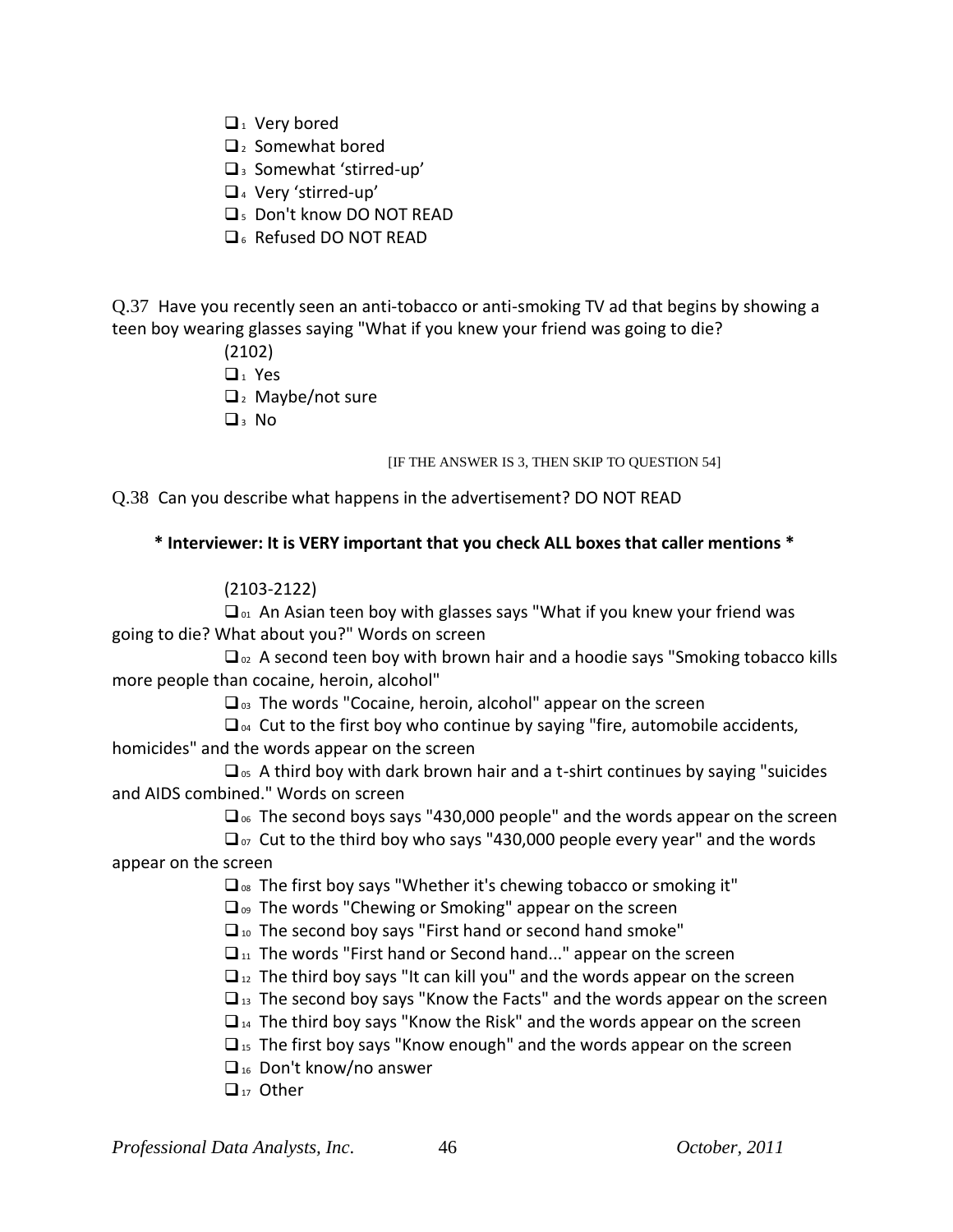[IF THE ANSWER TO QUESTION 37 IS 1-3, THEN SKIP TO QUESTION 42] Q.40 [ANSWER IS CALCULATED FROM PREVIOUS QUESTION] Was the advertisement: (2373)  $\Box$ <sub>1</sub> Confirmed [Respondent volunteered some portion of description]  $\Box$ <sub>2</sub> Don't know/no answer  $\square$ <sub>3</sub> Other [Respondent provided an unrelated answer] Q.41  $(2374 - 2623)$ Q.42 What was the main message or theme of this advertisement? DO NOT READ (2624)  $\Box$ <sup>1</sup> Tobacco can kill you (no matter what form is used)  $\Box$ <sub>2</sub> Know the facts about tobacco  $\square$ <sup>3</sup> Know the risk associated with tobacco  $\Box$ <sup>4</sup> More people die from smoking than cocaine, heroin, alcohol, fire, car accidents, homicides, suicides, and AIDS combined  $\square$ <sub>5</sub> 430,000 people die from tobacco related causes every year  $\Box$  6 Don't know/no answer  $\Box$ , Other Q.43 \_\_\_\_\_\_\_\_\_\_\_\_\_\_\_\_\_\_\_\_\_\_\_\_\_\_\_\_\_\_\_\_\_\_\_\_\_\_\_\_\_\_\_\_\_\_\_\_\_\_\_\_\_\_\_\_\_\_\_\_\_\_\_\_\_ (2625-2874) Q.44 Overall, how good do you think this ad is? READ (2875)  $\Box$ <sub>1</sub> Excellent  $\Box$ <sub>2</sub> Good  $\Box$ <sup>3</sup> Fair  $\Box$ <sub>4</sub> Poor 5 Don't know DO NOT READ **D<sub>6</sub>** Refused DO NOT READ Q.45 Did this ad offend you? DO NOT READ (2876)  $\Box_1$  Yes

- $\Box$ , No
- $\Box$ <sub>3</sub> Don't know

*Professional Data Analysts, Inc*. 47 *October, 2011*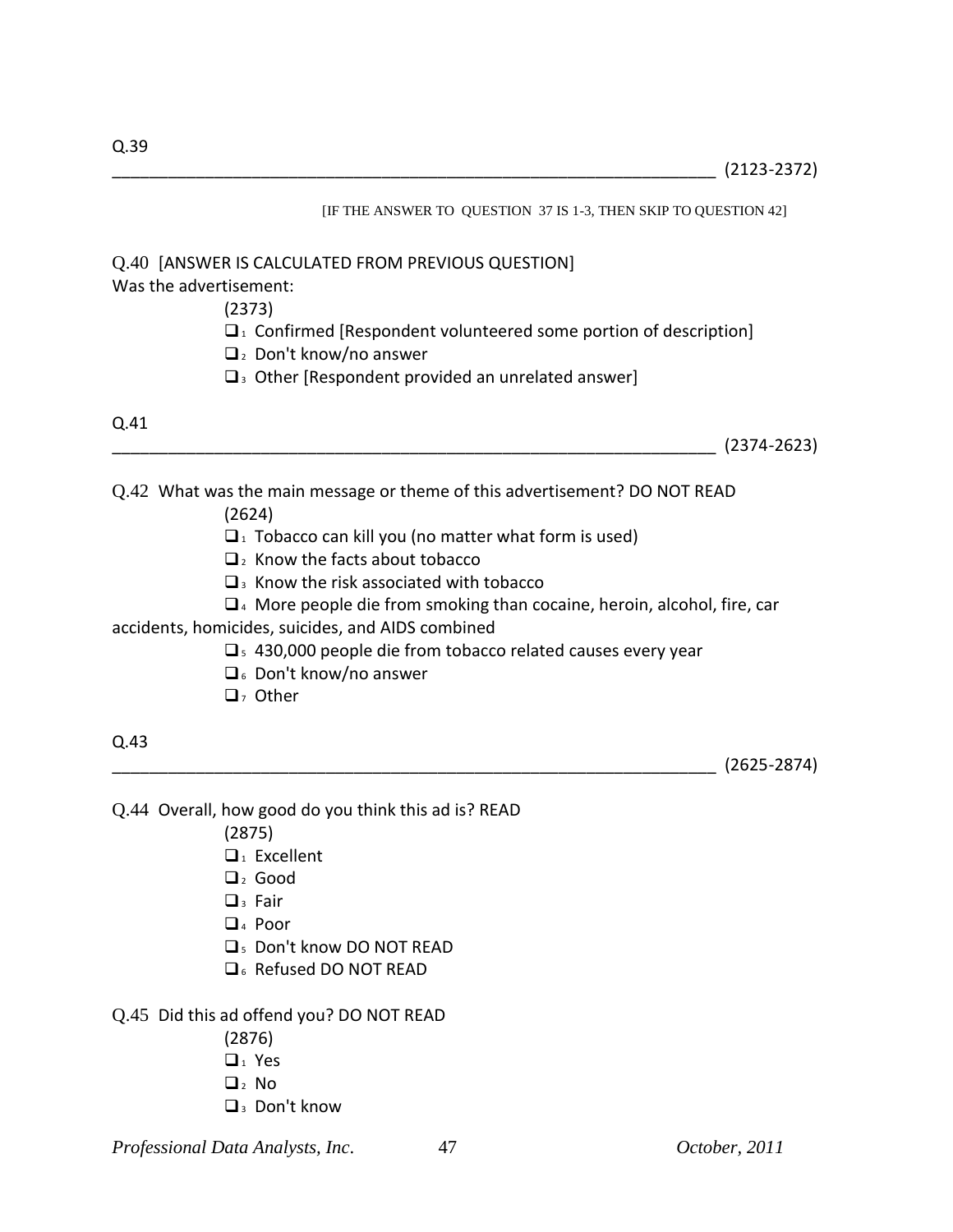- $\Box$ <sub>4</sub> Refused
- Q.46 Would you say this ad was: READ

(2877)

- $\Box$ <sub>1</sub> Very convincing
- $\Box$ <sub>2</sub> Somewhat convincing
- $\square$ <sup>3</sup> Somewhat unconvincing
- $\Box$ <sub>4</sub> Very unconvincing
- 5 Don't know DO NOT READ
- D<sub>6</sub> Refused DO NOT RFAD
- Q.47 Would you say this ad was: READ

(2878)

- $\Box$ <sub>1</sub> Very believable
- $\Box$ <sub>2</sub> Somewhat believable
- $\Box$ <sup>3</sup> Somewhat unbelievable
- $\Box$ <sub>4</sub> Very unbelievable
- 5 Don't know DO NOT READ
- D<sub>6</sub> Refused DO NOT RFAD

# Q.48 Would you say that this ad was: READ

- (2879)
- $\Box$ <sup>1</sup> Very memorable
- $\Box$  Somewhat memorable
- $\Box$ <sup>3</sup> Somewhat forgettable
- $\Box$ <sup>4</sup> Very forgettable
- 5 Don't know DO NOT READ
- **Q<sub>6</sub>** Refused DO NOT READ

Q.49 How likely are you to think about this ad when you want to use tobacco or are around someone who uses tobacco? READ

- (2880)
- $\Box$ <sub>1</sub> Very likely
- $\Box$ <sub>2</sub> Somewhat likely
- $\square$ <sup>3</sup> Somewhat unlikely
- $\Box$ <sub>4</sub> Very unlikely
- 5 Don't know DO NOT READ
- **Q<sub>6</sub>** Refused DO NOT READ
- Q.50 How much did you talk to friends or relatives about this ad? READ
	- (2881)
	- $\Box$ <sub>1</sub> A great deal
	- $\Box$  Some
	- $\Box$ <sub>3</sub> Hardly at all

*Professional Data Analysts, Inc*. 48 *October, 2011*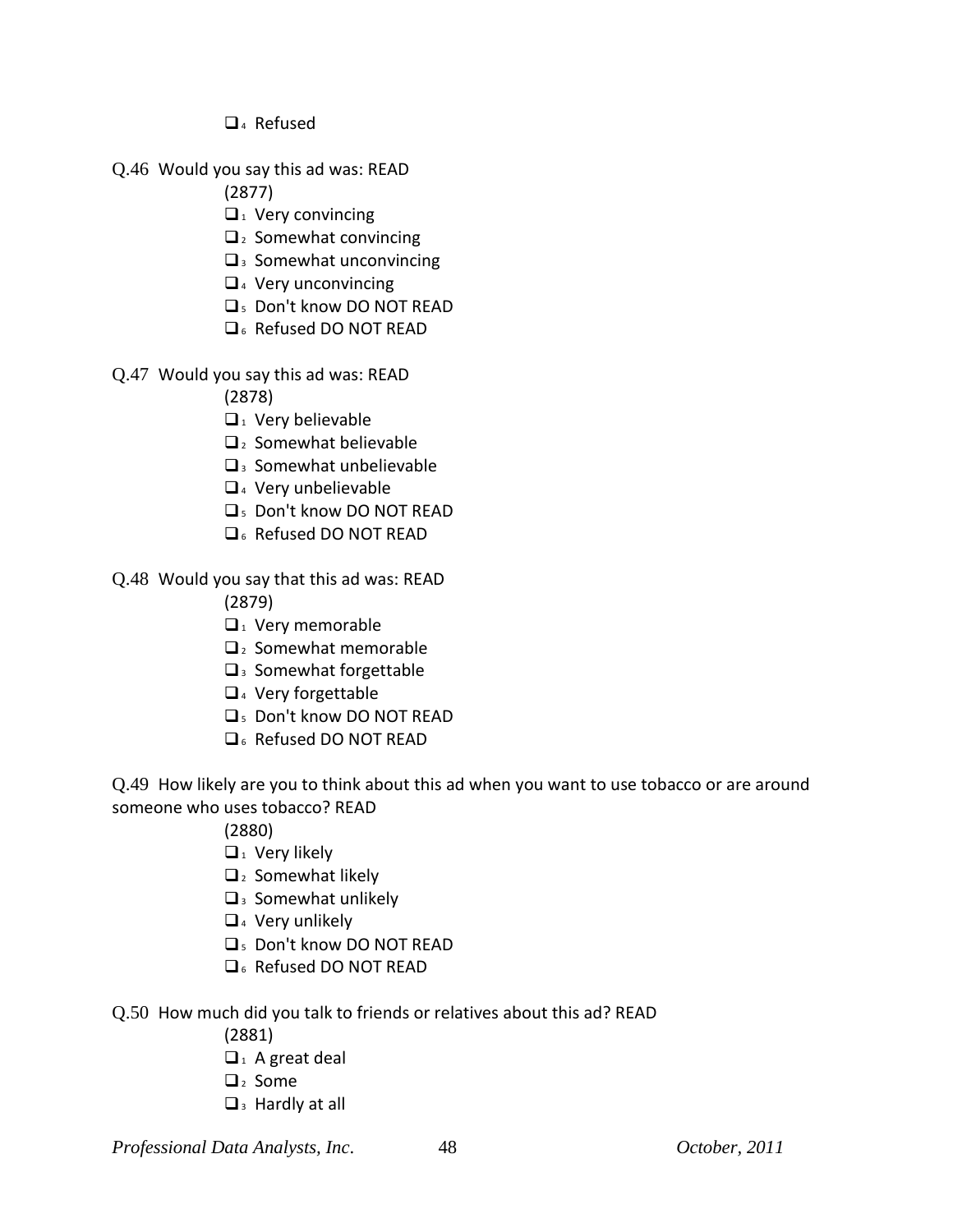- $\Box$ <sub>4</sub> Not at all
- 5 Don't know DO NOT READ
- 6 Refused DO NOT READ

[IF THE ANSWER IS 4-6, THEN SKIP TO QUESTION 52]

- Q.51 Did you talk about liking the ad or disliking the ad? DO NOT READ
	- (2882)
	- $\Box$  Yes, I talked with someone about liking the ad
	- $\Box$  Yes, I talked with someone about disliking the ad
	- $\square$ <sub>3</sub> Yes, I talked both about liking the ad and about disliking the ad
	- $\Box$ <sup>4</sup> No, neither. I talked with someone about something different about the ad.
- Q.52 Did you learn something new from this ad? DO NOT READ
	- (2883)
	- $\Box_1$  Yes
	- $\Box$  No
	- **Q**<sub>3</sub> Don't know
	- $\Box$ <sub>4</sub> Refused
- Q.53 Did this ad make you feel:

(2096)

- $\Box$  Very bored
- $\Box$ <sub>2</sub> Somewhat bored
- $\square$ <sup>3</sup> Somewhat 'stirred-up'
- <sup>4</sup> Very 'stirred-up'
- 5 Don't know DO NOT READ
- **Q**<sub>6</sub> Refused DO NOT READ

Q.54 Have you recently seen an anti-tobacco or anti-smoking TV ad that begins by showing a girl with long brown hair in a gray sweatshirt poncho with a string of paperclips holding several pictures and items (picture of her boyfriend, a one dollar bill, a picture of a trophy, a picture of a diseased lung, and a picture of her family) in front of her?

> (2884)  $\Box_1$  Yes  $\Box$ <sub>2</sub> Maybe/not sure  $\Box$ <sub>3</sub> No

[IF THE ANSWER IS 3, THEN SKIP TO QUESTION 71]

Q.55 Can you describe what happens in the advertisement? DO NOT READ

**\* Interviewer: It is VERY important that you check ALL boxes that the caller mentions** (2885-2904)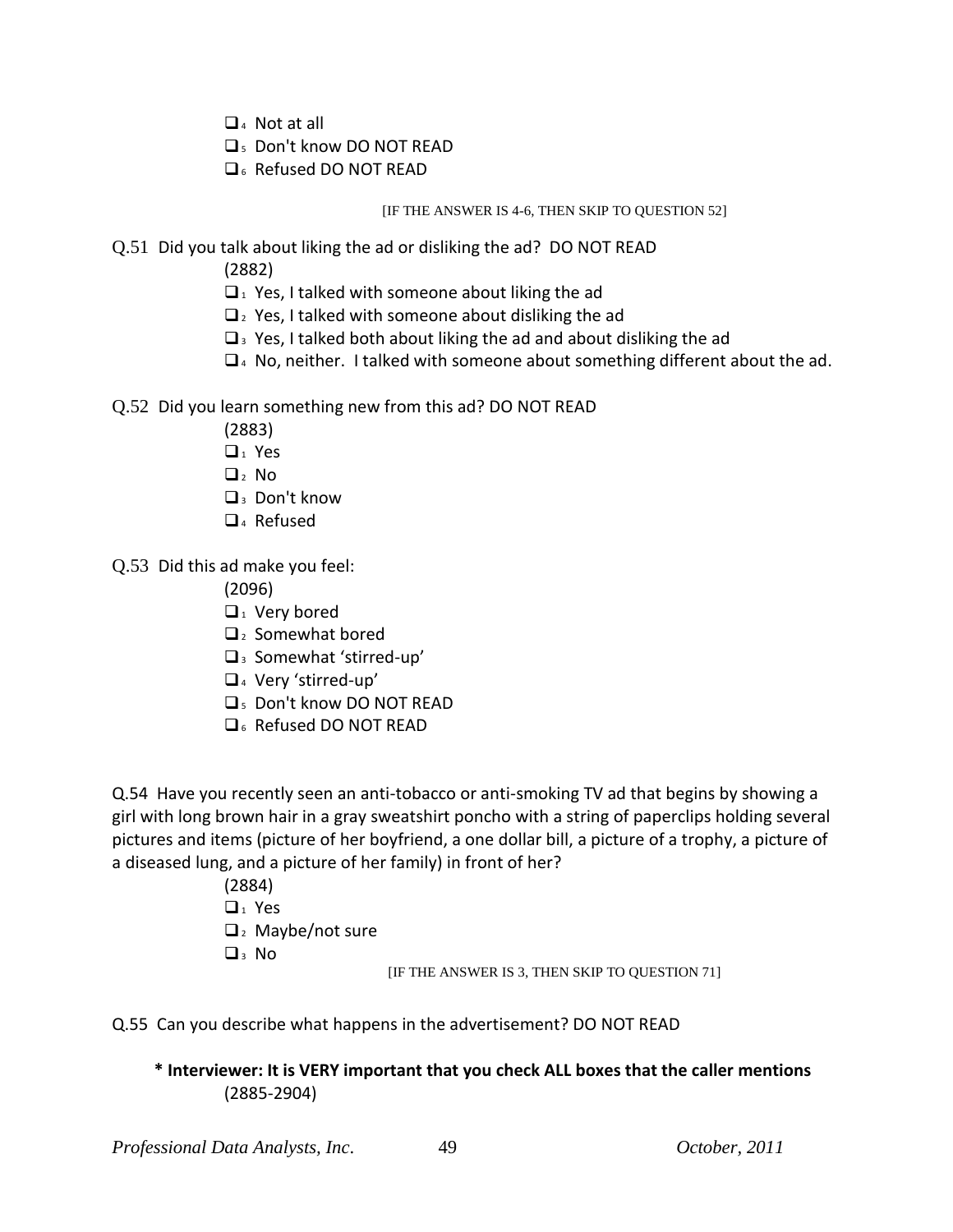| $\Box$ <sub>01</sub> A girl stands behind a string with 5 items paper clipped to it |  |  |  |  |  |  |  |  |  |  |
|-------------------------------------------------------------------------------------|--|--|--|--|--|--|--|--|--|--|
|-------------------------------------------------------------------------------------|--|--|--|--|--|--|--|--|--|--|

- $\Box$ <sub>02</sub> Girl says "I am a smoker. This is my boyfriend, he hated smokers."
- $\Box$ <sub>03</sub> Girl unclips picture of boyfriend and lets it fall to the floor
- $\Box$ <sub>04</sub> Girl says "It got really expensive trying to pay for a habit."
- $\Box$ <sub>05</sub> Girl unclips dollar bill and lets it fall to the floor

 $\Box$ <sub>06</sub> Girl says "I used to be the star of my team."

 $\Box$ <sub>07</sub> Girl unclips picture of the trophy and lets it fall to the floor

- $\Box$ <sub>08</sub> Girl says "I lost all my endurance. My body is slowly deteriorating."
- $\Box$ <sub>09</sub> Girl unclips photo of the diseased lung and lets it fall to the floor
- $\Box$ <sub>10</sub> Girl says "My family lost all respect for me."
- $\Box$ <sub>11</sub> Girl unclips the photo of her family and lets it fall to the floor
- $\Box$ <sub>12</sub> Girl holds out her hands underneath the string
- $\Box$ <sub>13</sub> Girl says "This is what you have when you have an addiction."
- $\Box$ <sub>14</sub> String is left with nothing but paperclips.
- $\Box$ <sub>15</sub> Girl folds hand in front of her
- $\square$ <sup>16</sup> White writing on a black screen "Is it really worth it? Visit:

www.itsawaste.com"

- $\Box_{17}$  Don't know/no answer
- $\Box$ <sub>18</sub> Other

Q.56

\_\_\_\_\_\_\_\_\_\_\_\_\_\_\_\_\_\_\_\_\_\_\_\_\_\_\_\_\_\_\_\_\_\_\_\_\_\_\_\_\_\_\_\_\_\_\_\_\_\_\_\_\_\_\_\_\_\_\_\_\_\_\_\_\_ (2905-3154)

[IF THE ANSWER TO QUESTION 54 IS 1-3, THEN SKIP TO QUESTION 59]

### Q.57 [ANSWER IS CALCULATED FROM PREVIOUS QUESTION]

Was the advertisement:

(3155)

- $\Box$ <sup>1</sup> Confirmed [Respondent volunteered some portion of the description]
- $\Box$ <sub>2</sub> Don't know/no answer
- $\square$ <sub>3</sub> Other [Respondent provided and unrelated answer]

Q.58

 $(3156-3405)$ 

Q.59 What was the main message or theme of the advertisement? DO NOT READ

(3406)

 $\Box$  You lose everything when you have an addiction to tobacco

- $\Box$ <sub>2</sub> Is tobacco really worth it [losing everything important]?
- $\square$ <sup>3</sup> Addiction to tobacco replaces important facets in one's life (boyfriends,

family, money, etc.)

- $\Box$ <sub>4</sub> Smoking is expensive
- $\square$ <sub>5</sub> Smoking costs your health and endurance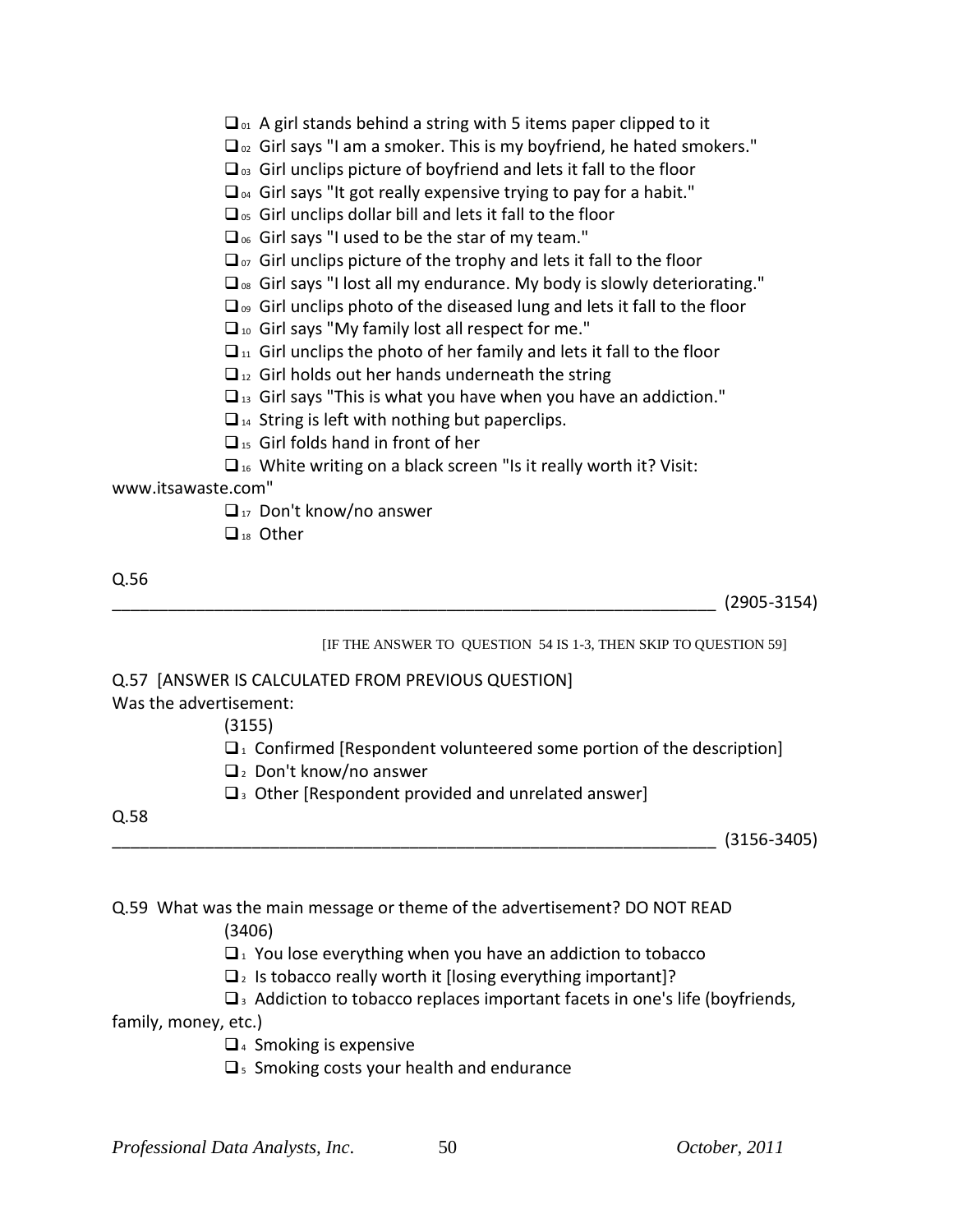$\Box$  6 Smoking will cause family, friends, and significant others to lose respect for

you

- $\Box$  Don't know/no answer
- $\Box$  Other

#### Q.60

\_\_\_\_\_\_\_\_\_\_\_\_\_\_\_\_\_\_\_\_\_\_\_\_\_\_\_\_\_\_\_\_\_\_\_\_\_\_\_\_\_\_\_\_\_\_\_\_\_\_\_\_\_\_\_\_\_\_\_\_\_\_\_\_\_ (3407-3656)

Q.61 Overall, how good do you think this ad is? READ

- (3657)
- $\Box$ <sub>1</sub> Excellent
- $\Box$  Good
- $\Box$ <sub>3</sub> Fair
- $\Box$ <sub>4</sub> Poor
- 5 Don't know DO NOT READ
- **Q**<sub>6</sub> Refused DO NOT READ

### Q.62 Did this ad offend you? DO NOT READ

- (3658)
- $\Box$ <sub>1</sub> Yes
- $\Box$ , No
- $\Box$ <sub>3</sub> Don't know
- □<sub>4</sub> Refused

### Q.63 Would you say this as was: READ

- (3659)
- $\Box$ <sub>1</sub> Very convincing
- $\Box$ <sub>2</sub> Somewhat convincing
- $\square$ <sup>3</sup> Somewhat unconvincing
- $\Box$ <sub>4</sub> Very unconvinving
- **Q<sub>5</sub>** Don't know DO NOT READ
- **Q**<sub>6</sub> Refused DO NOT READ
- Q.64 Would you say this ad was: READ

(3660)

- $\Box$ <sub>1</sub> Very believable
- $\mathbf{Q}_2$  Somewhat believable
- $\square$ 3 Somewhat unbelievable
- $\Box$ <sub>4</sub> Very unbelievable
- 5 Don't know DO NOT READ
- **Q**<sub>6</sub> Refused DO NOT READ
- Q.65 Would you say this ad was: READ (3661)

*Professional Data Analysts, Inc*. 51 *October, 2011*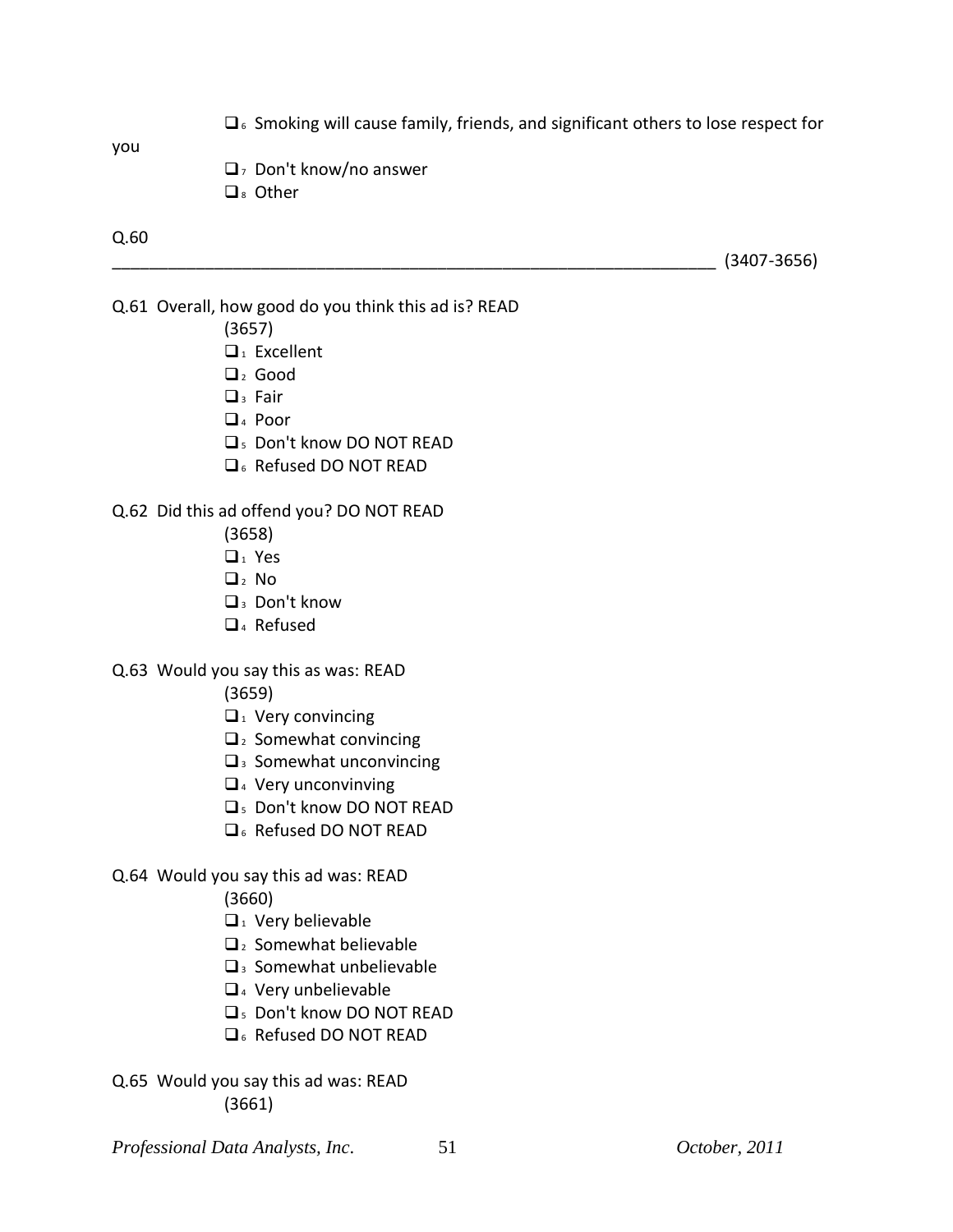- $\Box$ <sub>1</sub> Very memorable
- $\Box$  Somewhat memorable
- $\square$ <sup>3</sup> Somewhat forgettable
- $\Box$ <sub>4</sub> Very forgettable
- 5 Don't know DO NOT READ
- **Q**<sub>6</sub> Refused DO NOT READ

Q.66 How likely are you to think about this ad when you want to use tobacco or are around someone who uses tobacco? READ

(3662)

- $\Box$ <sub>1</sub> Very likely
- $\Box$ <sub>2</sub> Somewhat likely
- $\square$ <sup>3</sup> Somewhat unlikely
- $\Box$ <sub>4</sub> Very unlikely
- 5 Don't know DO NOT READ
- D<sub>6</sub> Refused DO NOT RFAD

### Q.67 How much did you talk to friend or relatives about this ad? READ

- (3663)
- $\Box$ <sub>1</sub> A great deal
- $\Box$ <sub>2</sub> Some
- $\Box$ <sub>3</sub> Hardly at all
- $\Box$ <sub>4</sub> Not at all
- 5 Don't know DO NOT READ
- D<sub>6</sub> Refused DO NOT RFAD

#### [IF THE ANSWER IS 4-6, THEN SKIP TO QUESTION 69]

Q.68 Did you talk about liking the ad or disliking the ad? DO NOT READ

(3664)

- $\Box$  Yes, I talked with someone about liking the ad
- $\Box$  Yes, I talked with someone about disliking the ad
- $\Box$ <sub>3</sub> Yes, I talked both about liking the ad and disliking the ad
- $\Box$ <sup>4</sup> No, neither. I talked with someone about something different about the ad

Q.69 Did you learn something new from this ad? DO NOT READ

- (3665)
- $\Box$ <sub>1</sub> Yes
- $\Box$ <sub>2</sub> No
- $\Box$ <sub>3</sub> Don't know
- □<sub>4</sub> Refused

Q.70 Did this ad make you feel:

*Professional Data Analysts, Inc*. 52 *October, 2011*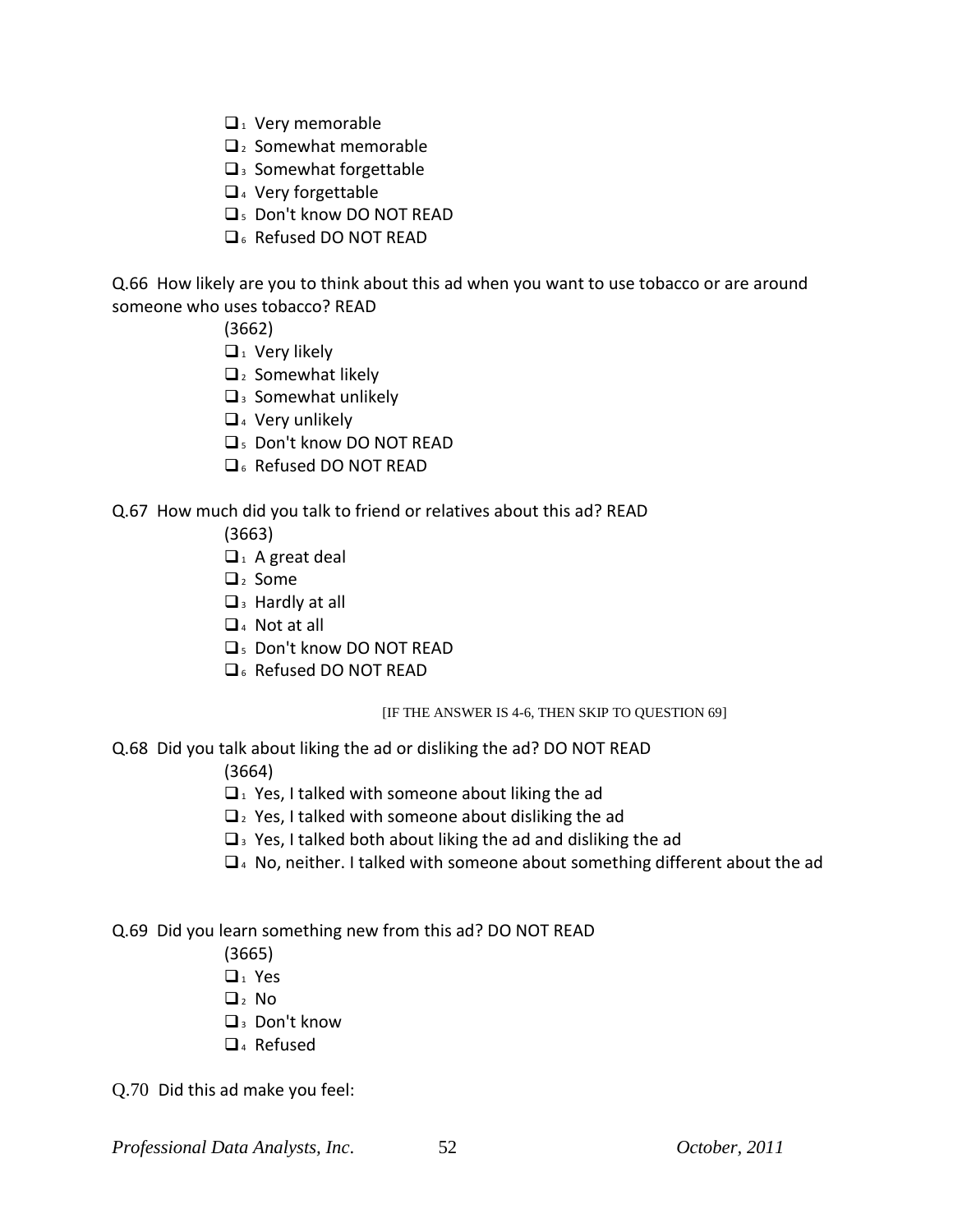(2096)

- $\Box$ <sub>1</sub> Very bored
- $\Box$  Somewhat bored
- <sup>3</sup> Somewhat 'stirred-up'
- <sup>4</sup> Very 'stirred-up'
- 5 Don't know DO NOT READ
- D<sub>6</sub> Refused DO NOT READ
- Q.71 Have you seen or heard any of the following phrases on TV, online, or in other places?
	- $1 = Yes$
	- $2 = No$
	- 3 = DON'T KNOW [DO NOT READ]
	- 4 = REFUSED [DO NOT READ]

#### [READ ANSWERS IN RANDOM ORDER]

| Do you have what it takes  (3667)    |  |
|--------------------------------------|--|
|                                      |  |
|                                      |  |
| Don't put that in your mouth  (3670) |  |

- Q.72 You might face a variety of obstacles if you wanted to use tobacco, like cost or nonsmoking rules. How certain are you that you could use tobacco in the next 12 months if you really wanted to, even in the face of such obstacles? READ
	- (3671)
	- $\Box$ <sub>1</sub> Very certain
	- $\Box$ <sub>2</sub> Somewhat certain
	- $\Box$ <sub>3</sub> Somewhat uncertain
	- $\Box$ <sub>4</sub> Very uncertain
	- **Q<sub>5</sub> DON'T KNOW [DO NOT READ]**
	- **Q**<sub>6</sub> REFUSED [DO NOT READ]

Q.73 We would like to know where people get information about using tobacco. Next we are going to ask a series of questions about instances in which you might have seen other people using tobacco or gotten positive or negative information about using tobacco.

In the past three months, about how often did you talk with other people about tobacco?

- (3672)
- $\Box$ <sub>1</sub> Not at all
- $\Box$ <sub>2</sub> Once or twice
- $\Box$ <sup>3</sup> At least once a week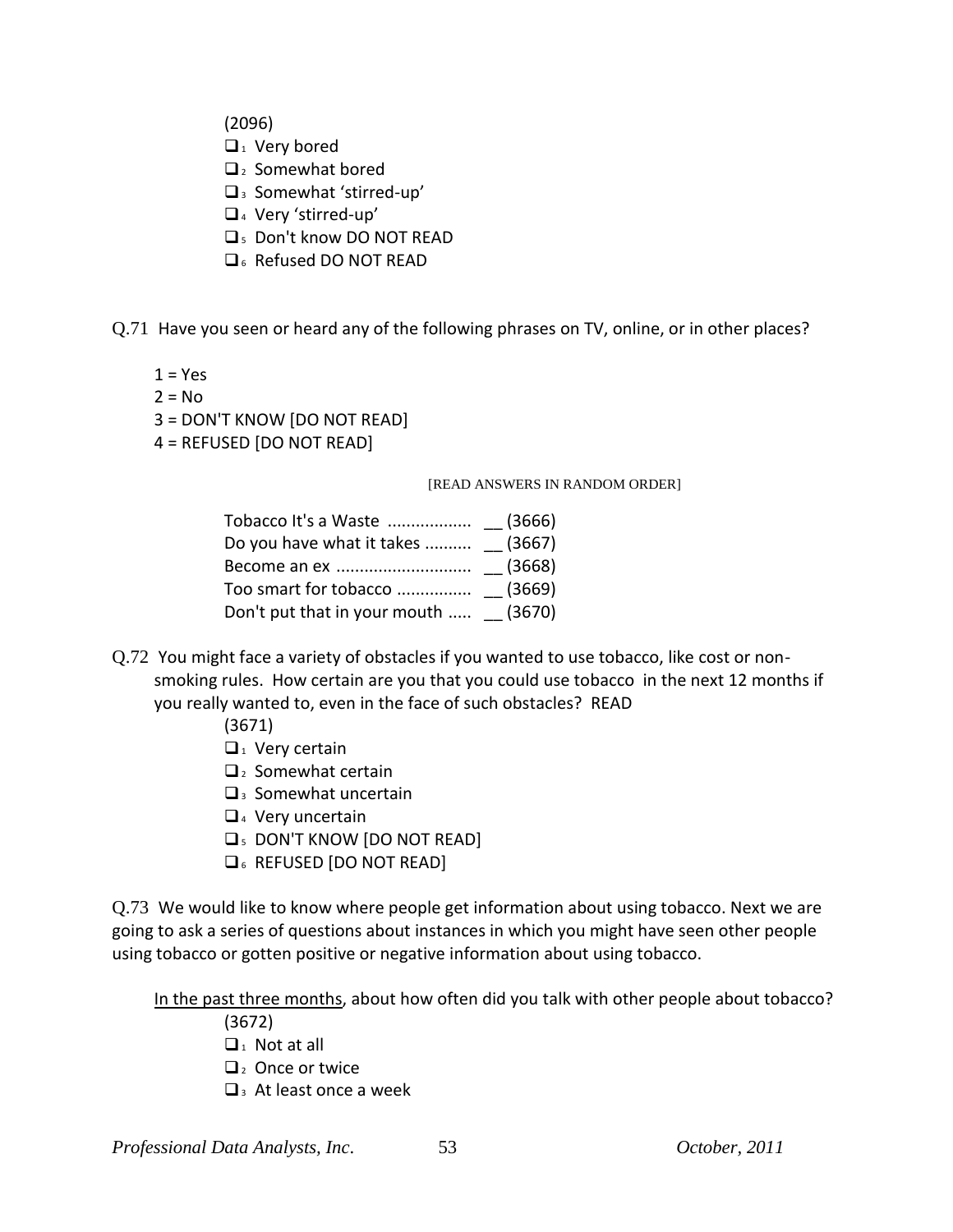- $\Box$ <sub>4</sub> Several times a week
- $\square$ <sub>5</sub> At least daily
- **Q**<sub>6</sub> DON'T KNOW/REFUSED [DO NOT READ]

#### [IF THE ANSWER IS 1, THEN SKIP TO QUESTION 78]

- Q.74 When talking about tobacco, who do you primarily talk to?
	- (3673)
	- $\Box$ <sub>1</sub> Friends
	- $\Box$ <sub>2</sub> Family
	- $\square$ <sup>3</sup> Work/school colleagues
	- $\Box$ <sub>4</sub> Other
	- 5 Don't know/Refused DO NOT READ
- Q.75 When you talk about tobacco with people, do you usually: Just listen; take an equal share in the conversation; or mostly tell others your ideas?
	- (3674)
	- $\Box$ <sub>1</sub> Just listen
	- $\Box$  Take an equal share in the conversation
	- $\square$ <sup>3</sup> Mostly tell others your ideas

Q.76 When you talk about tobacco with people, is your part of the conversation mostly in favor of tobacco use or against tobacco?

- (3675)
- $\Box$ <sub>1</sub> Pro tobacco
- $\Box$ <sub>2</sub> Anti tobacco
- **Q**<sub>3</sub> BOTH [DO NOT READ]
- **Q**<sub>4</sub> DON'T KNOW [DO NOT READ]
- **Q**<sub>5</sub> REFUSED [DO NOT READ]
- Q.77 When you talk about tobacco with people, is your part of the conversation mostly about the right to use tobacco, the right to breathe smoke-free air, or neither?
	- (3676)
	- $\Box$ <sub>1</sub> Right to use tobacco
	- $\Box$ <sub>2</sub> Right to breathe smoke-free air
	- $\Box$ <sup>3</sup> Neither
	- **Q**<sub>4</sub> BOTH [DO NOT READ]
	- **Q**<sub>5</sub> DON'T KNOW [DO NOT READ]
	- **Q**<sub>6</sub> REFUSED [DO NOT READ]
- Q.78 In the past three months, how often did you see people using tobacco in any of the following places? READ
	- $1 =$  Not at all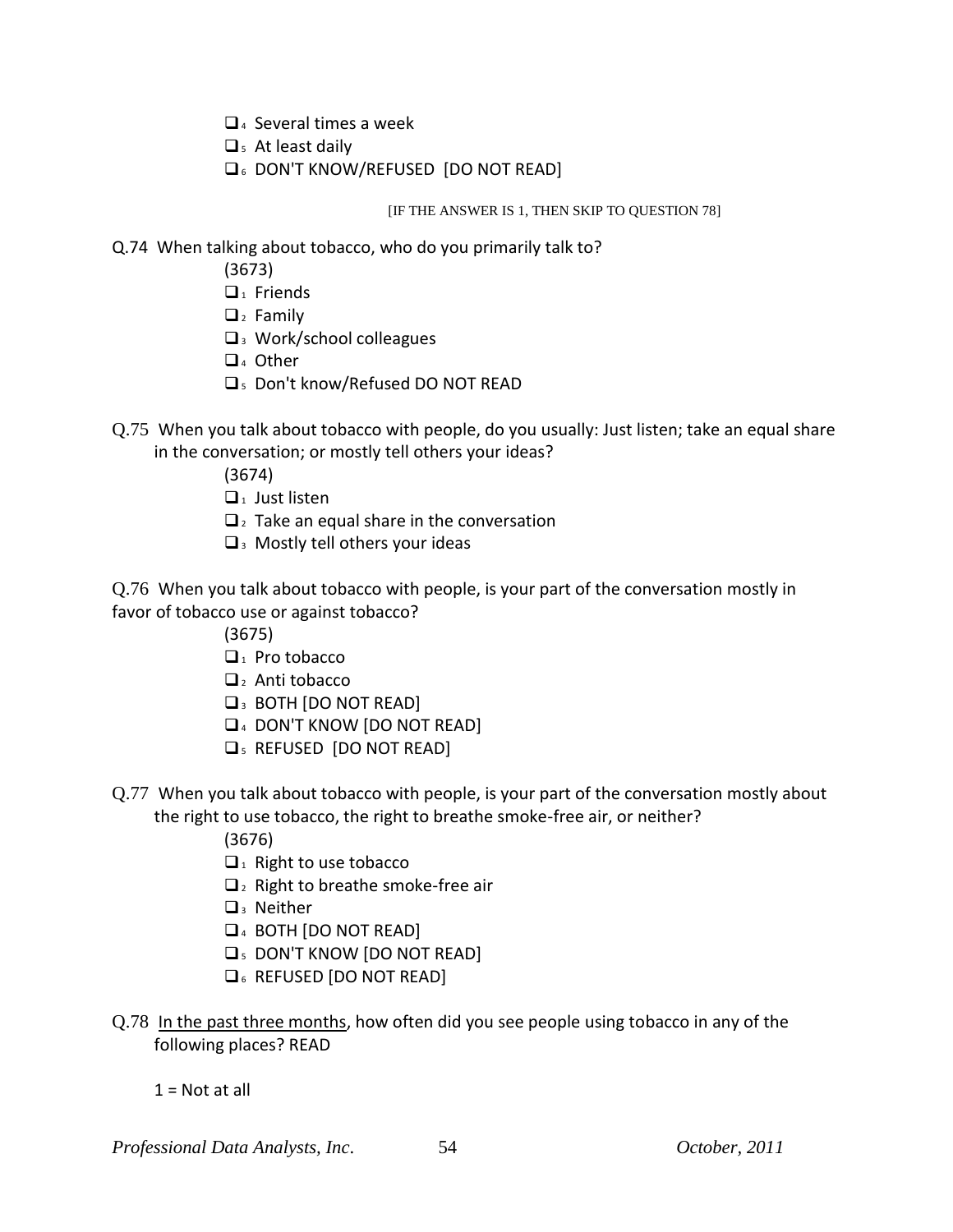- $2 =$ Once or twice
- 3 = At least once a week
- 4 = Several times a week
- 5 = At least daily
- 6 = DON'T KNOW/REFUSED [DO NOT READ]

| On a social networking site like Facebook or MySpace  (3679) |  |
|--------------------------------------------------------------|--|
|                                                              |  |

Q.79 In the past three months, about how often did you search for information on the Internet about tobacco?

(3681)

- $\Box_1$  Not at all
- $\Box$  Once or twice
- $\Box$ <sub>3</sub> At least once a week
- $\Box$ <sub>4</sub> Several times a week
- $\square$ <sub>5</sub> At least daily
- 6 DON'T KNOW/REFUSED [DO NOT READ]
- Q.80 How much do you agree that the following would happen to you if you used tobacco at least once a month for the next 12 months? For each statement below would you say you strongly agree, agree, neither agree nor disagree, disagree, or strongly disagree?
	- $1 =$  Strongly agree
	- $2 = \text{Agree}$
	- 3 = Neither agree nor disagree
	- 4 = Disagree
	- 5 = Strongly disagree
	- 6 = DON'T KNOW (DO NOT READ)
	- 7 = REFUSED (DO NOT READ)

#### [READ ANSWERS IN RANDOM ORDER]

|      | I would spend money and not have enough to buy other things I really want                  |  |
|------|--------------------------------------------------------------------------------------------|--|
| more | (3684)                                                                                     |  |
|      |                                                                                            |  |
|      |                                                                                            |  |
|      |                                                                                            |  |
|      | Even if I use just a little tobacco now, I would probably not be able to quit later  (3688 |  |
|      |                                                                                            |  |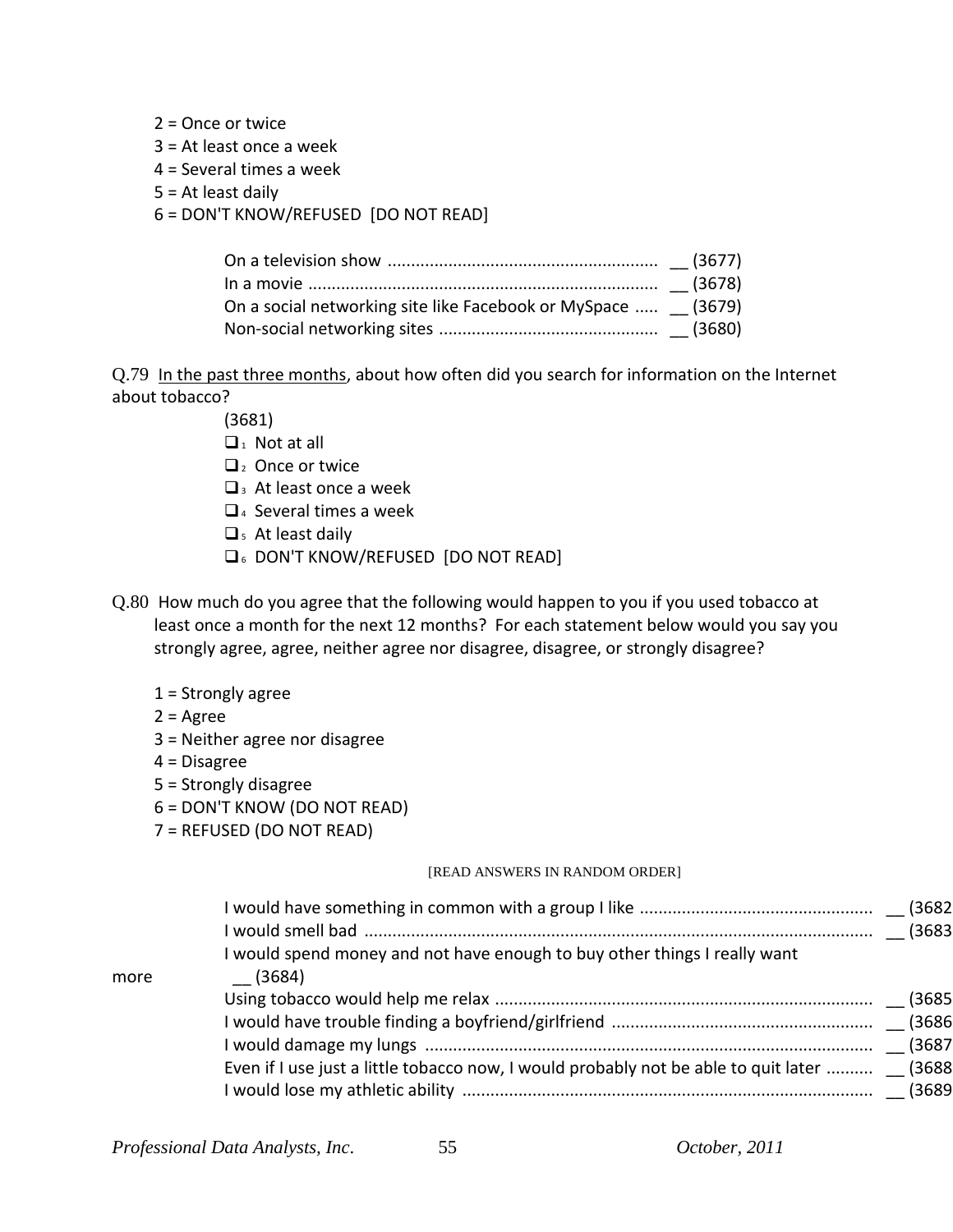| (3690  |
|--------|
| (3691) |

Q.81 Imagine you were to use tobacco, even a puff or pinch, in the next 12 months. Would your tobacco use, even a puff or a pinch, be: READ

(3692)

- $\Box$ <sub>1</sub> Extremely good
- $\Box$ <sub>2</sub> Good
- $\square$  3 Neither good nor bad
- $\Box$ <sub>4</sub> Bad
- $\square$ <sub>5</sub> Extremely bad
- $\Box$  6 DON'T KNOW [DO NOT READ]
- $\Box$ , REFUSED [DO NOT READ]

### Q.82 Would your tobacco use, even a puff or a pinch, be:

(3693)

- $\Box$ <sub>1</sub> Extremely enjoyable
- $\Box$ <sub>2</sub> Enjoyable
- $\square$ <sup>3</sup> Neither enjoyable nor unenjoyable
- 4 Unenjoyable
- $\square$ <sub>5</sub> Extremely unenjoyable
- **Q<sub>6</sub>** DON'T KNOW [DO NOT READ}
- $\Box$ , REFUSED [DO NOT READ]

### Q.83 Would your tobacco use, even a puff or a pinch, be:

(3694)

- $\Box$ <sub>1</sub> Extremely stressful
- $\Box$ <sub>2</sub> Stressful
- $\square$ <sub>3</sub> Neither stressful nor relaxing
- $\Box$ <sub>4</sub> Relaxing
- $\square$ <sub>5</sub> Extremely relaxing
- **Q**<sub>6</sub> DON'T KNOW [DO NOT READ]
- $\Box$ , REFUSED [DO NOT READ]

Q.84 Imagine you were to use tobacco regularly in the next 12 months. Would your regular tobacco use be:

(3695)

- **1** Extremely Good
- $\Box$  Good
- $\Box$ <sup>3</sup> Neither good nor bad
- $\Box$ <sub>4</sub> Bad
- $\square$ <sub>5</sub> Extremely bad
- **Q**<sub>6</sub> DON'T KNOW [DO NOT READ]
- $\Box$ , REFUSED [DO NOT READ]

*Professional Data Analysts, Inc*. 56 *October, 2011*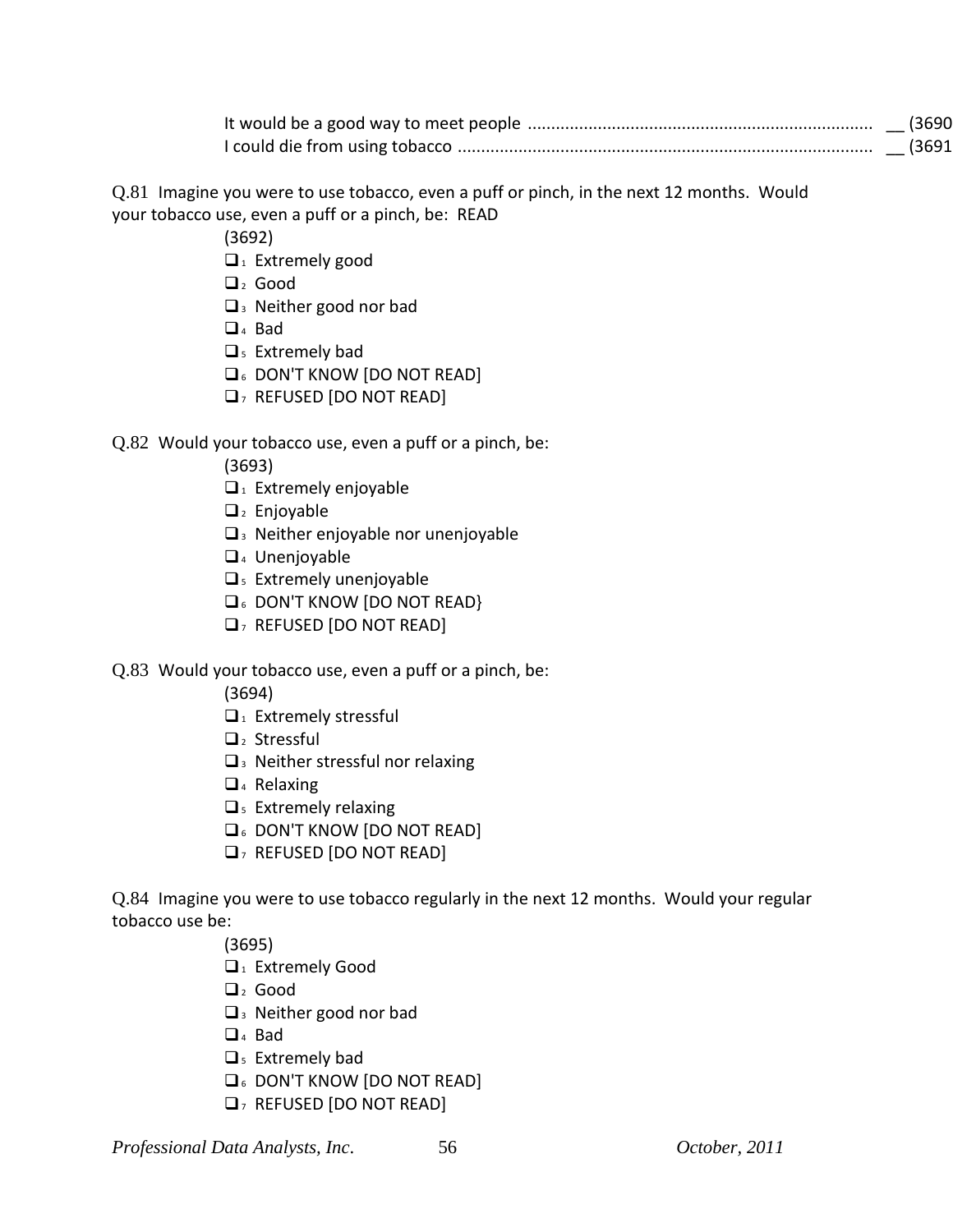- Q.85 Would your regular tobacco use be:
	- (3696)
	- $\Box$ <sub>1</sub> Extremely enjoyable
	- $\Box$ <sub>2</sub> Enjoyable
	- $\Box$ <sup>3</sup> Neither enjoyable nor unenjoyable
	- $\Box$ <sub>4</sub> Unenjoyable
	- $\square$ <sub>5</sub> Extremely unenjoyable
	- **Q<sub>6</sub>** DON'T KNOW [DO NOT READ}
	- $\Box$ , REFUSED [DO NOT READ]
- Q.86 Would your regular tobacco use be:
	- (3697)
	- $\Box$ <sub>1</sub> Extremely stressful
	- $\Box$ <sub>2</sub> Stressful
	- $\square$ <sub>3</sub> Neither stressful nor relaxing
	- $\Box$ <sub>4</sub> Relaxing
	- $\square$ <sub>5</sub> Extremely relaxing
	- **Q<sub>6</sub> DON'T KNOW [DO NOT READ]**
	- $\Box$ , REFUSED [DO NOT READ]
- Q.87 How do you think most people who are important to you would feel about you using tobacco, even one puff or pinch, during the next 12 months? They would: READ
	- (3698)
	- $\Box$ <sub>1</sub> Strongly disapprove
	- $\Box$ <sub>2</sub> Disapprove
	- $\Box$ <sub>3</sub> Neither disapprove nor approve
	- $\Box$ <sub>4</sub> Approve
	- $\square$ <sub>5</sub> Strongly approve
	- **Q<sub>6</sub>** DON'T KNOW [DO NOT READ]
	- $\Box$ , REFUSED [DO NOT READ]
- Q.88 How do you think most people who are important to you would feel about you using tobacco regularly during the next 12 months? They would: READ
	- (3699)
	- $\Box$ <sub>1</sub> Strongly disapprove
	- $\Box$ <sub>2</sub> Disapprove
	- $\Box$ <sub>3</sub> Neither disapprove nor approve
	- $\Box$ <sub>4</sub> Approve
	- $\Box$ <sub>5</sub> Strongly approve
	- **Q<sub>6</sub>** DON'T KNOW [DO NOT READ]
	- $\Box$ , REFUSED [DO NOT READ]
- Q.89 About how many of your friends use tobacco? READ (3700)

*Professional Data Analysts, Inc*. 57 *October, 2011*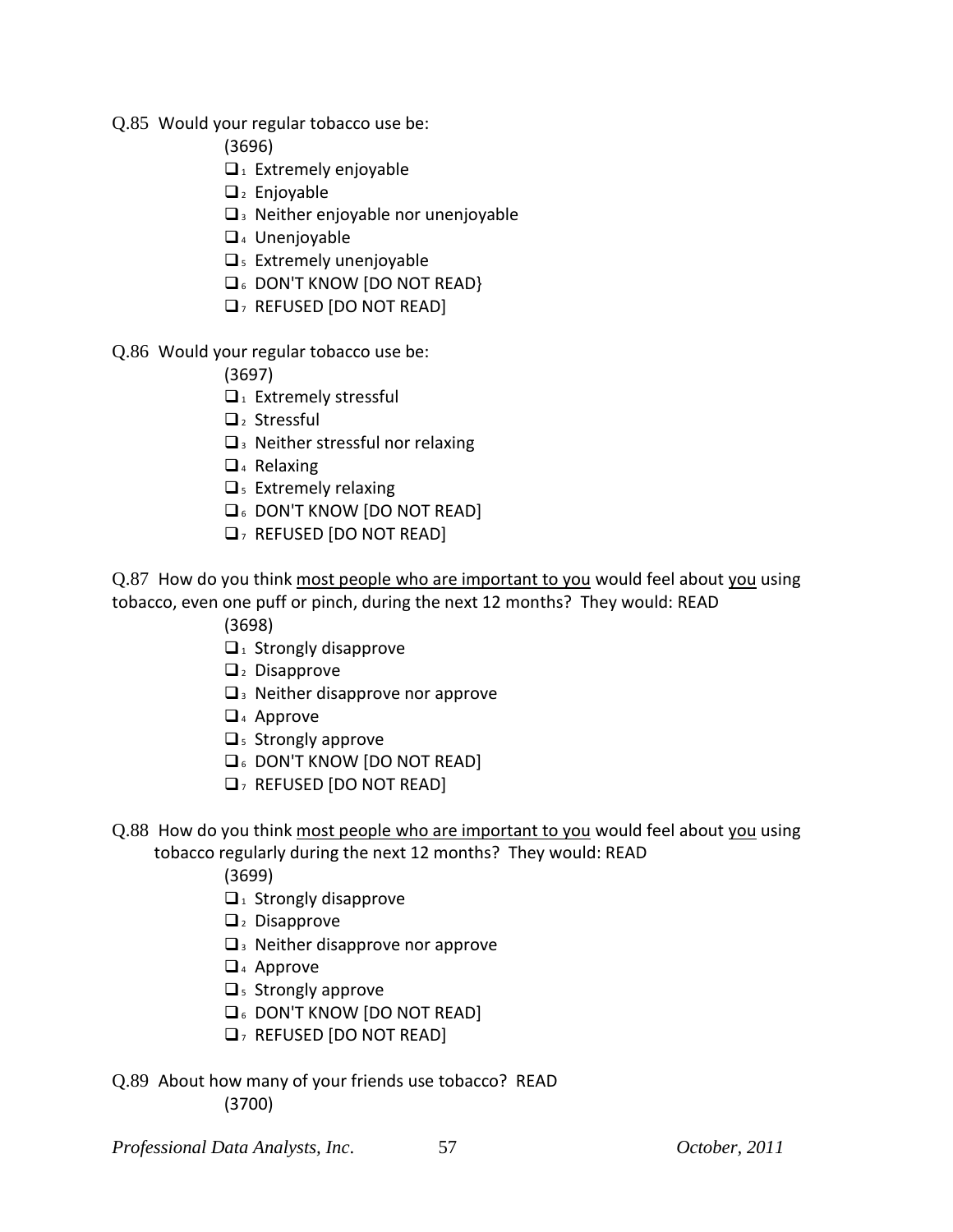- $\Box_1$  Almost none
- $\Box$ <sub>2</sub> Less than half
- $\Box$ <sup>3</sup> More than half
- $\Box$ <sub>4</sub> Almost all
- **Q<sub>5</sub> DON'T KNOW [DO NOT READ]**
- **Q**<sub>6</sub> REFUSED [DO NOT READ]

### Q.90 About how many members of your family use tobacco? READ

- (3701)
- $\Box$ <sub>1</sub> Almost none
- $\Box$ <sub>2</sub> Less than half
- $\Box$ <sup>3</sup> More than half
- $\Box$ <sub>4</sub> Almost all
- **Q<sub>5</sub> DON'T KNOW [DO NOT READ]**
- **Q**<sub>6</sub> REFUSED [DO NOT READ]
- Q.91 In the last 12 months, have you and either of your parents/caregivers talked about family rules or expectations about using tobacco?
	- (3702)
	- $\Box_1$  Yes
	- $\Box$ , No
	- $\Box$ <sub>3</sub> Don't Know
	- $\Box$ <sub>4</sub> Refused

Q.92 People vary in the experiences they seek and the people in their social network. Please tell me how much you agree or disagree with each of the following general statements. Please answer on a scale of 1 to 5, where 1 means you strongly agree with the statement and 5 means you strongly disagree. You may choose any number from 1 to 5. [REPEAT SCALE AS NECESSARY]

- 1 = Strongly agree
- $2 = \text{Agree}$
- 3 = Neither agree nor disagree
- 4 = Disagree
- 5 = Strongly disagree
- 6 = DON'T KNOW [DO NOT READ]
- 7 = REFUSED [DO NOT READ]

### [READ ANSWERS IN RANDOM ORDER]

| I like new and exciting experiences, even if I have to break the rules.  (3705) |  |
|---------------------------------------------------------------------------------|--|
|                                                                                 |  |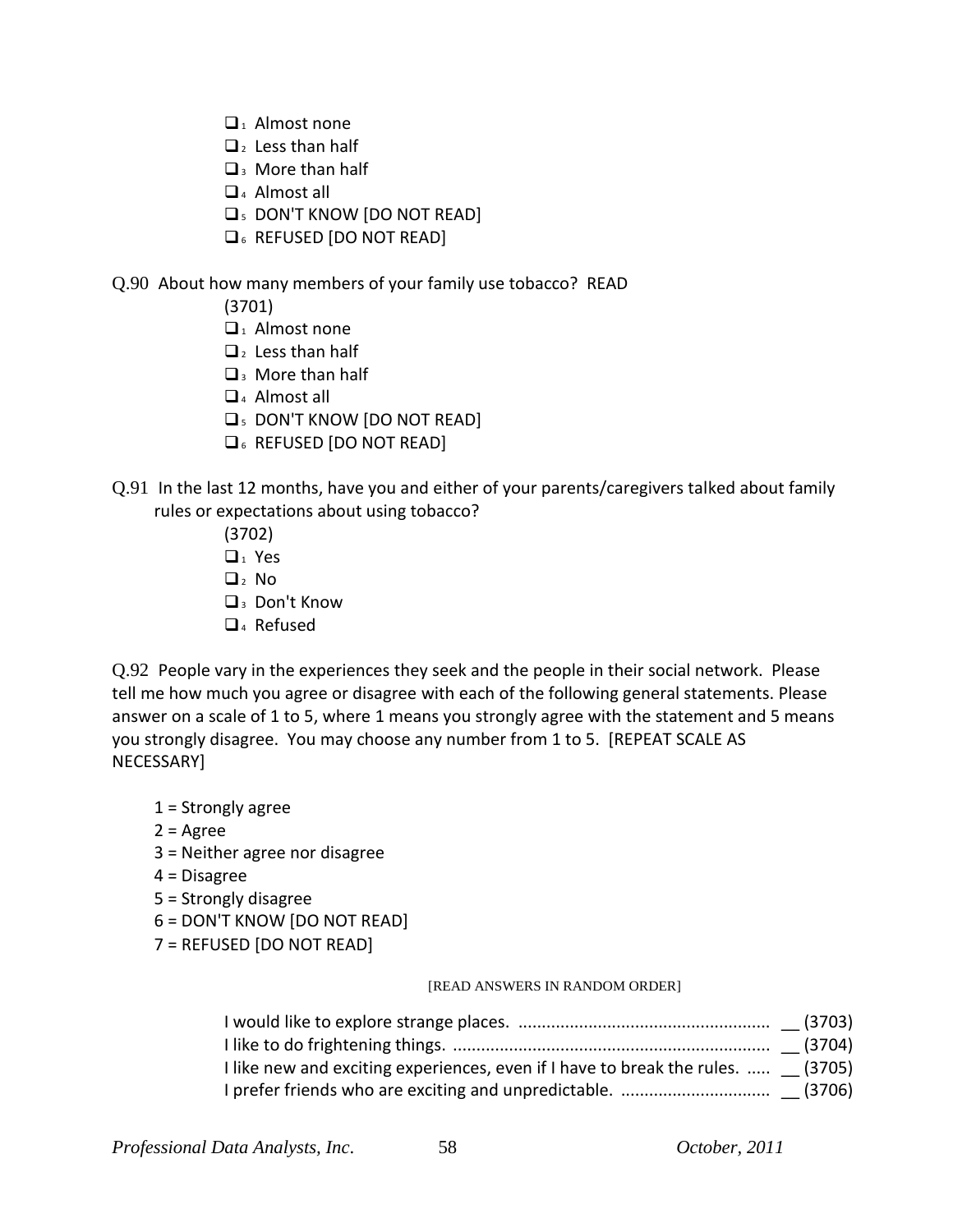Q.93 Let me remind you that all of your answers are confidential. The last few questions will help us make sure that we have a representative sample of respondents.

Q.94 At home do you currently have a land-line telephone, cell phone, or both?

- (3707)
- $\Box$ <sub>1</sub> Land line
- $\Box$ <sub>2</sub> Cell phone
- $\square$ <sub>3</sub> Both land line and cell phone
- $\Box$ <sub>4</sub> Don't know
- □<sub>5</sub> Refused
- [IF THE ANSWER IS 1 OR 4 OR 5, THEN SKIP TO QUESTION 96]

Q.95 Is your cell phone for your use only, or is it shared with someone else?

- (3708)
- $\Box_1$  Self
- $\Box$ <sub>2</sub> Shared
- $\Box$  Don't know
- $\Box$ <sub>4</sub> Refused
- Q.96 That's my last question. I want to thank you very much for your time and participation. As a thank you, we would like to send you a \$50 [check /money order]. So that I know to whom to send the [check / money order], I need to ask your name and the address where I should send it. To assure your confidentiality, after the study is complete, your name and address will be separated from your response.

Does participant want incentive?

(3709)  $\Box$ <sup>1</sup> Yes  $\Box$ <sub>2</sub> No

Q.97 Name

**[If participant refused incentive: Ask "My supervisor may call to confirm my work. For verification purposes, can I get your name?"]**

\_\_\_\_\_\_\_\_\_\_\_\_\_\_\_\_\_\_\_\_\_\_\_\_\_\_\_\_\_\_\_\_\_\_\_\_\_\_\_\_\_\_\_\_\_\_\_\_\_\_\_\_\_\_\_\_\_\_\_\_\_\_\_\_\_ (3710-3784)

[IF THE ANSWER TO QUESTION 96 IS 2, THEN SKIP TO QUESTION 101]

| Q.98 Address |                 |
|--------------|-----------------|
|              | $(3785 - 3934)$ |
| Q.99 City    |                 |
|              | $(3935 - 4009)$ |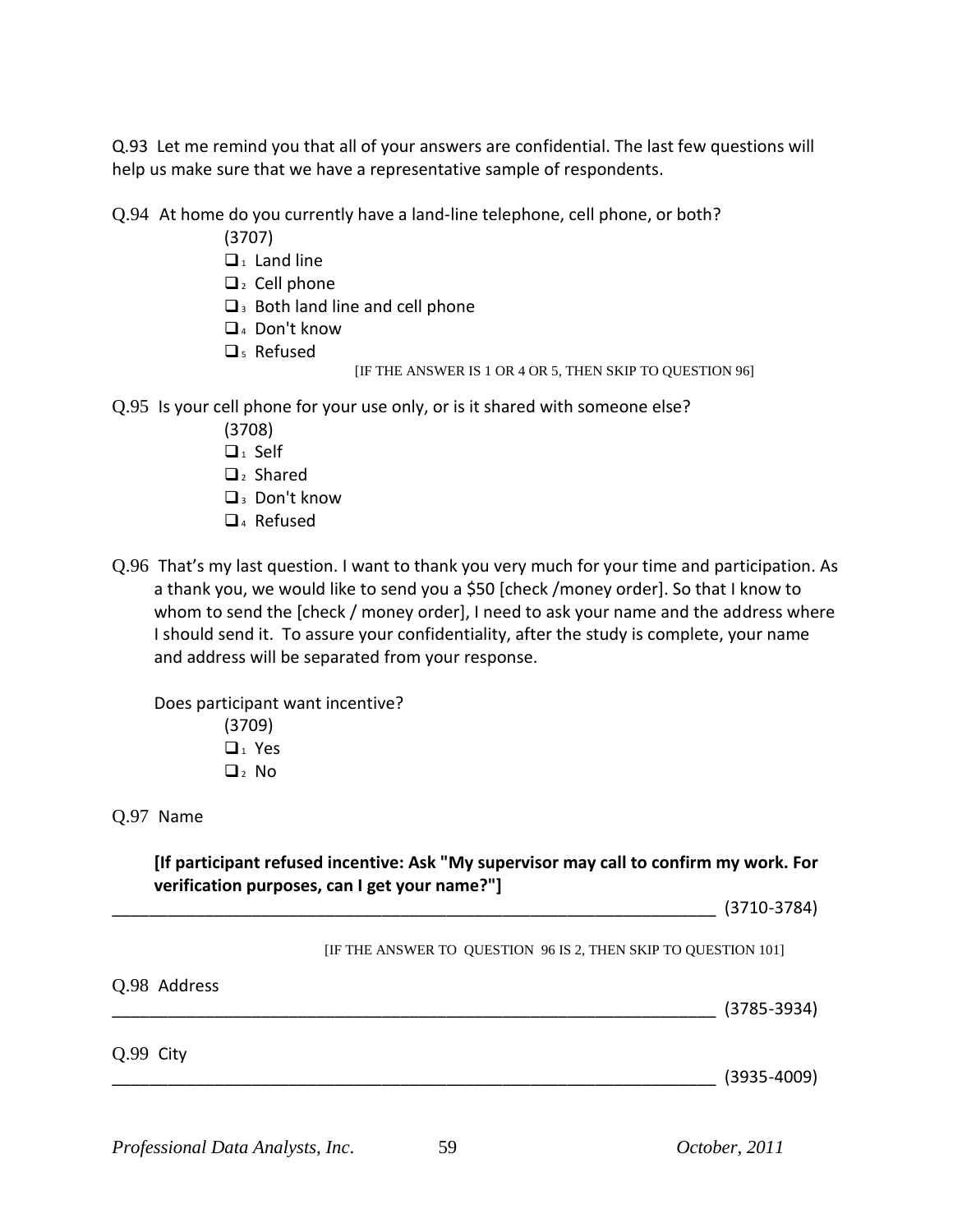### Q.101 Zip

**[If participant refused incentive, please ask for zip code for demographic purposes]**

\_\_\_\_\_\_\_\_\_\_\_\_\_\_\_\_\_\_\_\_\_\_\_\_\_\_\_\_\_\_\_\_\_\_\_\_\_\_\_\_\_\_\_\_\_\_\_\_\_\_\_\_\_\_\_\_\_\_\_\_\_\_\_\_\_ (4012-4021)

Q.102 That concludes our survey. Thank you very much for your time and opinions!

### **(INTERVIEWER: After you hang up, there is still more info to be recorded for this interview to be considered complete!!)**

Q.103 Record your (interviewer) name here.

\_\_\_\_\_\_\_\_\_\_\_\_\_\_\_\_\_\_\_\_\_\_\_\_\_\_\_\_\_\_\_\_\_\_\_\_\_\_\_\_\_\_\_\_\_\_\_\_\_\_\_\_\_\_\_\_\_\_\_\_\_\_\_\_\_ (4037-4086)

Q.104 Interviewers - now is the time to go back and edit your survey. This is your last chance to do so. Please ensure all verbatim answers are complete!

Selecting "1" will take you back to the first question for editing. You may skip to any questions that need editing using the skip, next, and previous buttons. Skip forward to this question (**104**) when you are finished editing.

Selecting "2" will record an automatic complete for this questionnaire.

INFORMATION FOR TRACKING SHEET: Name: **[ANSWER TO Q. 97]** Phone #: **top of screen**

(4087)

 $\Box$ <sub>1</sub> No - I want to go back and edit this questionnaire

 $\Box$  Yes - This questionnaire is complete

[IF THE ANSWER IS 1, THEN SKIP TO QUESTION 7] [IF THE ANSWER IS 2, THEN SKIP TO QUESTION 968]

Q.105 When would be a good time to call back? [Record in Survey System]

[IF THE ANSWER TO QUESTION 1 IS 2, THEN SKIP TO QUESTION 969]

Q.106 I'm sorry, but we are only interviewing people who are 18 to 24 years of age. Thank you very much for your time.

> [IF THE ANSWER TO QUESTION 2 IS 2, THEN SKIP TO QUESTION 967] [IF THE ANSWER TO QUESTION 3 IS 2, THEN SKIP TO QUESTION 970]

*Professional Data Analysts, Inc*. 60 *October, 2011*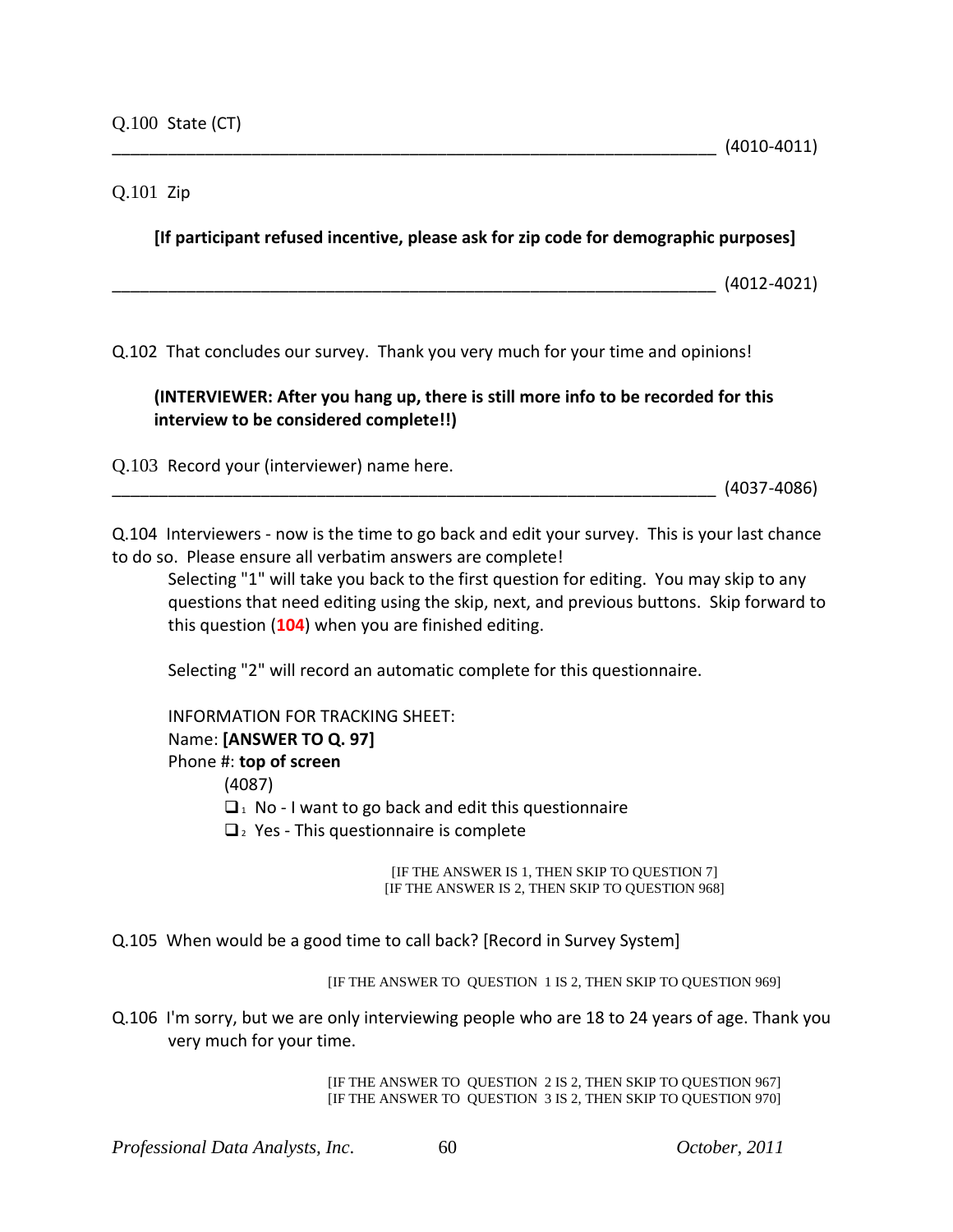|             | Q.107 I'm sorry, but we are only interviewing people who live in the state of Connecticut.<br>Thank you very much for your time. |                                    |
|-------------|----------------------------------------------------------------------------------------------------------------------------------|------------------------------------|
|             | [IF THE ANSWER TO QUESTION 4 IS 2-4, THEN SKIP TO QUESTION 967]                                                                  |                                    |
|             | Q.108 Thank you for your time.                                                                                                   |                                    |
|             | [IF THE ANSWER TO QUESTION 1 IS 3, THEN SKIP TO QUESTION 967]                                                                    |                                    |
|             | Q.109 Phone                                                                                                                      | $(4088 - 4100)$                    |
|             | Q.110 Name                                                                                                                       | $(4101 - 4175)$                    |
|             | Q.111 Address<br>$(4176-4275)$                                                                                                   |                                    |
| Q.112 City  |                                                                                                                                  | $(4276-4325)$                      |
| Q.113 State |                                                                                                                                  |                                    |
| Q.114 Zip   |                                                                                                                                  | $(4328 - 4342)$                    |
|             | Q.115 Interviewer                                                                                                                | $(4343 - 4346)$                    |
| Q.116 Date  |                                                                                                                                  | $(4347 - 4356)$                    |
| Q.117 Time  |                                                                                                                                  |                                    |
|             | Q.118 Length                                                                                                                     | $(4357 - 4363)$<br>$(4364 - 4370)$ |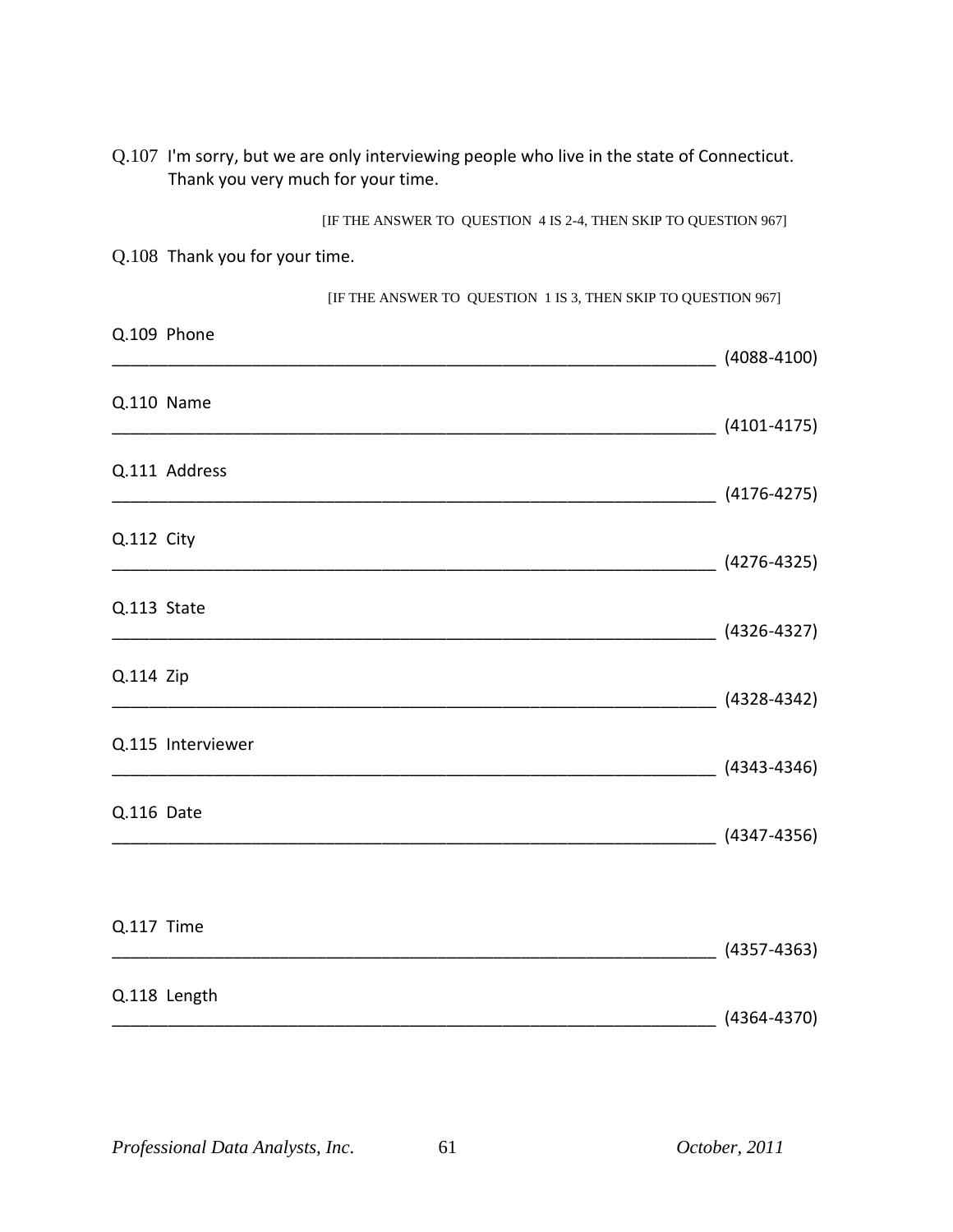### **Protocol for Ad Arousal**

**Arousal:** The degree to which one feels 'stirred up', 'excited' or 'stimulated'.

### **Unit of Observation:**

-Anti-smoking advertisements.

### **Units of Analysis:**

-Production features (e.g. cuts, music, sound effects etc.)

-Emotional category (e.g. fear, sadness, disgust, erotic, happy etc.)

-Plot features

-Story structure (structured, unstructured story)

-Peak moments

### **Operationalizations:**

**Cuts (0/1/2):** The number of times the camera cuts from one visual scene to the next. Includes the final cut to agency sponsor at the end of the advertisement. (0 to 6 cuts=0;  $7-14$  cuts=1; more than  $15 \text{ cuts} = 2$ ).

**Special visual effect (0/1):** Anything beyond the range of human ability involving special visual effects, including morphing, paint or blood "sliding" down the screen, or computer manipulation of images. (0=absent; 1=present)

**Slow Motion (0/1):** The slowing of real-life action through technical innovation (0=absent;

1=present).

**Unusual Colors (0/1):** Unusual colors outside the range of colors normally perceived in real life (0=absent; 1=present).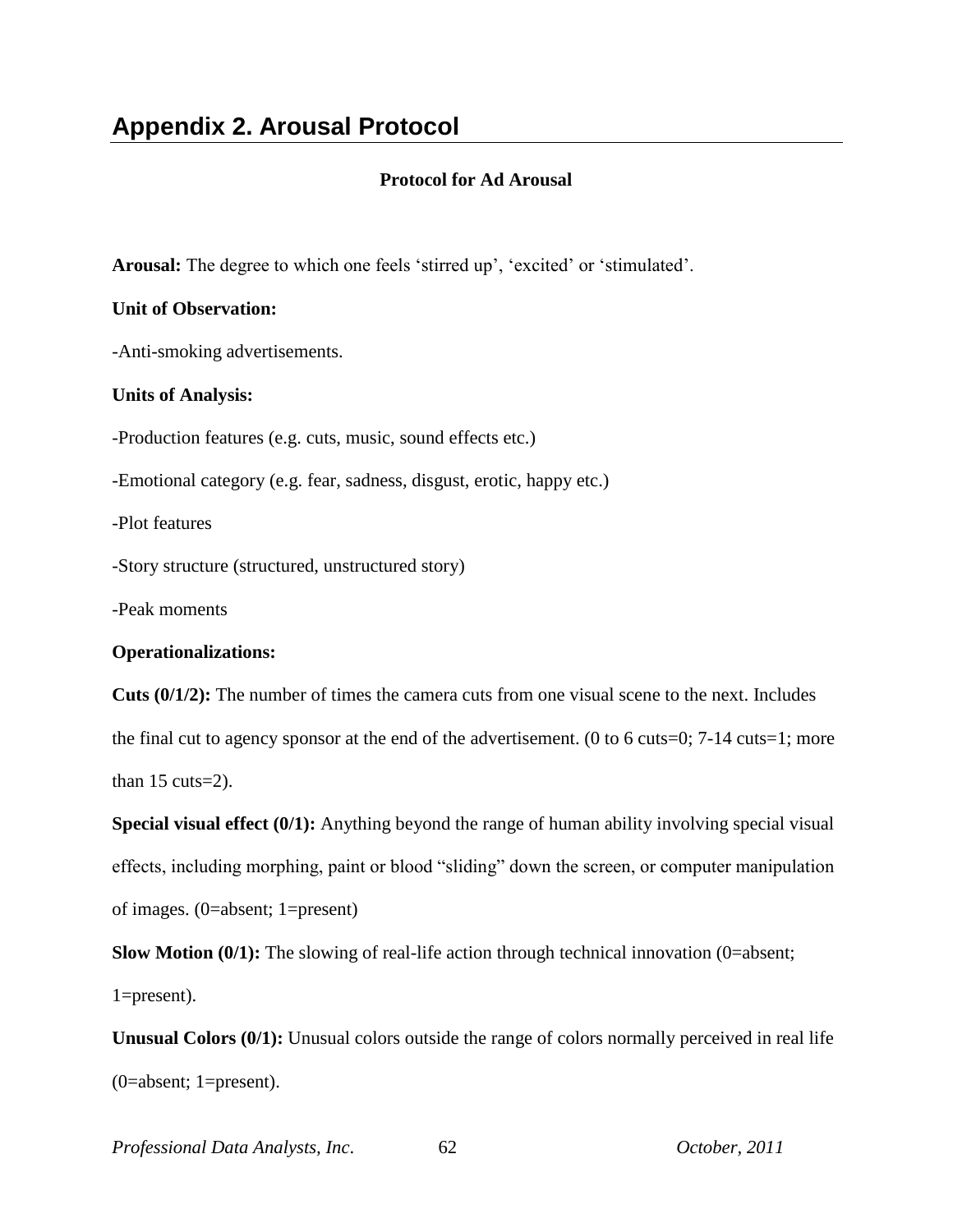**Intense Images (0/1):** Intense or horrifying images including needles going into arms, guns pointed at heads, or death. (0=absent; 1=present)

**Sound Saturation (0/1):** Background sound throughout the advertisement, including street noise or other sounds, rather than simply having a person talking through the advertisement (0=absent; 1=present).

**Music (0/1):** Background music in the PSA. (0=absent; 1=present).

**Sound effects (0/1):** Unusual sounds (those that could not have occurred in "real life" in that situation) heard in the advertisement, including gongs and other noises.

**Acting Out (vs. Talking Head) (0/1):** Instead of being told about the dangers of drugs (or benefits of being drug free) viewers see action corresponding to point of advertisement (0=absent; 1=present).

**Surprise/Twist Ending (0/1):** The presence of a climatic, shocking ending to the advertisement. If the end cannot be predicted, it has a "second half punch". (0=absent; 1=present).

**Emotion (0/1):** The advertisement contains content that elicits this emotion in the coder.

(0=absent; 1=present).

-**Disgust -Sadness -Fear -Anger -Happiness (erotic) -Happiness (nurturant)**

**Plot (0/1):** The advertisement contains content that includes arousing plot features.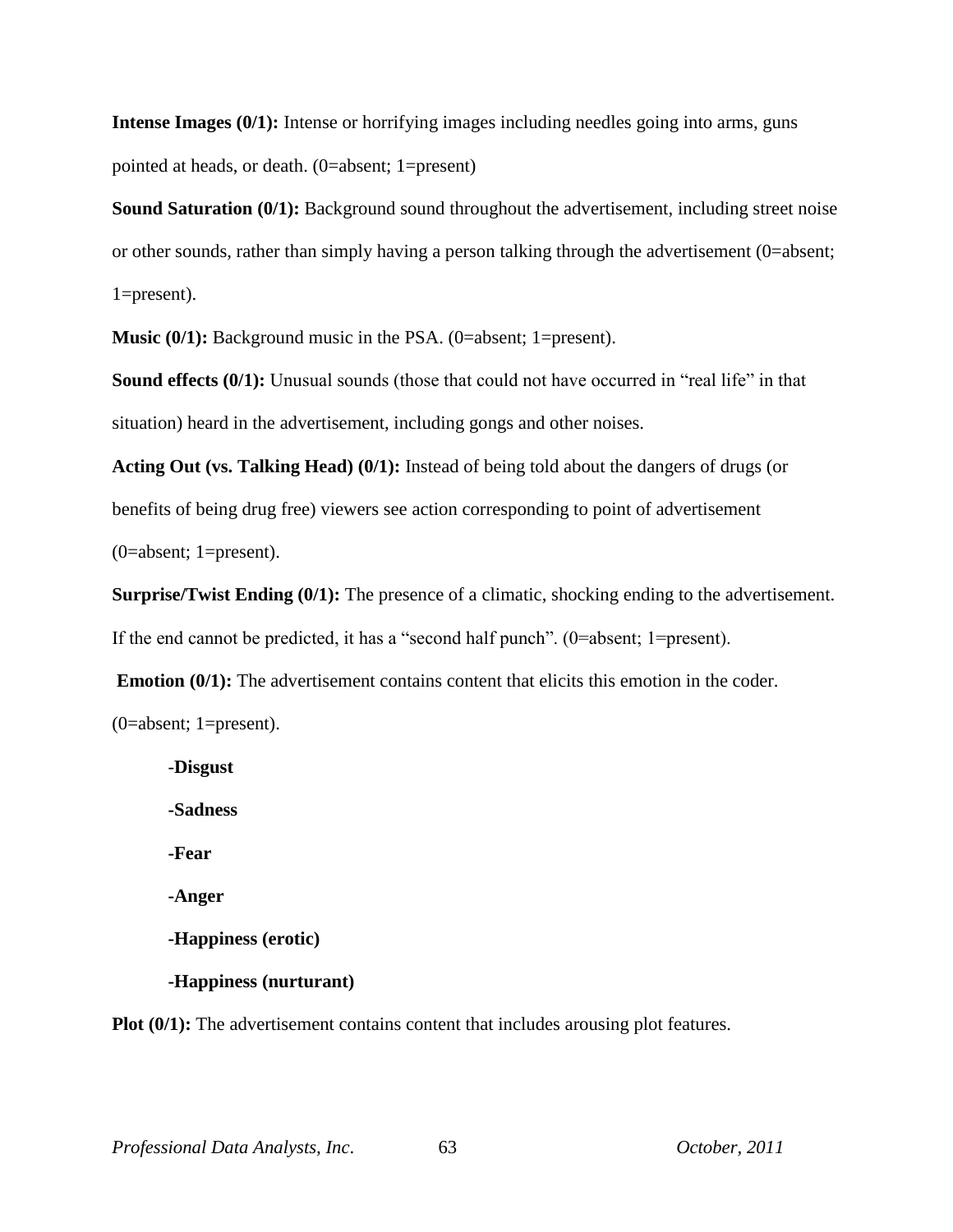**Emotional scenes (0/1):** Scenes in which people experience strong emotion such as weddings, funerals, graduation etc. (0=absent; 1=present).

**Locations (0/1):** Scenes that contain arousing locations such as parties, amusements parks etc. (0=absent; 1=present).

**Action (0/1):** Scenes in which people engage in physically strenuous activities such as fighting, sex, violence etc. (0=absent; 1=present).

**Threat-verbal(0/1):** One or more people in the advertisement are placed in a potentially dangerous, risky, or hazardous situation through verbal threat. (0=absent; 1=present).

**Threat-physical (0/1):** One or more people in the advertisement are placed in a potentially dangerous, risky, or hazardous situation through physical threat. (0=absent; 1=present).

**Suspense (0/1):** The advertisement induces a state of uncertainty or excitement in awaiting a decision or outcome. (0=absent; 1=present).

**Surprise (0/1):** The advertisement features an unexpected moment that causes a shift in plot or a change in the emotional makeup of the advertisement.

**Story Structure:** The advertisement does not jump in space and time and contains a logical storyline. (0=absent; 1=present).

**Peak Moment:** A 3-second length of time during the advertisement during which peak arousal occurs, as defined by the administrators.

#### **Unit Identification Guidelines:**

Coders will the view each ad a total of five times:

1. Count only the number of cuts in the advertisement, and mark a 0, 1 or 2 on the attached sheet.